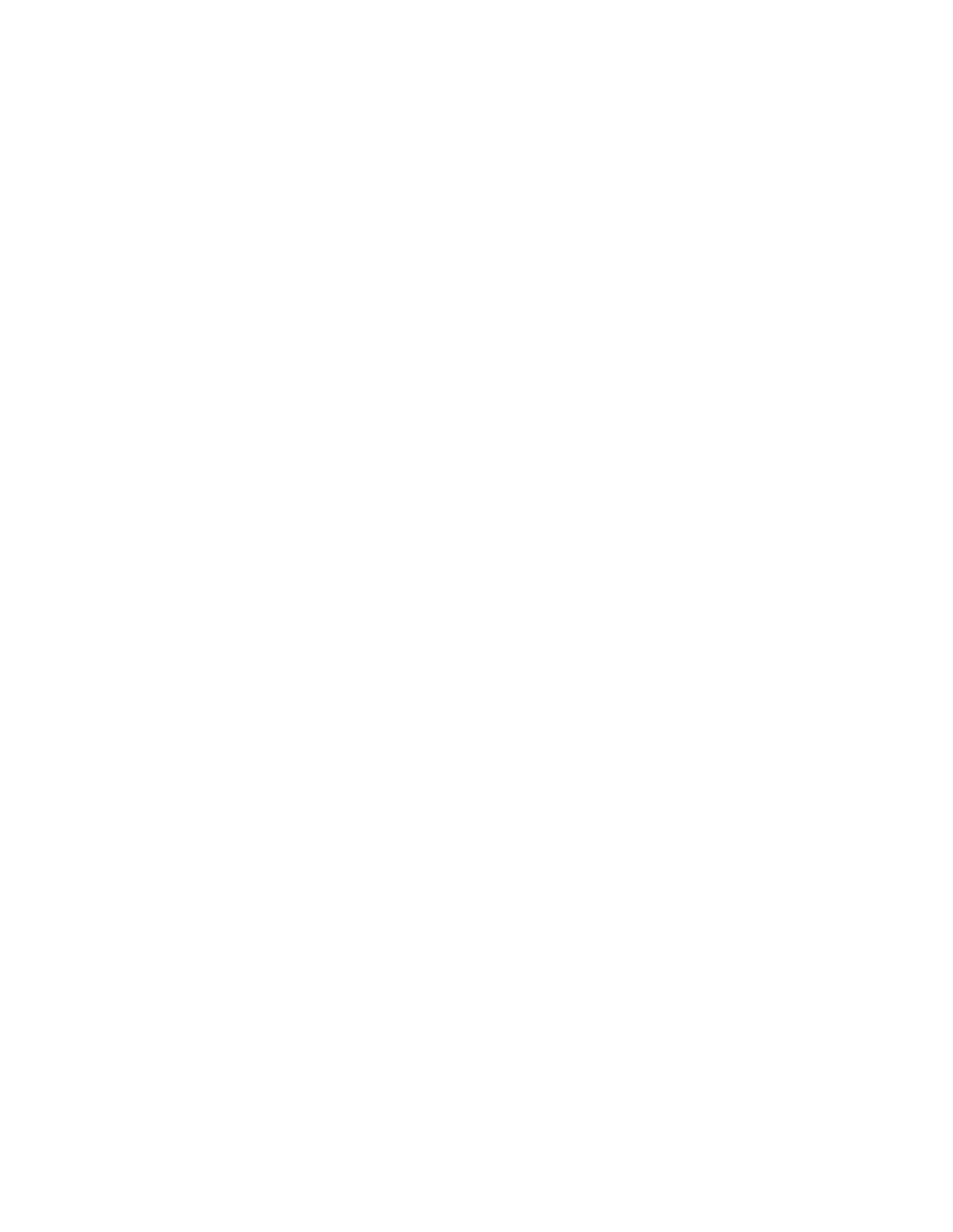February 27, 2008

## SENATE ARMED SERVICES **COMMITTTEE**

## FEBRUARY 2008 INTELLIGENCE COMMUNITY ANNUAL THREAT ASSESSMENT

## UNCLASSIFIED **STATEMENT FOR THE RECORD**

INTRODUCTION Chairman Levin, Ranking Member McCain, Members of the Committee, thank you for the invitation to offer my assessment of threats to US national security. I am pleased to be accompanied today by Lieutenant General Michael Maples, Director of the Defense Intelligence Agency.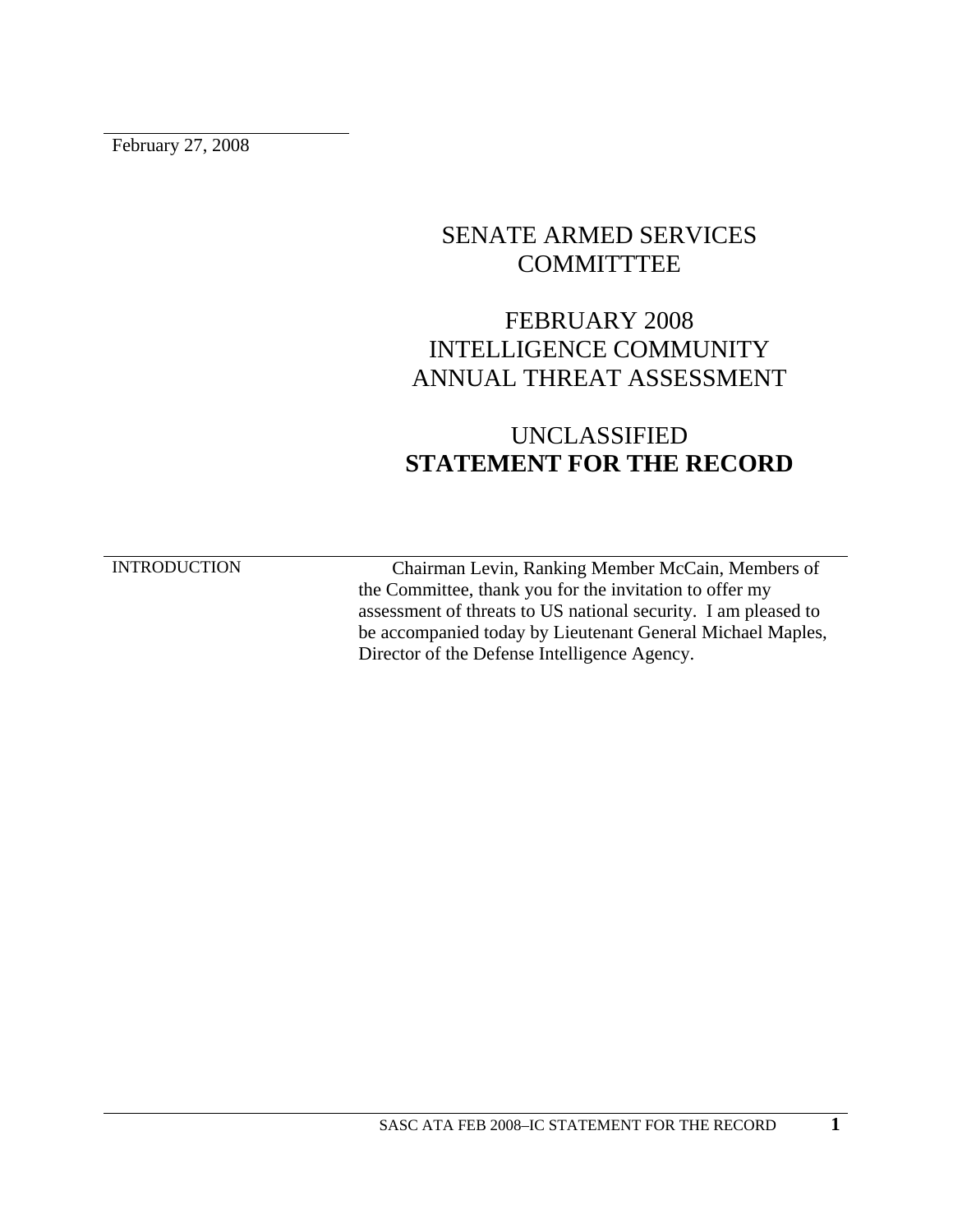The judgments that I will offer the Committee in these documents and in my responses to your questions are based on the efforts of thousands of patriotic, highly skilled professionals, many of whom serve in harm's way. I am pleased to report that the Intelligence Community is even better than it was last year as a result of the continuing implementation of reforms required by the Intelligence Reform and Terrorism Prevention Act of 2004. This Statement is, in part, a product of our moving forward with the transformation of US intelligence, including more innovative and rigorous analysis and wider and more far-reaching collaboration.

You will see from the testimony that many of the key topics I touch on are not traditional "national security" topics.

Globalization has broadened the number of threats and challenges facing the United States. For example, as government, private sector, and personal activities continue to move to networked operations and our digital systems add ever more capabilities, our vulnerability to penetration and other hostile cyber actions grows. The nation, as we indicated last year, requires more from our Intelligence Community than ever before and consequently we need to do our business better, both internally, through greater collaboration across disciplines and externally, by engaging more of the expertise available outside the Intelligence Community.

Many of the analytic judgments I present here have benefited from the increasing integration of collection and analysis. Our systematic effort to synchronize requirements across the national intelligence, defense, Homeland security and federal law enforcement communities ensures collection assets will be better utilized and the collection community will be able to mount efforts to fill the gaps and needs of analysts. This more integrated Community approach to analysis and collection requirements is part of the DNI's plan to transition the IC from a federation of independent intelligence organization to a more integrated enterprise; the beginning results of this new approach are reflected in the more nuanced and deeper analysis of the challenges and threats facing the US.

Against this backdrop, I will focus my statement on the following issues: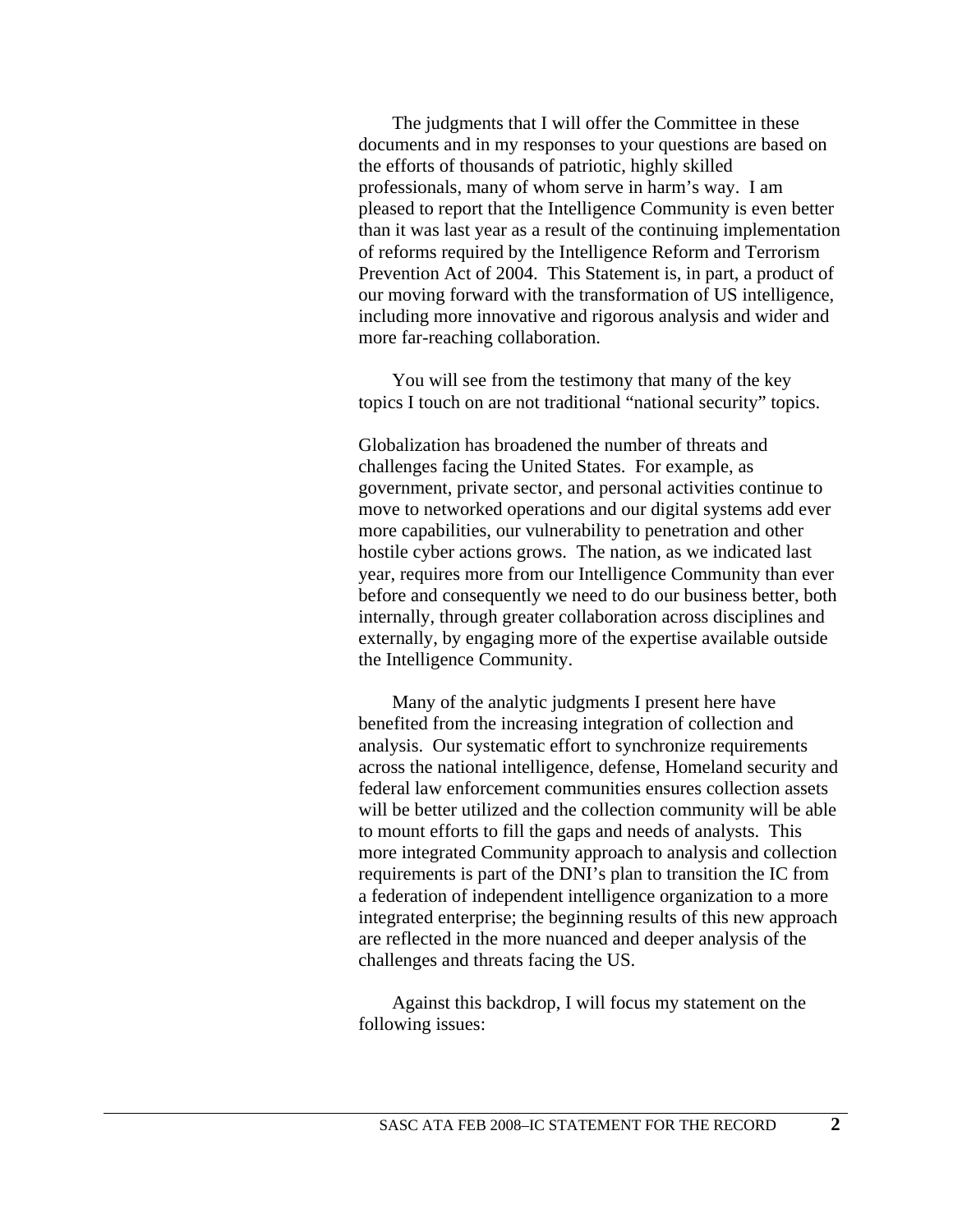- The continuing global terrorist threat, but also the setbacks the violent extremist networks are experiencing;
- The significant gains in Iraqi security since this time last year have been accompanied by some recent political momentum, but significant political and economic challenges remain.
- The continuing challenges facing us in Afghanistan and in Pakistan, where many of our most important interests intersect;
- The persistent threat of WMD-related proliferation:
	- o Despite halting progress towards denuclearization, North Korea continues to maintain nuclear weapons;
	- o Despite the halt through at least mid-2007 to Iran's nuclear weapons design and covert uranium conversion and enrichment-related work, Iran continues to pursue fissile material and nuclear-capable missile delivery systems.
- The vulnerabilities of the US information infrastructure to increasing cyber attacks by foreign governments, nonstate actors and criminal elements;
- The growing foreign interest in counterspace programs that could threaten critical US military and intelligence capabilities;
- Issues of political stability and of national and regional conflict in Europe, the Horn of Africa, the Middle East, and Eurasia;
- Growing humanitarian concerns stemming from the rise in food and energy prices for poorer states;
- Concerns about the financial capabilities of Russia, China, and OPEC countries and the potential use of their market access to exert financial leverage to achieve political ends.

TERRORISM Let me start by highlighting a few of our top successes in the past year. Most importantly, there was no major attack against the United States or most of our European, Latin American, East Asia allies and partners. This was no accident.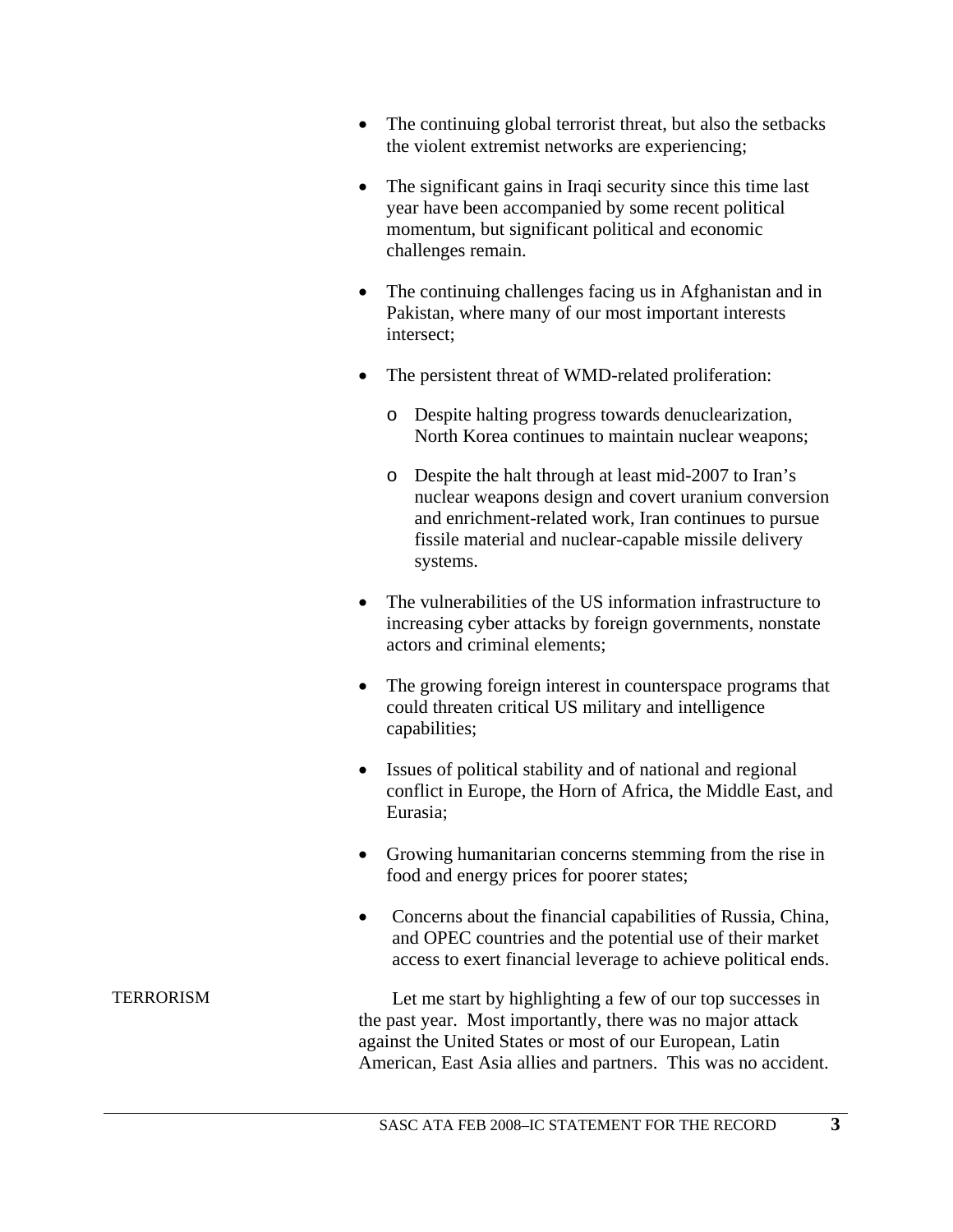Last summer, for example, with our allies, we unraveled terrorist plots linked to al-Qa'ida and its associates in Denmark and Germany. We were successful because we were able to identify key plotters. We worked with our European partners to monitor the plotters and disrupt their activities. In addition, our partners throughout the Middle East and elsewhere continued to attack aggressively terrorist networks recruiting, training, and planning to strike American interests. The death in January of Abu Layth al-Libi, al-Qa'ida's charismatic senior military commander and a key link between al-Qa'ida and its affiliates in North Africa, is the most serious blow to the group's top leadership since the December 2005 death of then external operations chief Hamza Rabi'a.

Al-Qa'ida in Iraq (AQI) suffered major setbacks last year, although it still is capable of mounting lethal attacks. Hundreds of AQI leadership, operational, media, financial, logistical, weapons, and foreign fighter facilitator cadre have been killed or captured. With much of the Sunni population turning against AQI, its maneuver room and ability to operate have been severely constrained. AQI's attack tempo, as measured by numbers of suicide attacks, had dropped by more than half by year's end after approaching all time highs in early 2007. We see indications that al-Qa'ida's global image is beginning to lose some of its luster; nonetheless, we still face multifaceted terrorist threats.

AL-QA'IDA Al-Qa'ida and its terrorist affiliates continue to pose significant threats to the United States at home and abroad, and al-Qa'ida's central leadership based in the border area of Pakistan is its most dangerous component. Last July, we published a National Intelligence Estimate titled, "*The Terrorist Threat to the US Homeland*," which assessed that al-Qa'ida's central leadership in the past two years has been able to regenerate the core operational capabilities needed to conduct attacks in the Homeland:

> • Al-Qa'ida has been able to retain a safehaven in Pakistan's Federally Administered Tribal Areas (FATA) that provides the organization many of the advantages it once derived from its base across the border in Afghanistan, albeit on a smaller and less secure scale. The FATA serves as a staging area for al-Qa'ida's attacks in support of the Taliban in Afghanistan as well as a location for training new terrorist operatives, for attacks in Pakistan, the Middle East, Africa, Europe and the United States.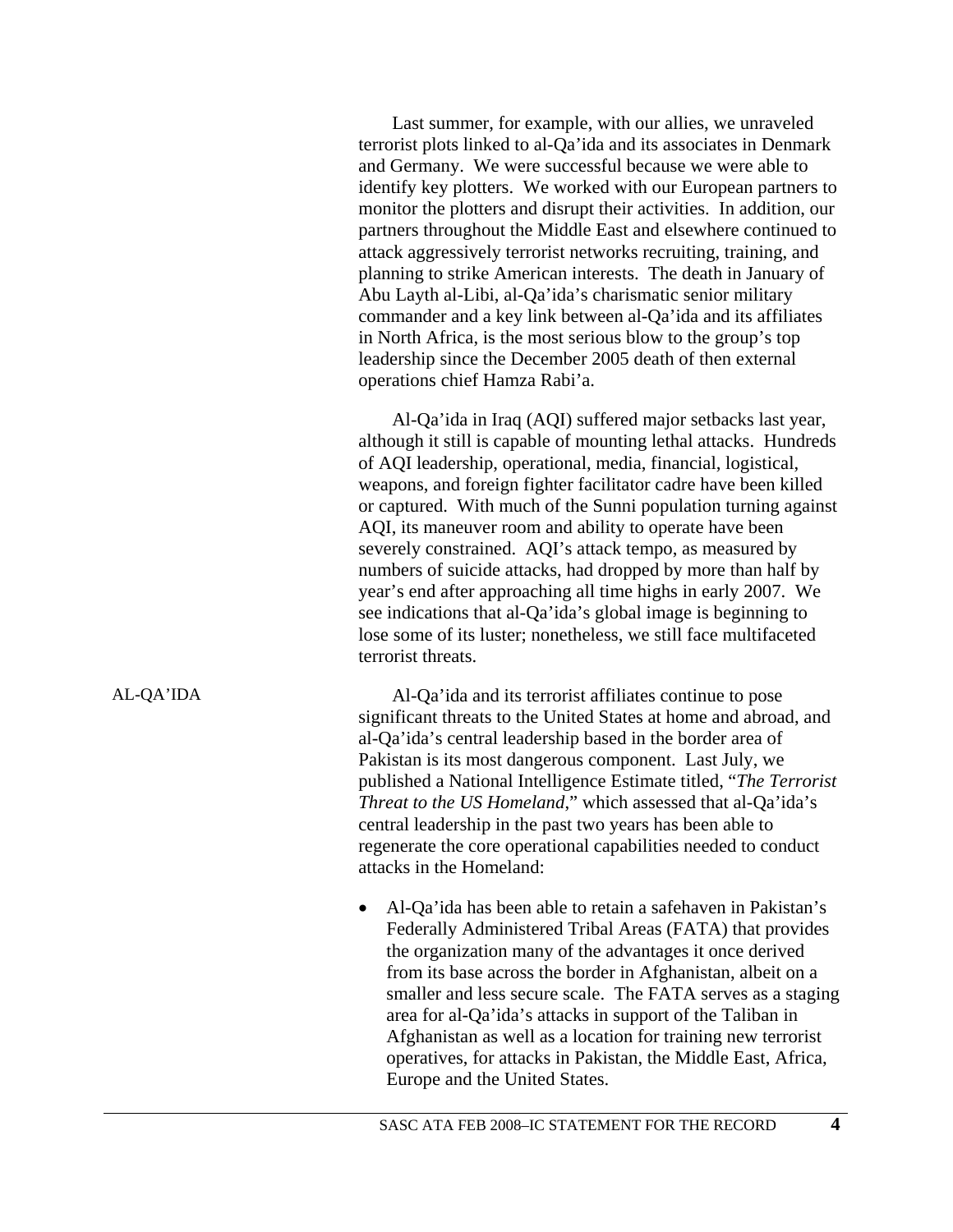- Using the sanctuary in the border area of Pakistan, al-Qa'ida has been able to maintain a cadre of skilled lieutenants capable of directing the organization's operations around the world. It has lost many of its senior operational planners over the years, but the group's adaptable decisionmaking process and bench of skilled operatives have enabled it to identify effective replacements.
- Al-Qa'ida's top leaders Usama Bin Ladin and Ayman al-Zawahiri continue to be able to maintain al-Qa'ida's unity and its focus on their strategic vision of confronting our allies and us with mass casualty attacks around the globe. Although security concerns preclude them from the day-today running of the organization, Bin Ladin and Zawahiri regularly pass inspirational messages and specific operational guidance to their followers through public statements.
- Al-Qa'ida is improving the last key aspect of its ability to attack the US: the identification, training, and positioning of operatives for an attack in the Homeland. While increased security measures at home and abroad have caused al-Qa'ida to view the West, especially the US, as a harder target, we have seen an influx of new Western recruits into the tribal areas since mid-2006.

We assess that al-Qa'ida's Homeland plotting is likely to continue to focus on prominent political, economic, and infrastructure targets designed to produce mass casualties, visually dramatic destruction, significant economic aftershocks, and/or fear among the population.

CBRN THREAT FROM AL-QA'IDA We judge use of a conventional explosive to be the most probable al-Qa'ida attack scenario because the group is proficient with conventional small arms and improvised explosive devices and is innovative in creating capabilities and overcoming security obstacles. That said, al-Qa'ida and other terrorist groups are attempting to acquire chemical, biological, radiological, and nuclear weapons and materials (CBRN). We assess al-Qa'ida will continue to try to acquire and employ these weapons and materials; some chemical and radiological materials and crude weapons designs are easily accessible, in our judgment.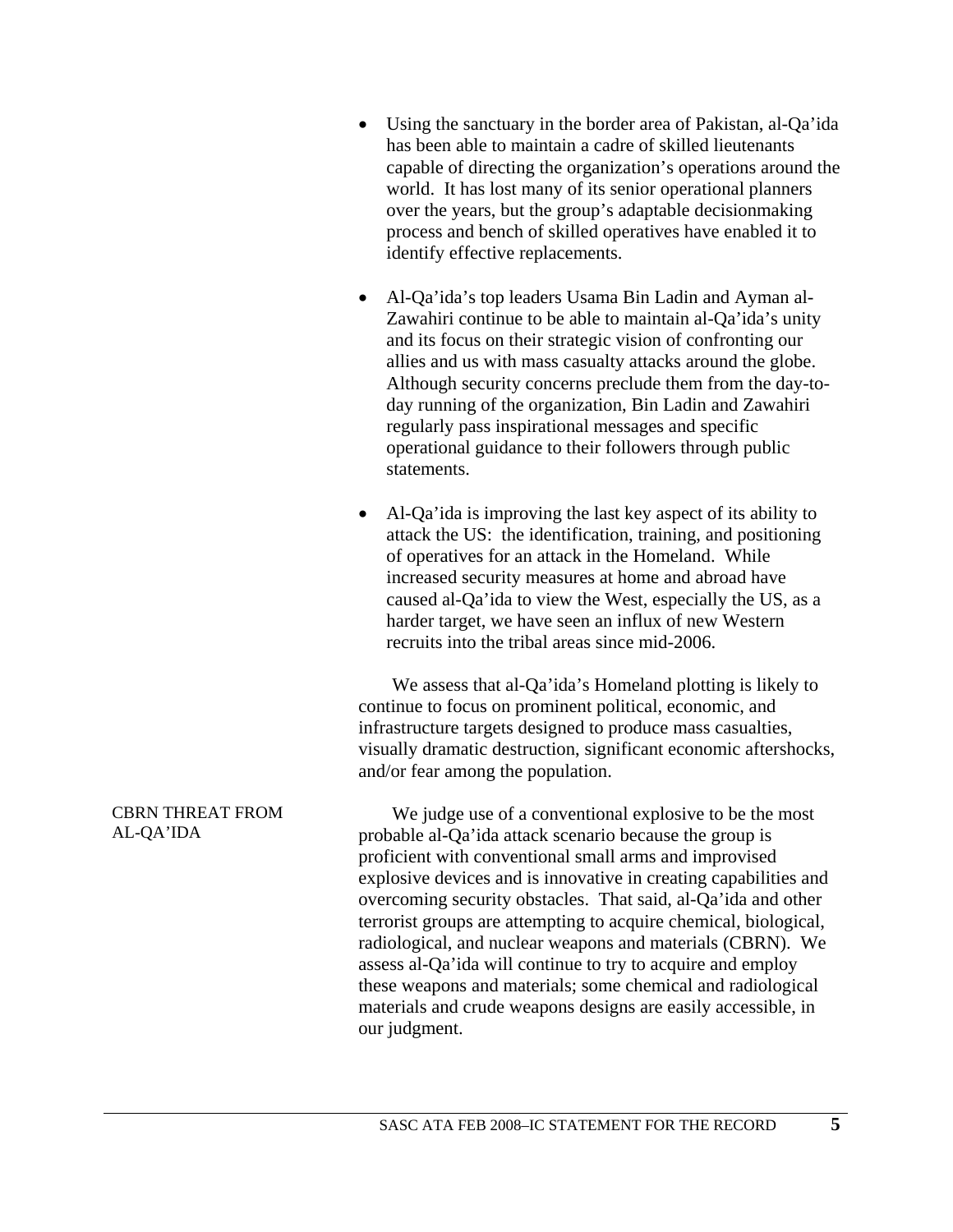AL-QA'IDA AFFILIATES Al-Qa'ida's affiliates from Africa to Southeast Asia also pose a significant terrorist threat. I will discuss the success we are having against al-Qa'ida in Iraq (AQI) as part of the larger discussion of the Intelligence Community's analysis of the Iraq situation, but here I would like to highlight that AQI remains al-Qa'ida's most visible and capable affiliate. I am increasingly concerned that as we inflict significant damage on al-Qa'ida in Iraq, it may shift resources to mounting more attacks outside of Iraq.

> Although the ongoing conflict in Iraq will likely absorb most of AQI's resources over the next year, AQI has leveraged its broad external networks—including some reaching into Europe—in support of external operations. It probably will continue to devote some effort towards honoring Bin Ladin's request in 2005 that AQI attempt to strike the United States, affirmed publicly by current AQI leader Abu Ayyub al-Masri in a November 2006 threat against the White House.

• AQI tactics, tradecraft, and techniques are transmitted on the Internet, but AQI documents captured in Iraq suggest that fewer than 100 AQI terrorists have moved from Iraq to establish cells in other countries.

*AQIM.* Al-Qa'ida's other robust affiliate, al-Qa'ida in the Lands of the Islamic Maghreb (AQIM), is the most active terrorist group in northwestern Africa. We assess it represents a significant threat to US and European interests in the region. AQIM has continued to focus primarily on Algerian Government targets, but since its merger with al-Qa'ida in September 2006, the group has expanded its target set to include US, UN, and other interests. AQIM likely got a further boost when the al-Qa'ida central leadership announced last November that the Libyan Islamic Fighting Group united with al-Qa'ida under AQIM's leadership. Two simultaneous suicide car bomb attacks in Algiers in December killed nearly 70 people and marked AQIM's highest profile act of violence to date. Improvements in AQIM's use of improvised explosive devices (IEDs) suggest the group is acquiring knowledge transmitted from extremists in Iraq.

AQIM traditionally has operated in Algeria and northern Mali and has recruited and trained an unknown, but probably small, number of extremists from Tunisia, Morocco, Nigeria, Mauritania, Libya, and other countries. Although the degree of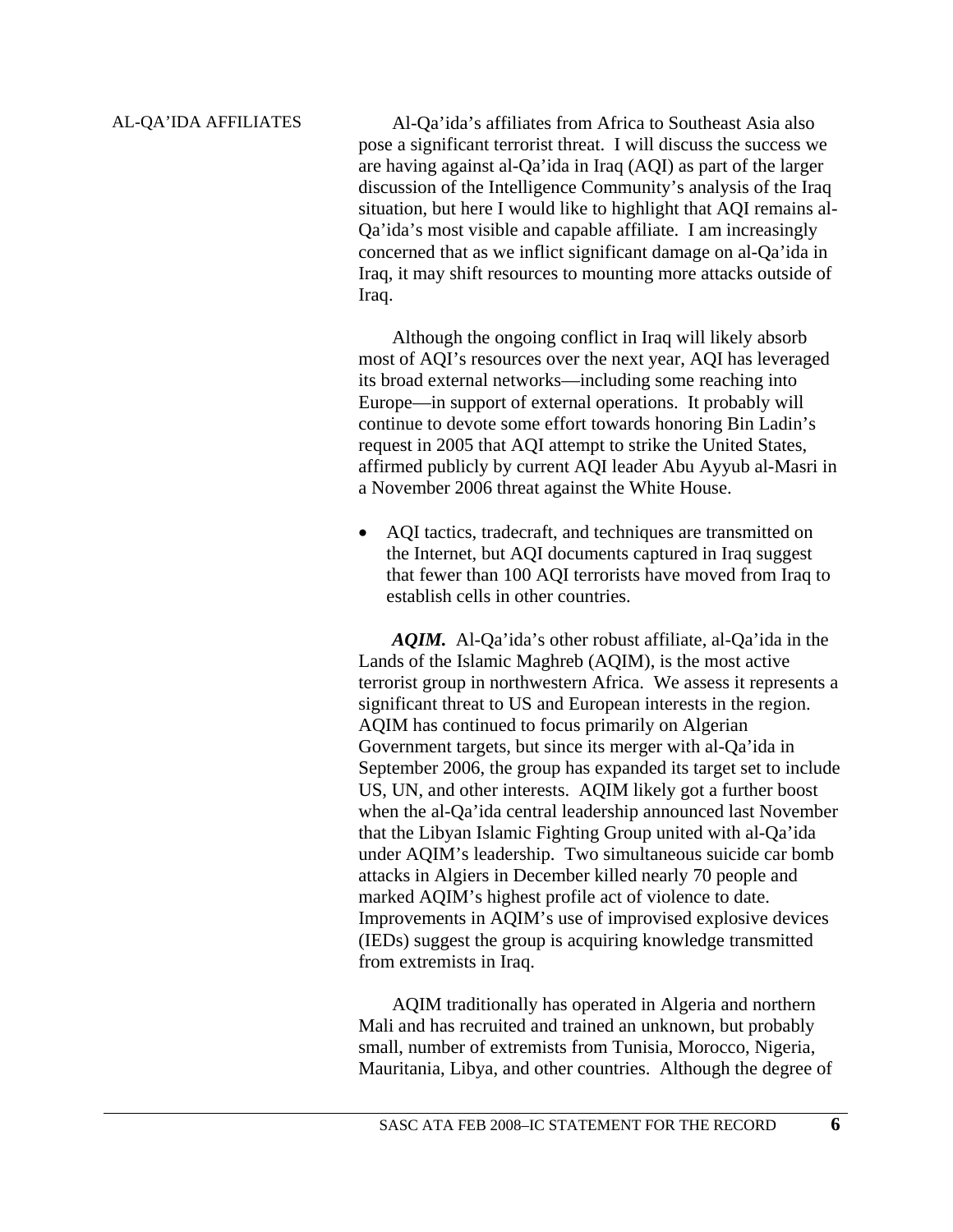control that AQIM maintains over former trainees is unclear, the IC assesses some of these trainees may have returned to their home countries to plot attacks against local and Western interests.

*Other Affiliates Worldwide.* Other al-Qa'ida regional affiliates kept a lower profile in 2007, but we judge that they remain capable of conducting attacks against US interests. Al-Qa'ida is active on the Arabian Peninsula and presents a longterm threat to both Western and host nation interests there, particularly in Saudi Arabia, UAE, and Yemen. In 2007, Saudi authorities detained over 400 extremists, highlighting both the threat and the Kingdom's commitment to combating it. We judge al-Qa'ida will continue to attempt attacks in the Arabian Peninsula, particularly in Saudi Arabia, Yemen, United Arab Emirates, and Bahrain.

The Intelligence Community (IC) assesses al-Qa'idaassociated groups and networks in **Lebanon** pose a growing threat to Western interests in the Levant. In **East Africa**, the Ethiopian invasion of Somalia disrupted al-Qa'ida in East Africa (AQEA) operations and activities, but senior AQEA operatives responsible for the 1998 US Embassy bombings and the 2002 attacks in Mombassa, Kenya, remain at large. The IC assesses Jemaah Islamiya (JI) in Indonesia and the Abu Sayyaf Group (ASG) in the Philippines—which have historic links to al-Qa'ida and have killed over 400 people—are the two terrorist groups posing the greatest threat to US interests in **Southeast Asia**. The IC assesses that **Pakistan-based** Lashkar-e-Tayyiba (LT) and other Kashmir-focused groups will continue attack planning and execution in India. Shia and Hindu religious observances are possible targets, as are transportation networks and government buildings. We judge Kashmir-focused groups will continue to support the attacks in Afghanistan, and operatives trained by the groups will continue to feature in al-Qa'ida transnational attack planning.

### BUT AL-QA'IDA'S REPUTATION IS DIMMING

The brutal attacks against Muslim civilians unleashed by AQI and AQIM and the conflicting demands of the various extremist agendas are tarnishing al-Qa'ida's self-styled image as the extremist vanguard. Over the past year, a number of religious leaders and fellow extremists who once had significant influence with al-Qa'ida have publicly criticized it and its affiliates for the use of violent tactics.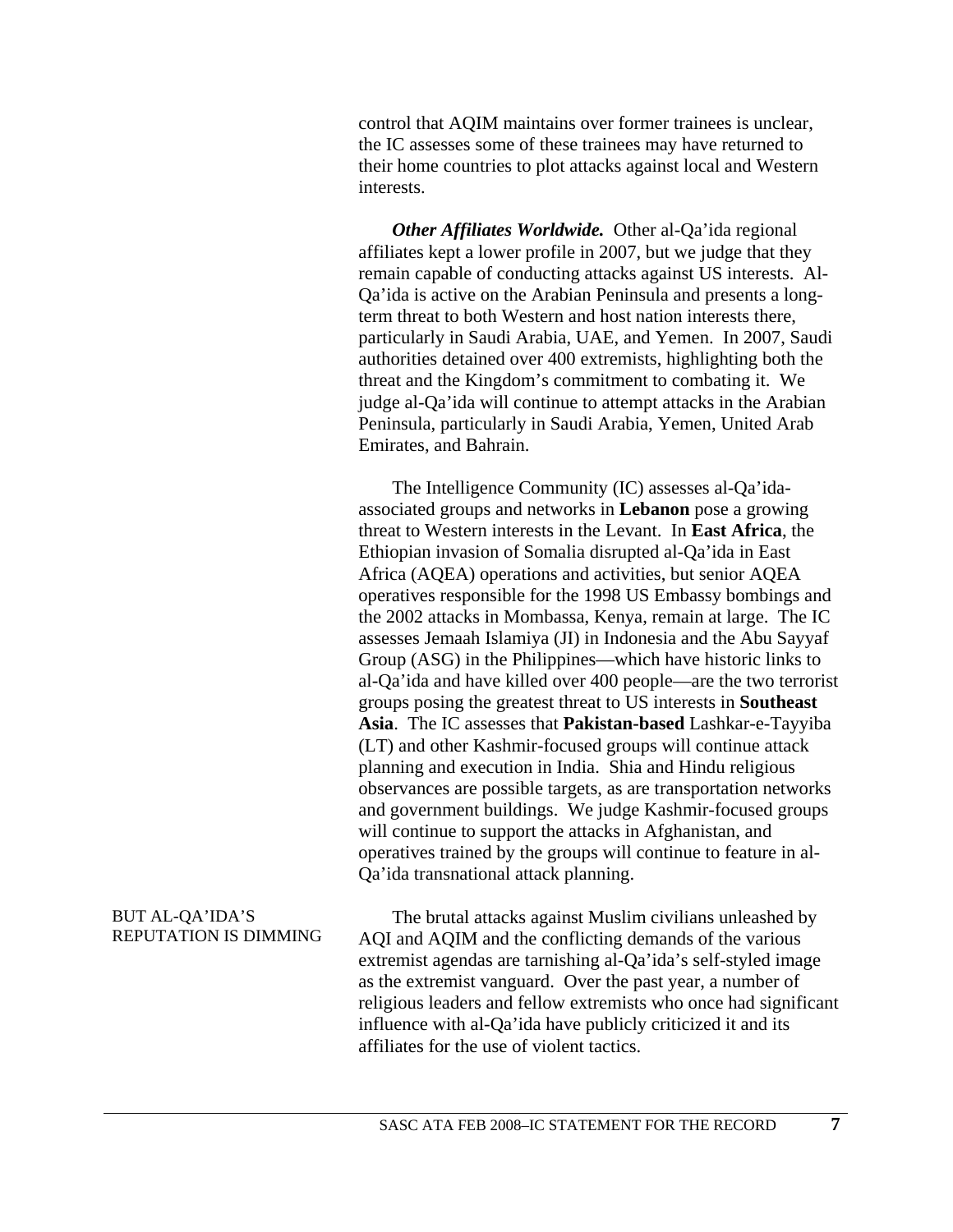• Usama Bin Ladin's public statement about Iraq in October—in which he admitted that AQI made mistakes and urged it to reconcile with other Iraqi insurgent groups provoked controversy on extremist Internet discussion forums. Likewise, deputy al-Qa'ida chief Ayman al-Zawahiri has been criticized by supporters for perceived contradictions in his public statements about HAMAS and softness toward Iran and the Shia.

HIZBALLAH The Intelligence Community assesses that the 12 February death of Hizballah Jihad Council chief Imad Mughniyah—who oversaw all Hizballah military, security, and terrorist operations—will prompt retaliation against Israeli and potentially Jewish and US interests. Hizballah has publicly blamed Israel for the operation but said that other "arrogant powers," probably a reference to the United States, had sought to kill Mughniyah. Hizballah has the ability to attack almost worldwide with little warning.

> Over the next year, attacks by "homegrown" extremists inspired by militant Islamic ideology but without operational direction from al-Qa'ida will remain a threat to the United States or against US interests overseas. The spread of radical Salafi Internet sites that provide religious justification for attacks, increasingly aggressive and violent anti-Western rhetoric and actions by local groups*,* and the growing number of radical, self-generating cells in Western countries that identify with violent Salafi objectives, all suggest growth of a radical and violent segment among the West's Muslim populations. Our European allies regularly tell us that they are uncovering new extremist networks in their countries.

> While the threat from such homegrown extremists is greater in Europe, the US is not immune. The threat here is likely to be fueled in part by propaganda and mischaracterizations of US foreign policy as harmful to Muslims, rather than by any formal assistance from al-Qa'ida or other recognized groups. The al-Qa'ida-propagated narrative of an "us versus them" struggle serves both as a platform and a potential catalyst for radicalization of Muslims alienated from the mainstream US population.

> A small, but growing portion of al-Qa'ida propaganda, is in English and is distributed to an American audience—either in translated form or directly by English-speaking al-Qa'ida

### THE "HOMEGROWN" THREAT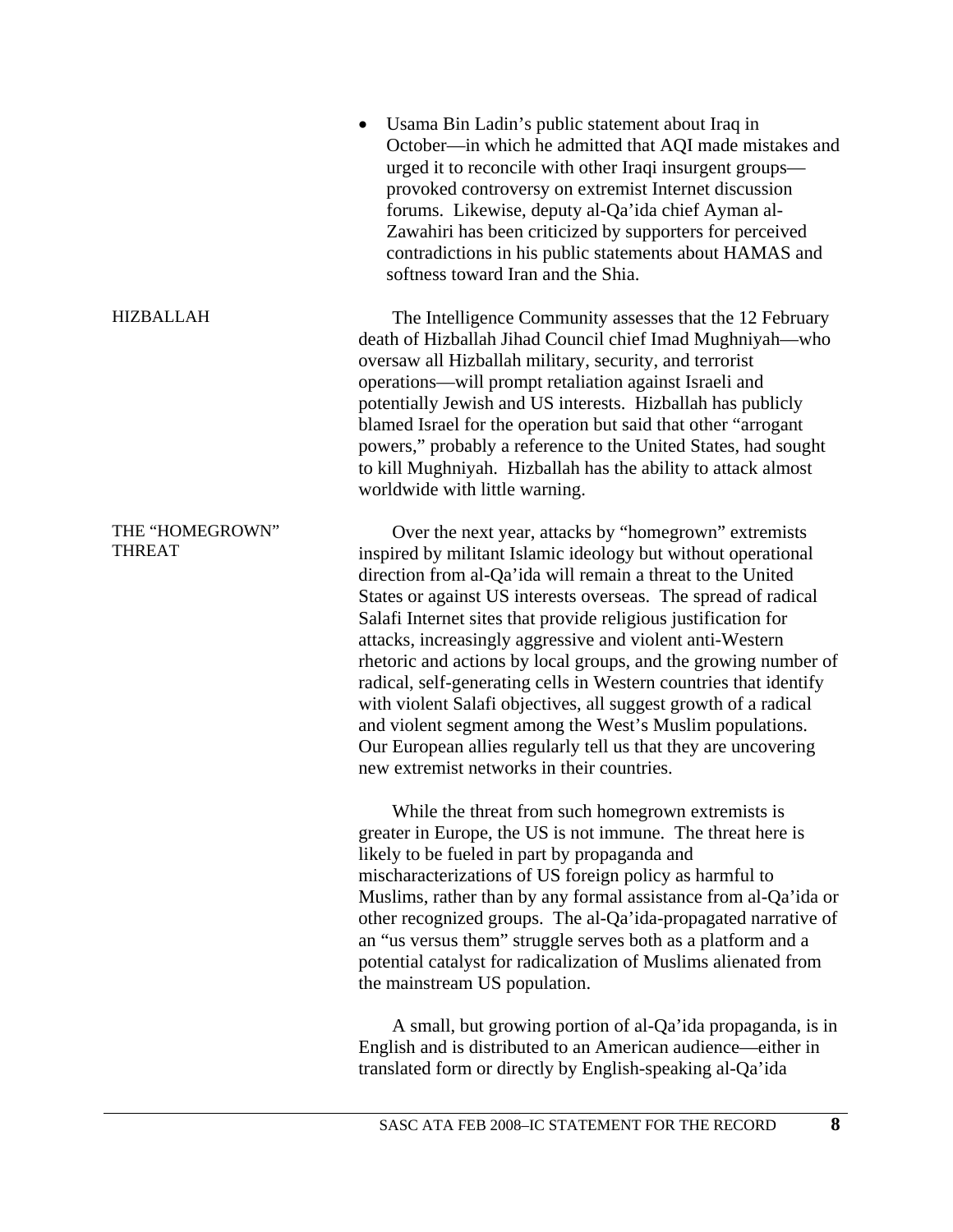members like Adam Gadahn, the American member of al-Qa'ida who, in early-January, publicly urged Muslims to use violence to protest the President's Middle East trip. Bin Ladin's September 2007 "message to the American people" and Zawahiri's May 2007 interview include specific US cultural and historical references almost certainly meant to strike a chord with disaffected US listeners.

Disrupted plotting over the past 14 months in New Jersey and Illinois highlights the diverse threat posed by Homelandbased radical Muslims inspired by extremist ideology. A group of European and Arab Muslim immigrants arrested last May for planning to attack Fort Dix, New Jersey, used a group member's familiarity with the US Army base to determine their target. In Illinois, the FBI arrested US Muslim convert Derrick Shareef in December 2006 as he attempted to obtain weapons for a self-planned, self-executed terrorist attack against a shopping mall in Rockford.

To date, cells detected in the United States have lacked the level of sophistication, experience, and access to resources of terrorist cells overseas. Their efforts, when disrupted, largely have been in the nascent phase, and authorities often were able to take advantage of poor operational tradecraft. However, the growing use of the internet to identify and connect with networks throughout the world offers opportunities to build relationships and gain expertise that previously were available only in overseas training camps. It is likely that such independent groups will use information on destructive tactics available on the Internet to boost their own capabilities.

### WMD PROLIFERATION: KEY STATES OF CONCERN

In addition to terrorism, the ongoing efforts of nation-states and terrorists to develop and/or acquire dangerous weapons and delivery systems constitute major threats to the safety of our nation, our deployed troops, and our friends. We are most concerned about the threat and destabilizing effect of nuclear proliferation. We also are concerned about the threat from biological and chemical agents.

WMD use by most nation states is traditionally constrained by the logic of deterrence and by diplomacy, but these constraints may be of less utility in preventing the use of masseffect weapons by terrorist groups. The time when only a few states had access to the most dangerous technologies has been over for many years. Technologies, often dual-use, circulate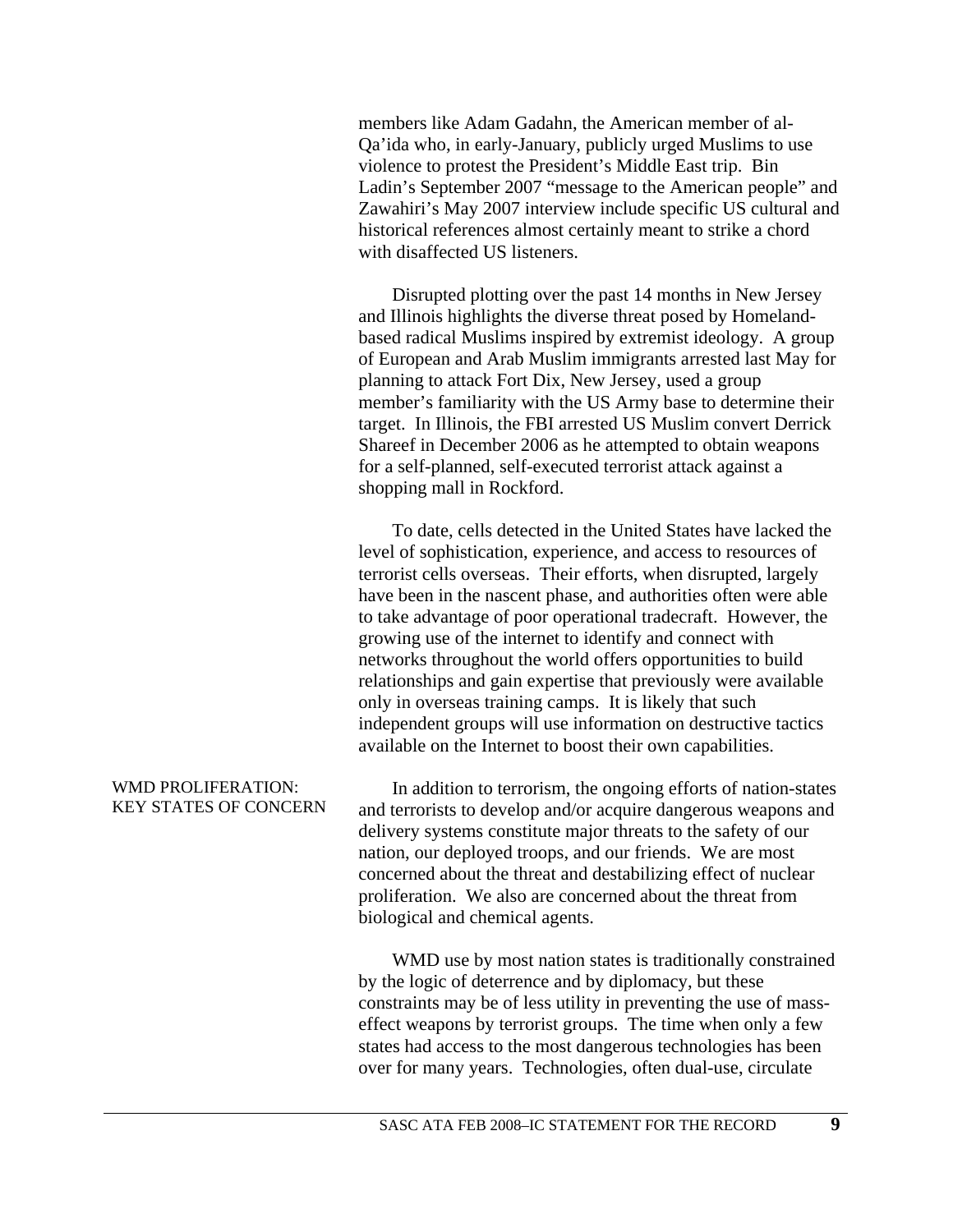easily in our globalized economy, as do the scientific personnel who design and use them.The IC works with other elements of the US Government on the safeguarding and security of nuclear weapons and fissile material, pathogens, and chemical weapons in select countries.

We assess that some of the countries that are still pursuing WMD programs will continue to try to improve their capabilities and level of self-sufficiency over the next decade. We also are focused on the potential acquisition of nuclear, chemical, and/or biological weapons—or the production technologies and materials necessary to produce them—by states that do not now have such programs, by terrorist organizations such as al Qa'ida, insurgents in Iraq, and by criminal organizations, acting alone or via middlemen. We also are concerned about rogue or criminal elements willing to supply materials and technology—alone or with a network without their government's knowledge.

We are especially concerned about the potential for terrorists to gain access to WMD-related materials or technology. Many countries in the international community share these concerns. Therefore we are working closely with other elements of the US Government to enhance the safety and security of nuclear weapons and fissile material and the detection of WMD materials.

The Iranian and North Korean regimes flout UN Security Council restrictions on their nuclear programs.

Over the past year we have gained important new insights into **Tehran's** activities related to nuclear weapons and the Community recently published a National Intelligence Estimate on Iranian intent and capabilities in this area. I want to be very clear in addressing the Iranian nuclear capability. First, there are three parts to an effective nuclear weapons capability:

- 1. Production of fissile material
- 2. Effective means for weapons delivery
- 3. Design and weaponization of the warhead itself

We assess in our recent NIE on this subject that warhead design and weaponization were halted, along with covert military uranium conversion- and enrichment-related activities. Declared uranium enrichment efforts, which will enable the

### IRAN'S AND NORTH KOREA'S WMD AND MISSILE PROGRAMS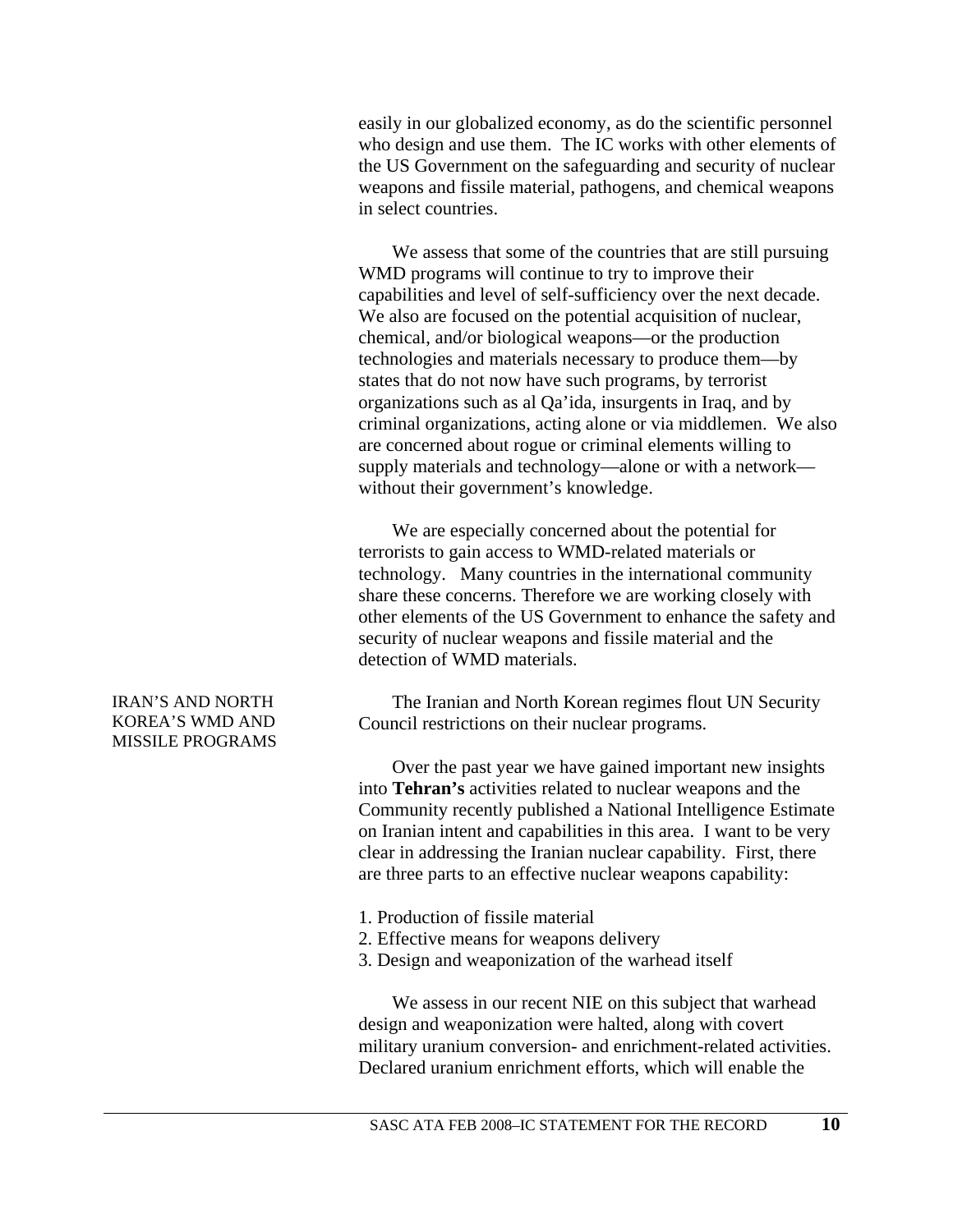production of fissile material, continue. This is the most difficult challenge in nuclear production. Iran's efforts to perfect ballistic missiles that can reach North Africa and Europe also continue.

We remain concerned about Iran's intentions and assess with moderate-to-high confidence that Tehran at a minimum is keeping open the option to develop nuclear weapons. We have high confidence that Iranian military entities were working under government direction to develop nuclear weapons until fall 2003. Also, Iranian entities are continuing to develop a range of technical capabilities that could be applied to producing nuclear weapons. Iran continues its efforts to develop uranium enrichment technology, which can be used both for power reactor fuel and to produce nuclear weapons. And, as noted, Iran continues to deploy ballistic missiles inherently capable of delivering nuclear weapons, and to develop longer-range missiles. We also assess with high confidence that even after fall 2003 Iran has conducted research and development projects with commercial and conventional military applications—some of which would also be of limited use for nuclear weapons.

We judge with high confidence that in fall 2003, Tehran halted its nuclear weapons design and weaponization activities, as well as its covert military uranium conversion and enrichment-related activities, for at least several years. Because of intelligence gaps, DOE and the NIC assess with only moderate confidence that all such activities were halted. We assess with moderate confidence that Tehran had not restarted these activities as of mid-2007, but since they comprised an unannounced secret effort that Iran attempted to hide, we do not know if these activities have been restarted.

We judge with high confidence that the halt was directed primarily in response to increasing international scrutiny and pressure resulting from exposure of Iran's previously undeclared nuclear work. This indicates that Iran may be more susceptible to influence on the issue than we judged previously.

We do not have sufficient intelligence information to judge confidently whether Tehran is willing to maintain the halt of its nuclear weapons design and weaponization activities indefinitely while it weighs its options, or whether it will or already has set specific deadlines or criteria that will prompt it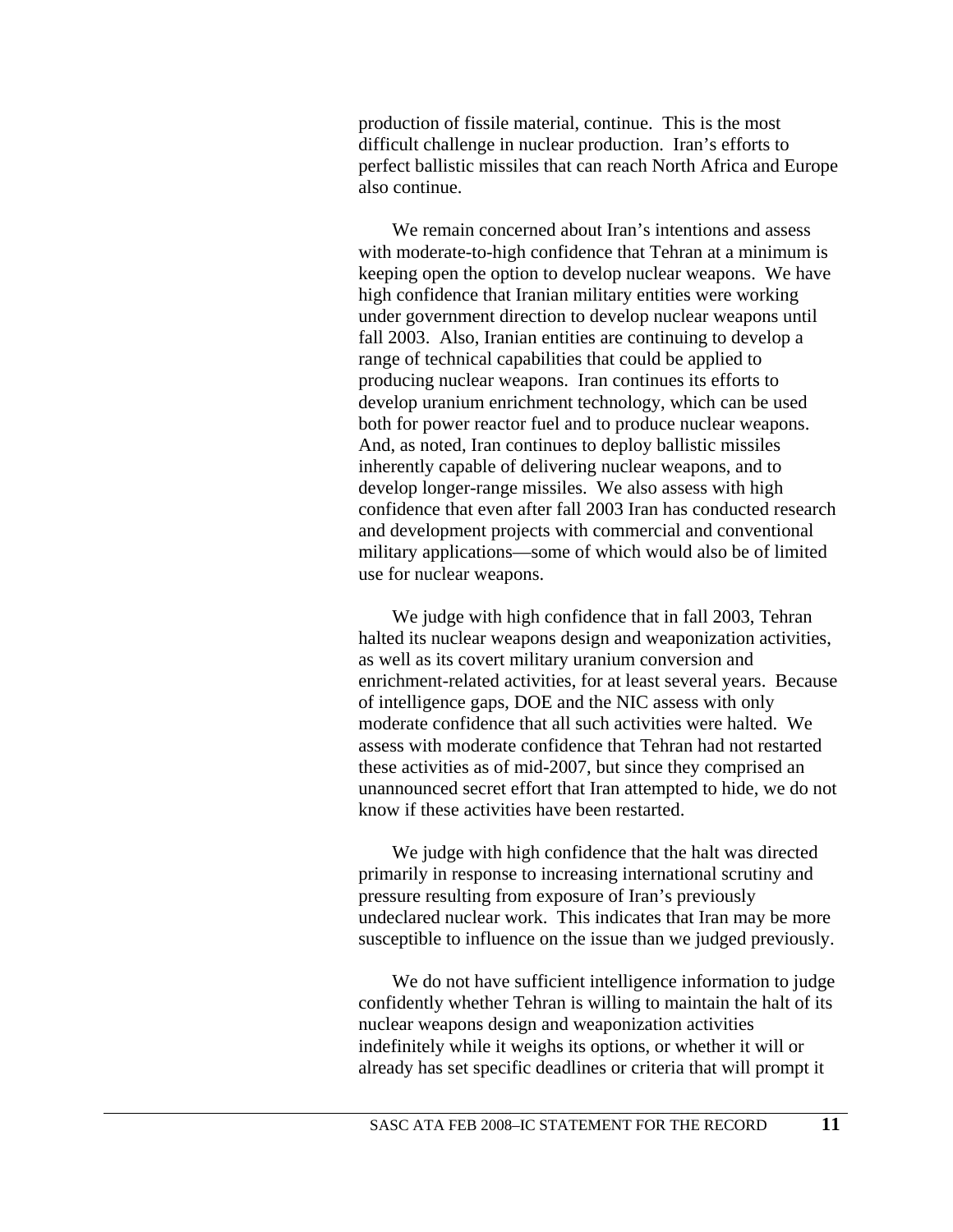to restart those activities. We assess with high confidence that Iran has the scientific, technical and industrial capacity eventually to produce nuclear weapons. In our judgment, only an Iranian political decision to abandon a nuclear weapons objective would plausibly keep Iran from eventually producing nuclear weapons—and such a decision is inherently reversible. I note again that two activities relevant to a nuclear weapons capability continue: uranium enrichment that will enable the production of fissile material and development of long-range ballistic missile systems.

We assess with moderate confidence that convincing the Iranian leadership to forgo the eventual development of nuclear weapons will be difficult given the linkage many within the leadership see between nuclear weapons development and Iran's key national security and foreign policy objectives, and given Iran's considerable effort from at least the late 1980s to 2003 to develop such weapons.

We continue to assess with moderate-to-high confidence that Iran does not currently have a nuclear weapon. We continue to assess with low confidence that Iran probably has imported at least some weapons-usable fissile material, but still judge with moderate-to-high confidence it has not obtained enough for a nuclear weapon. We cannot rule out that Iran has acquired from abroad—or will acquire in the future—a nuclear weapon or enough fissile material for a weapon. Barring such acquisitions, if Iran wants to have nuclear weapons it would need to produce sufficient amounts of fissile material indigenously—which we judge with high confidence it has not yet done.

Iran resumed its declared centrifuge enrichment activities in January 2006, despite the 2003 halt in its nuclear weapons design and weaponization activities. Iran made significant progress in 2007 installing centrifuges at Natanz, but we judge with moderate confidence it still faces significant technical problems operating them.

• We judge with moderate confidence that the earliest possible date Iran would be technically capable of producing enough highly enriched uranium (HEU) for a weapon is late 2009, but that is very unlikely.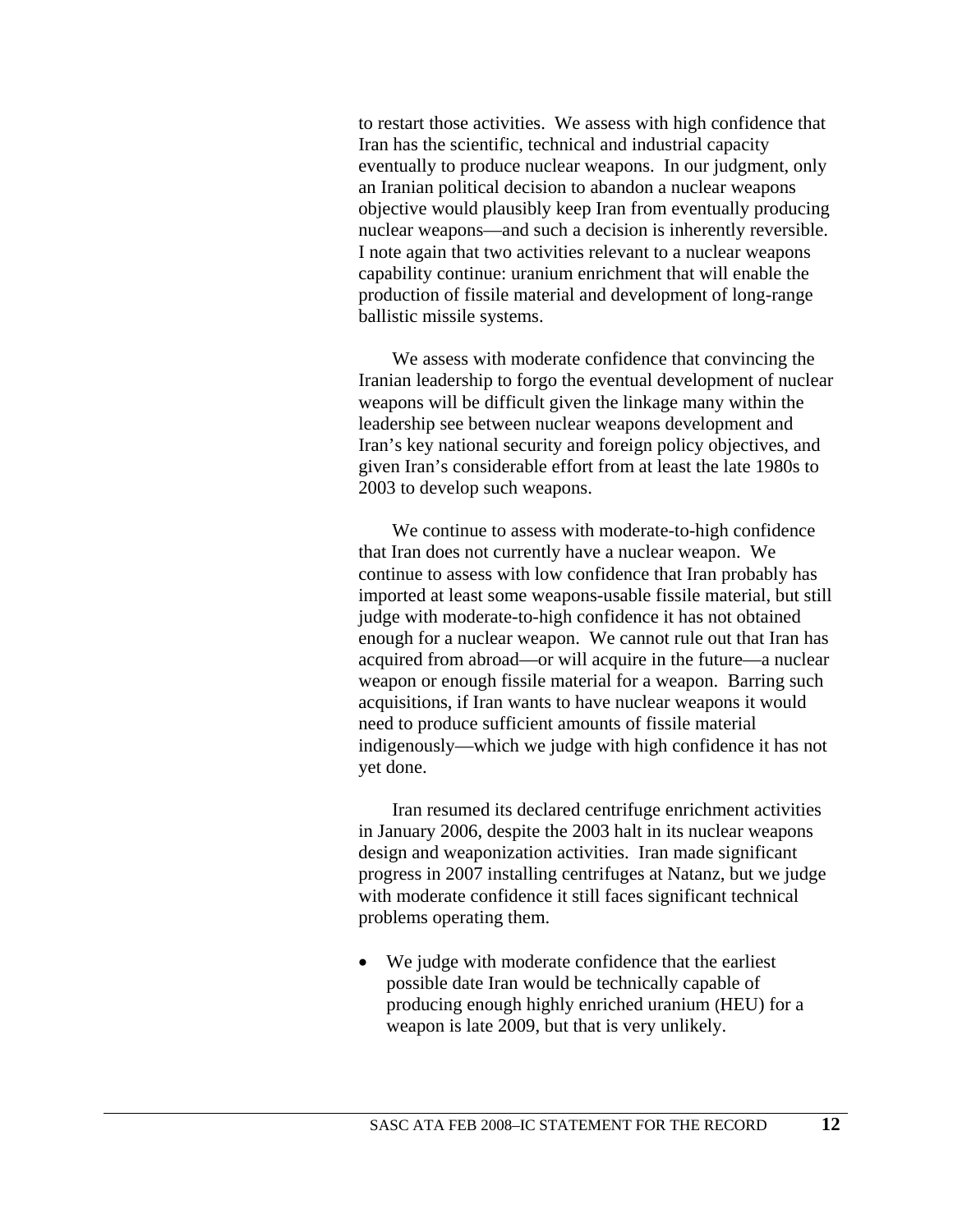• We judge with moderate confidence Iran probably would be technically capable of producing enough HEU for a weapon sometime during the 2010-2015 time frame. INR judges Iran is unlikely to achieve this capability before 2013 because of foreseeable technical and programmatic problems. All agencies recognize the possibility that this capability may not be attained until *after* 2015.

We know that Tehran had a chemical warfare program prior to 1997, when it declared elements of its program. We assess that Tehran maintains dual-use facilities intended to produce CW agent in times of need and conducts research that may have offensive applications. We assess Iran maintains a capability to weaponize CW agents in a variety of delivery systems.

We assess that Iran has previously conducted offensive BW agent research and development. Iran continues to seek dualuse technologies that could be used for biological warfare.

**North Korea's** nuclear weapons and missile programs threaten to destabilize a region that has known many great power conflicts and comprises some of the world's largest economies. North Korea has already sold ballistic missiles to several Middle Eastern countries and to Iran. We remain concerned North Korea could proliferate nuclear weapons abroad.

While North Korea's military almost certainly could not defeat South Korea, it could inflict hundreds of thousands of casualties and severe damage on the South. Missile delivery systems, including several hundred deployed Scud and No Dong missiles, which were flight-tested in July 2006, add to the threat to South Korea and extend it to Japan, including to US bases in both those countries. The North's October 2006 nuclear test supports our previous assessment that it had produced nuclear weapons. The test produced a nuclear yield of less than one kiloton, well below the yield of most states' first nuclear tests.Prior to the test, North Korea produced enough plutonium for at least a half dozen nuclear weapons.

The IC continues to assess that North Korea has pursued a uranium enrichment capability at least in the past, and judges with at least moderate confidence that the effort continues today.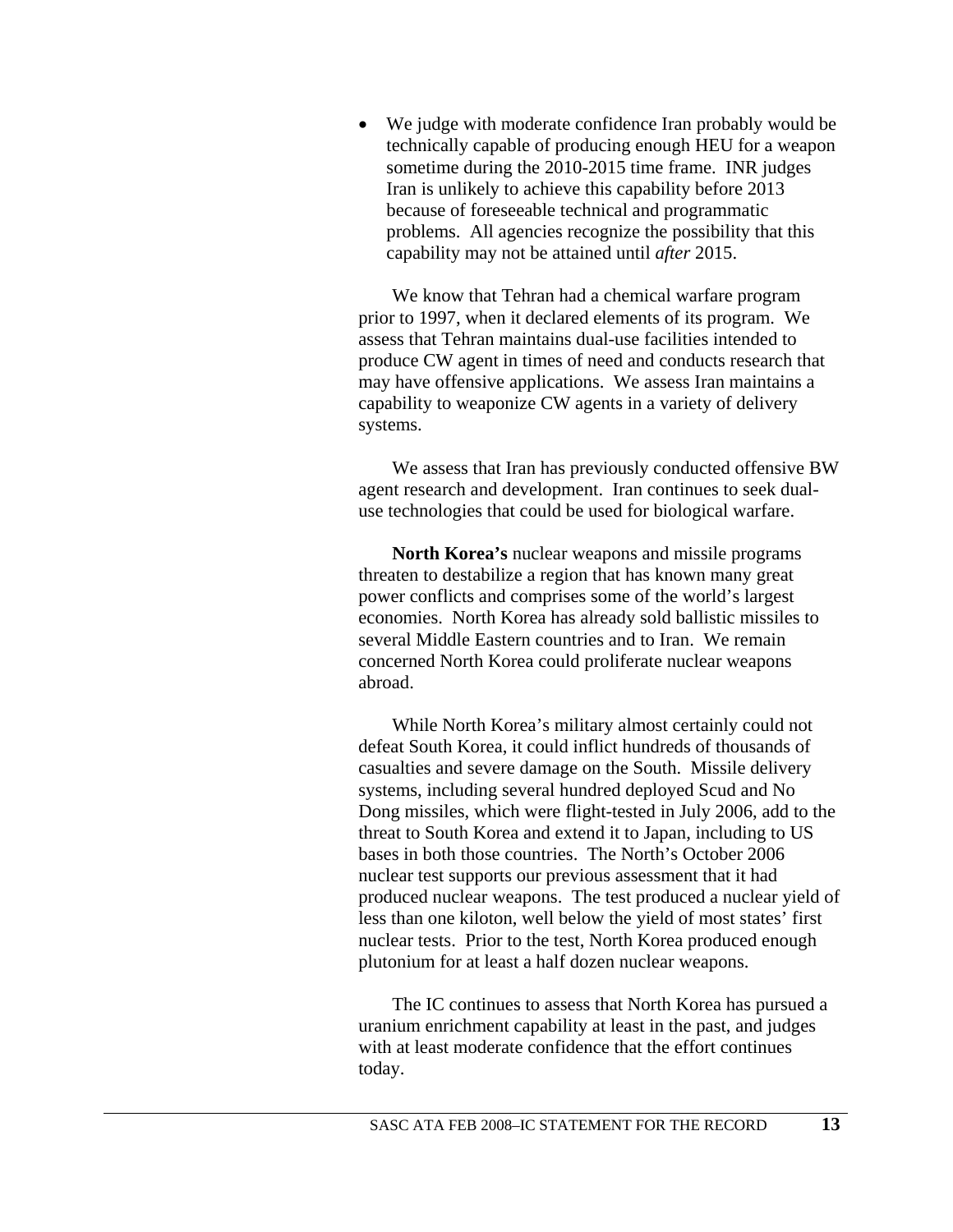|                                                                | for deterrence and coercive diplomacy than for warfighting and<br>would consider using nuclear weapons only under certain<br>narrow circumstances. We also assess that Pyongyang probably<br>would not attempt to use nuclear weapons against US forces or<br>territory unless it perceived the regime to be on the verge of<br>military defeat and risked an irretrievable loss of control.                                                                                                                                                                                                                                                                                                                                                                 |
|----------------------------------------------------------------|--------------------------------------------------------------------------------------------------------------------------------------------------------------------------------------------------------------------------------------------------------------------------------------------------------------------------------------------------------------------------------------------------------------------------------------------------------------------------------------------------------------------------------------------------------------------------------------------------------------------------------------------------------------------------------------------------------------------------------------------------------------|
|                                                                | We assess that North Korea's Taepo Dong-2, which failed<br>in its flight-test in July 2006, probably has the potential<br>capability to deliver a nuclear-weapon-sized payload to the<br>continental United States. But we assess the likelihood of<br>successful delivery would be low absent successful testing.                                                                                                                                                                                                                                                                                                                                                                                                                                           |
| NORTH KOREA AND SIX<br>PARTY TALKS                             | North Korea conducted missile tests and its first nuclear<br>detonation in October 2006. Since returning to the negotiating<br>table last year, Pyongyang has reaffirmed its September 2005<br>commitment in principle to full denuclearization, shut down its<br>nuclear facilities at Yongbyon, and begun the process of<br>disabling those facilities. But the North missed a 31 December<br>deadline for a full declaration of its nuclear programs, as had<br>been agreed to last October. The regime appears stable, but<br>persistent economic privation and natural disasters—such as the<br>severe floods last August-and uncertainty about succession<br>arrangements create the potential for domestic unrest with<br>unpredictable consequences. |
| <b>NUCLEAR AND</b><br>COMPETITORA INDIA AND<br><b>PAKISTAN</b> | In assessing the nuclear competition between India and<br>Pakistan, we note that missile tests and new force deployments<br>over the past three years have not affected the ongoing political<br>dialogue. Although both New Delhi and Islamabad are fielding<br>a more mature strategic nuclear capability, they do not appear to<br>be engaged in a Cold War-style arms race for numerical<br>superiority.                                                                                                                                                                                                                                                                                                                                                 |
| PAKISTAN NUCLEAR<br><b>SECURITY</b>                            | We judge the ongoing political transition in Pakistan has<br>not seriously threatened the military's control of the nuclear<br>arsenal, but vulnerabilities exist. The Pakistan Army oversees<br>nuclear programs, including security responsibilities, and we<br>judge that the Army's management of nuclear policy issues-to<br>include physical security-has not been degraded by Pakistan's<br>political crisis.                                                                                                                                                                                                                                                                                                                                         |
| THE CYBER THREAT                                               | The US information infrastructure—including<br>telecommunications and computer networks and systems, and<br>the data that reside on them-is critical to virtually every aspect                                                                                                                                                                                                                                                                                                                                                                                                                                                                                                                                                                               |

Pyongyang probably views its capabilities as being more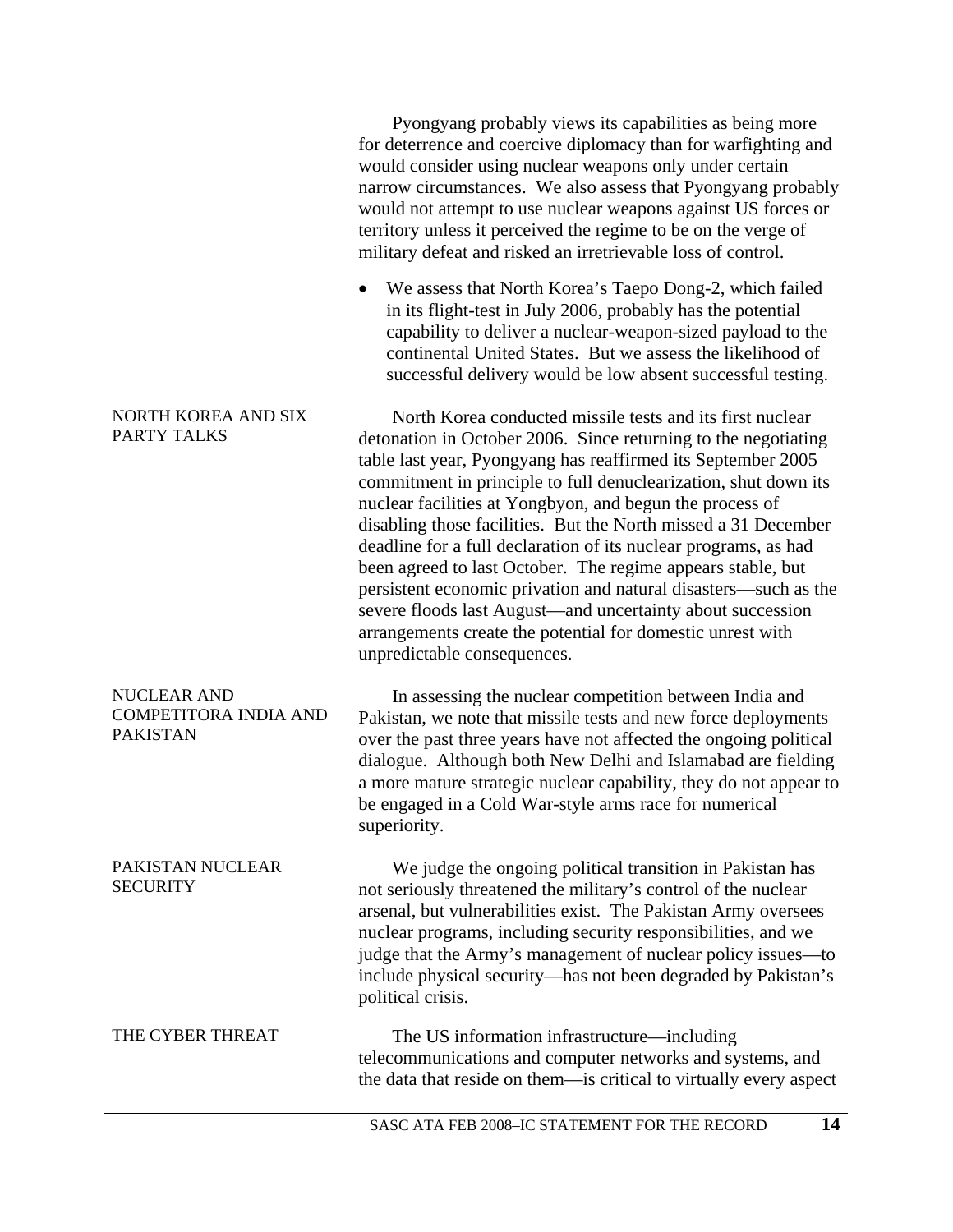of modern life. Therefore, threats to our IT infrastructure are an important focus of the Intelligence Community. As government, private sector, and personal activities continue to move to networked operations, as our digital systems add ever more capabilities, as wireless systems become even more ubiquitous, and as the design, manufacture, and service of information technology has moved overseas, our vulnerabilities will continue to grow.

### STATE AND NON-STATE CYBER CAPABILITIES

Our information infrastructure—including the internet, telecommunications networks, computer systems, and embedded processors and controllers in critical industries increasingly is being targeted for exploitation and potentially for disruption or destruction, by a growing array of state and non-state adversaries. Over the past year, cyber exploitation activity has grown more sophisticated, more targeted, and more serious. The Intelligence Community expects these trends to continue in the coming year.

We assess that nations, including Russia and China, have the technical capabilities to target and disrupt elements of the US information infrastructure and for intelligence collection. Nation states and criminals target our government and private sector information networks to gain competitive advantage in the commercial sector. Terrorist groups—including al-Qa'ida, HAMAS, and Hizballah—have expressed the desire to use cyber means to target the United States. Criminal elements continue to show growing sophistication in technical capability and targeting, and today operate a pervasive, mature on-line service economy in illicit cyber capabilities and services available to anyone willing to pay.

Each of these actors has different levels of skill and different intentions; therefore, we must develop flexible capabilities to counter each. It is no longer sufficient for the US Government to discover cyber intrusions in its networks, clean up the damage, and take legal or political steps to deter further intrusions. We must take proactive measures to detect and prevent intrusions from whatever source, as they happen, and before they can do significant damage.

At the President's direction, an interagency group reviewed the cyber threat to the US and identified options regarding how best to integrate US Government defensive cyber capabilities; how best to optimize, coordinate and de-conflict cyber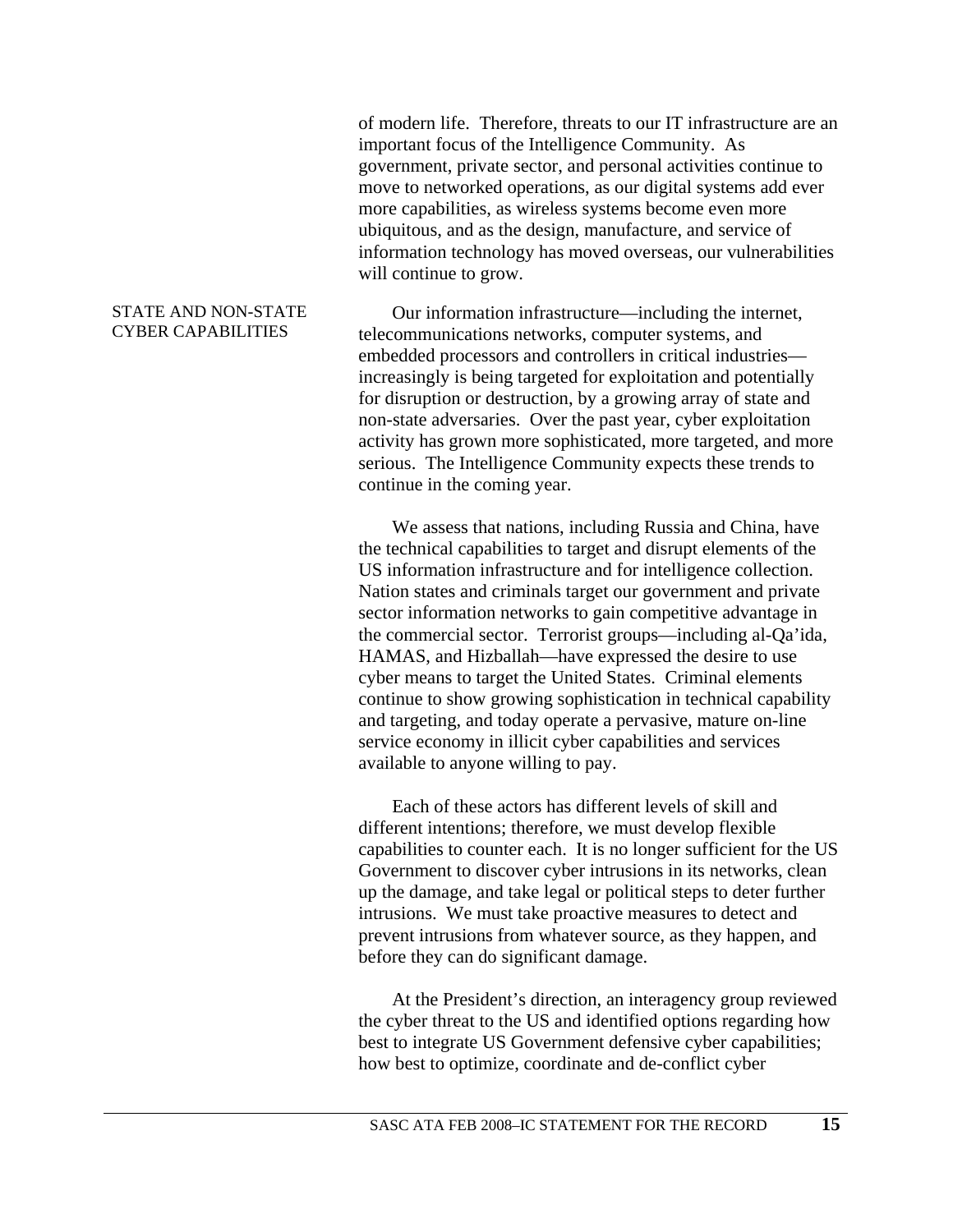activities; and how to better employ cyber resources to maximize performance. This tasking was fulfilled with the January 2008 issuance of NSPD-54/HSPD-23, which directs a comprehensive national cybersecurity initiative. These actions will help to deter hostile action in cyber space by making it harder to penetrate our networks.

AFGHANISTAN In 2007 the number of attacks in Afghanistan's Talibandominated insurgency exceeded that of the previous year, in part because NATO and Afghan forces undertook many more offensive operations. Efforts to improve governance and extend development were hampered by a lack of security in some areas and a general lack of government capacity and competency. The ability of the Karzai government, NATO, and the United States to defeat the Taliban will determine the continued support of the Afghan people for the government and the international community. Afghan leaders also must deal with endemic corruption and pervasive poppy cultivation and drug trafficking. Ultimately, defeating the insurgency will depend heavily on the government's ability to improve security, deliver services, and expand development for economic opportunity.

### SECURITY DETERIORATION IN THE SOUTH

Although international forces and the Afghan National Army continue to score tactical victories over the Taliban, the security situation has deteriorated in some areas in the south, and Taliban forces have expanded their operations into previously peaceful areas of the west and around Kabul. The Taliban-dominated insurgency has expanded in scope despite operational disruption caused by International Security Assistance Force (ISAF) and Operation Enduring Freedom operations. The death or capture of three top Taliban leaders last year—their first high level losses—does not yet appear to have significantly disrupted insurgent operations.

Continued progress has been made in expanding and fielding the Afghan National Army, which as of the end of 2007 reported attaining 70 percent of its authorized 70,000 endstrength. While this is an improvement, the shortage of international trainers in the field, high operational tempo, attrition, and absenteeism hamper efforts to make units capable of significant independent action. The Afghan National Police has approximately 90 percent of its authorized 82,000 endstrength. While the National Police may have more forces throughout Afghanistan, corruption, insufficient training and equipment, and absenteeism hamper their effectiveness.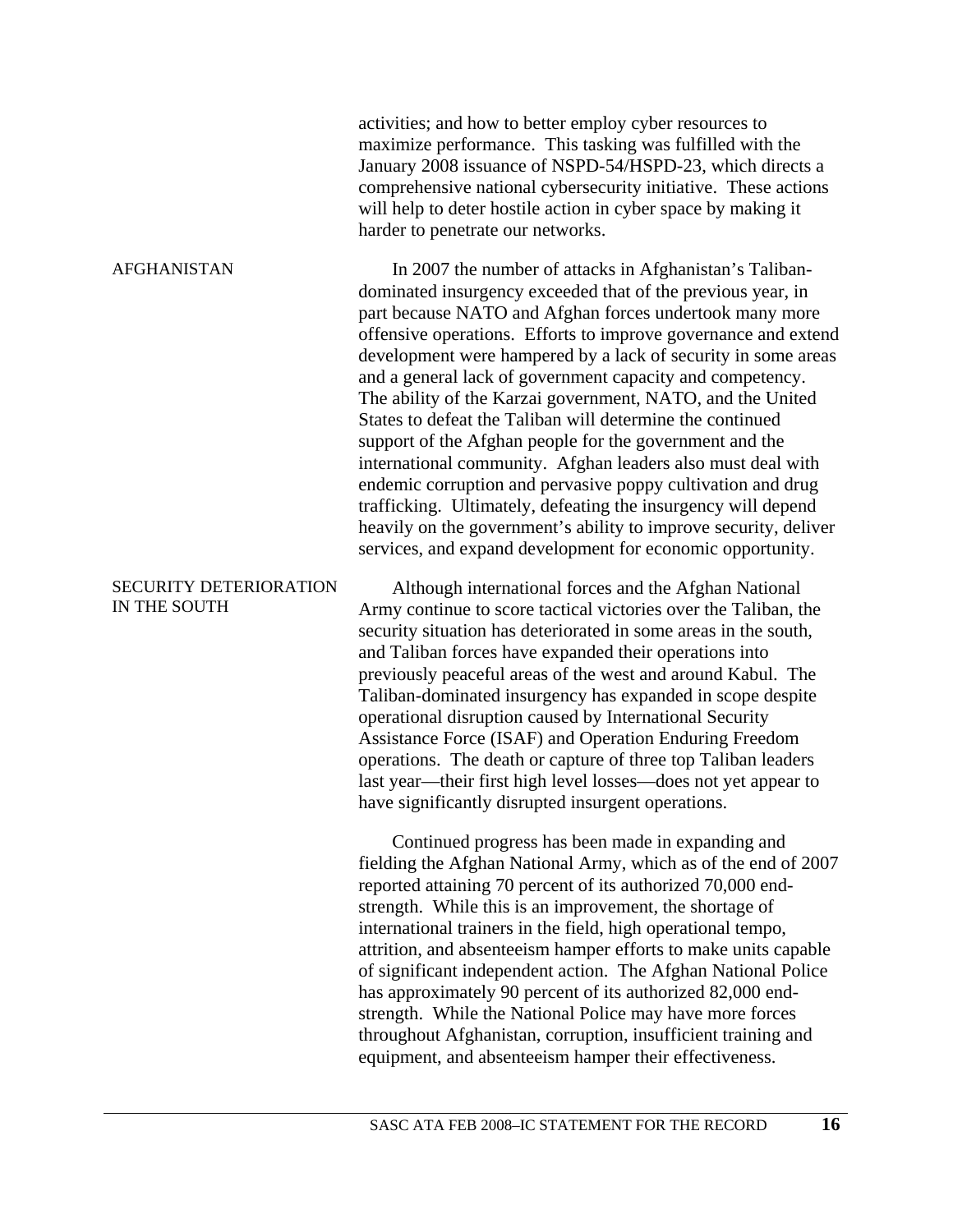### CENTRAL GOVERNMENT AUTHORITY AND **CAPACITY**

IRAQ: TANGIBLE GAINS IN **SECURITY** 

Kabul in 2008 must work closely with the national legislature, as well as provincial and tribal leaders, to establish and extend the capacity of the central government. The country faces a chronic shortage of resources and of qualified and motivated government officials at the national and local level.

The drug trade is one of the greatest long-term challenges facing Afghanistan. The insidious effects of drug-related criminality continue to undercut the government's ability to assert its authority, to develop a strong, rule-of-law based system, and to rebuild the economy. Despite improved eradication and investigative efforts, poppy cultivation increased again last year. Opium poppy cultivation remains at or near 2004 record levels with over 200,000 hectares of land under cultivation in 2007.

Both law enforcement and judicial capacity—although somewhat improved—remain limited, and Kabul remains constrained in its ability to deploy programs at the provincial and local levels. For farmers, opium poppy cultivation remains significantly more lucrative than wheat and other crops. The United Nations estimated the total farm-gate value of opium production in 2007 at \$1 billion, with Helmand Province producing just over half of this total. The Taliban and other insurgent groups operating in poppy-growing regions gain at least some of financial support as a result of their ties to local opium traffickers. Drug money is an important source of income, especially at the local level where some Taliban commanders accrue their own operational funding.

The security situation in Iraq continues to show signs of improvement. According to Multinational Force-Iraq, as of the end of 2007, security incidents countrywide and in the 10 Baghdad Security Districts have declined to their lowest levels since the February 2006 Samarra Golden Mosque bombing; civilian violence has declined to pre-Samarra levels; and monthly civilian fatalities nationwide have fallen by over half in the past year. We judge these security gains are the result of a combination of factors, including the success of tribal efforts in combating AQI, expanded Coalition operations, and the growing capabilities of the Iraqi Security Forces (ISF).

• We judge that organized tribal resistance to AQI—aided by expanded Coalition operations––has reduced AQI's operational capabilities. Concurrently, decisions by major elements of the Sunni insurgency to work with the Coalition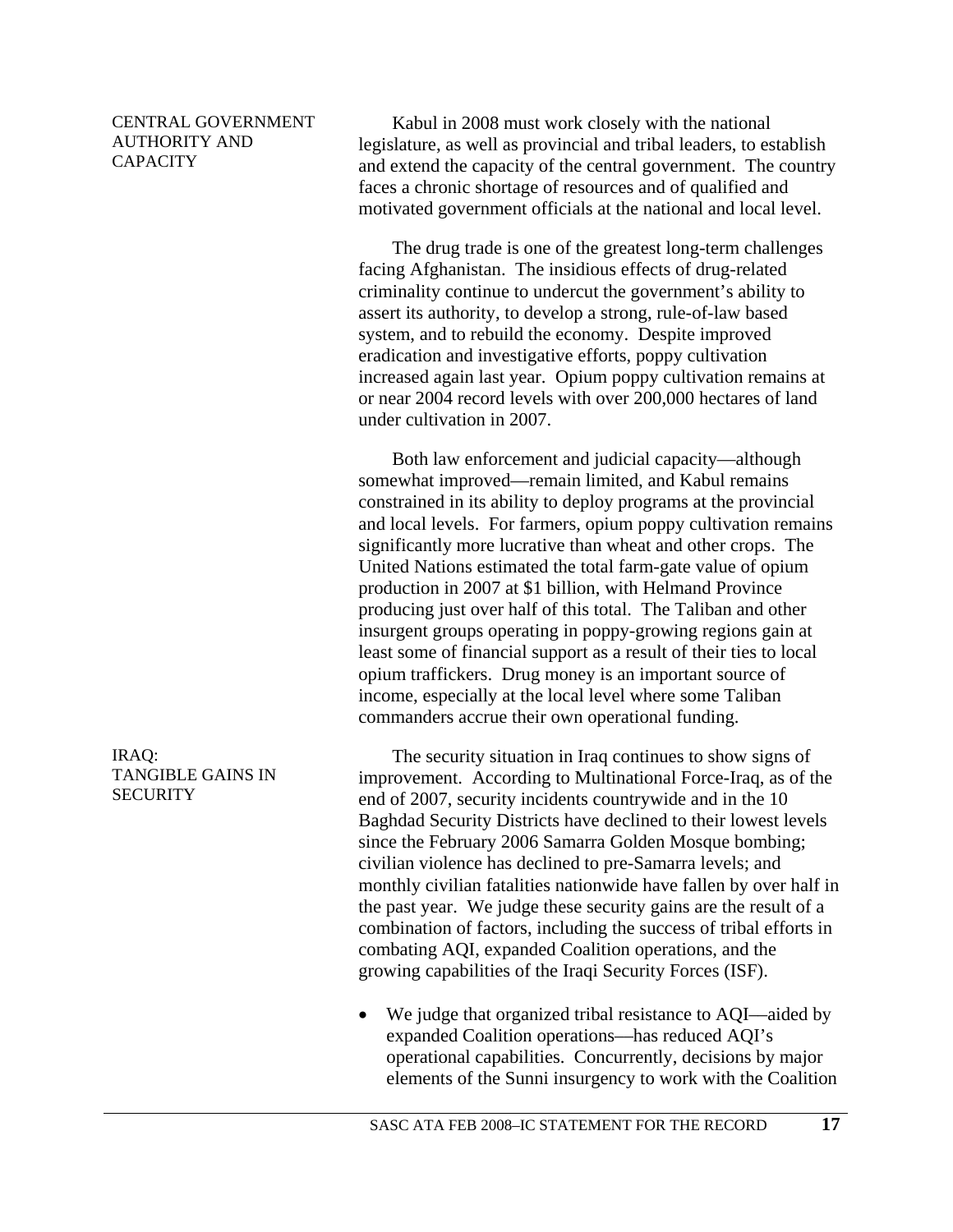this year have weakened the insurgency by reducing the number of Sunnis involved in violent resistance.

- Many tribal members and former insurgents have joined "Concerned Local Citizen" groups (CLCs) or "tribal awakening" movements that are cooperating with the Coalition and Iraqi Government. Some groups have indicated a desire to move beyond providing security. They now want to promote economic development and become political movements. They also are endorsing the legitimacy of elections and political bargaining to effect change at the provincial and national levels of government.
- A steady decline in suicide attacks—the majority of which we judge are conducted by foreign terrorists—indicates that Coalition disruptions of AQI's foreign terrorists have eroded AQI's capability to mount suicide operations.
- The ISF effectively deployed forces to Baghdad in support of Operation Fardh al-Qanun this spring and, most recently, to Al Basrah and Ad Diwaniyah. While showing dramatic improvements, the ISF currently needs the Coalition for planning, supporting, and executing sustained operations.

Despite these gains, a number of internal factors continue to undermine Iraq's security. Sectarian distrust is still strong throughout Iraqi society, and AQI remains capable of conducting destabilizing operations and spectacular attacks despite disruptions of its networks. AQI remains a potent force and the most active and capable of the Sunni extremist groups fighting Coalition and Iraqi Government forces in Iraq. Also, since last August, intra-communal violence in southern Iraq has spread beyond rival militia factions as Shia groups compete for advantage.

Many Sunnis who participate in local security initiatives retain a hostile attitude toward Shia parties that dominate the government, and some Shia leaders still view many anti-AQI Sunni groups as thinly disguised insurgents who are plotting to reverse the political process that brought the Shia to power.

Security in southern Iraq probably will remain fragile in the coming months as rival Shia groups continue to compete violently for political power and economic resources. In Al Basrah, security remains tenuous. Security also is a problem in

### BUT SECURITY CHALLENGES REMAIN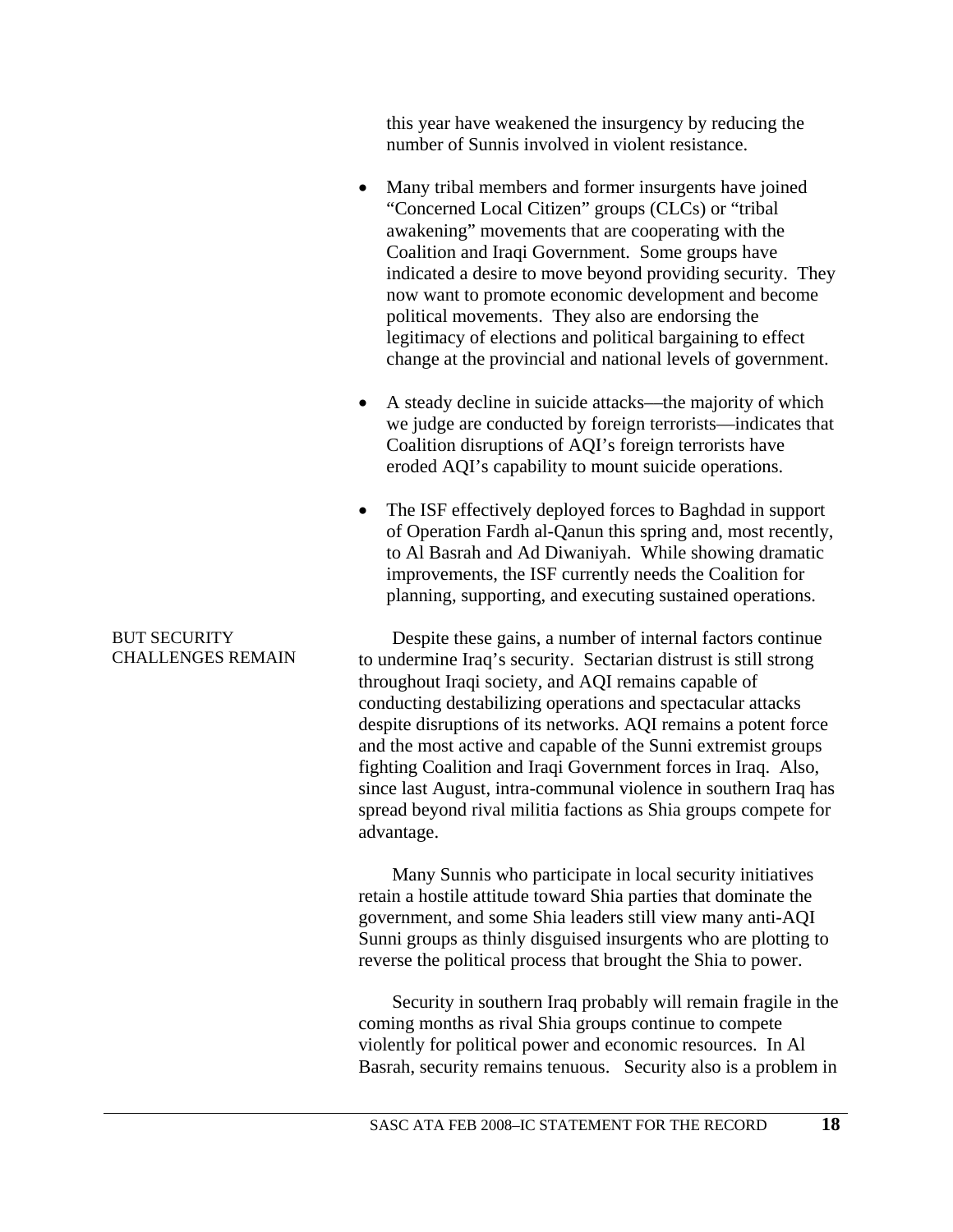northern Iraq. Violence has increased in Mosul, Iraq's third largest city, as both Sunni resistance elements and AQI increasingly focus their activities in the area. The Iraqi government will have to address Sunni Arab concerns over representation on the provincial councils, defeat AQI and the insurgents, and address Kurdish expansionism to improve security in northern Iraq.

A number of factors continue to challenge the ISF's ability to conduct effective operations independent of Coalition forces. While improving significantly over the past year, ISF units remain hindered by shortages of personnel––especially trained leaders––and many units still rely on the Coalition for logistics support. Lastly, the return of Iraqi refugees and internally displaced persons (IDPs) to their former homes and neighborhoods as security improves could increase ethnosectarian tensions in mixed communities and create an additional strain on the Iraqi Government's ability to provide security and basic services to the general population.

Efforts by some of Iraq's neighbors to exert influence in Iraq also endanger Iraq's security. Iran––primarily through the Islamic Revolutionary Guard Corps-Qods Force––continues to provide weapons, funding, and training support to certain Iraqi Shia militants despite reported commitments by senior Iranian officials to stop such support. Iran's provision of lethal aid to Iraqi Shia militants is designed to increase Tehran's influence over Iraq as well as ensure the United States suffers setbacks.

Approximately 90 percent of all suicide attacks in Iraq are conducted by foreign terrorists with 50 to 80 foreign terrorists entering Iraq each month, although that number appeared to decline in the last part of 2007. Seventy to eighty percent of the foreign terrorists gain final entry into Iraq through Syria, many through the Damascus international airport.

Syrian internal security operations have contributed to the reduction in the effectiveness of AQI's Syria-based foreign terrorist facilitation networks and in the number of foreign terrorists entering Iraq; nevertheless, Syria remains the primary transit hub for Iraq-bound terrorists.

POLITICS AND GOVERNANCE: CRITICAL COMPONENTS TO IRAQ'S **SECURITY** 

Improved security is a necessary but not sufficient condition to stabilize Iraq. Bridging differences among competing factions and communities and providing effective

### NEIGHBORS, FOREIGN FIGHTERS FURTHER CHALLENGE SECURITY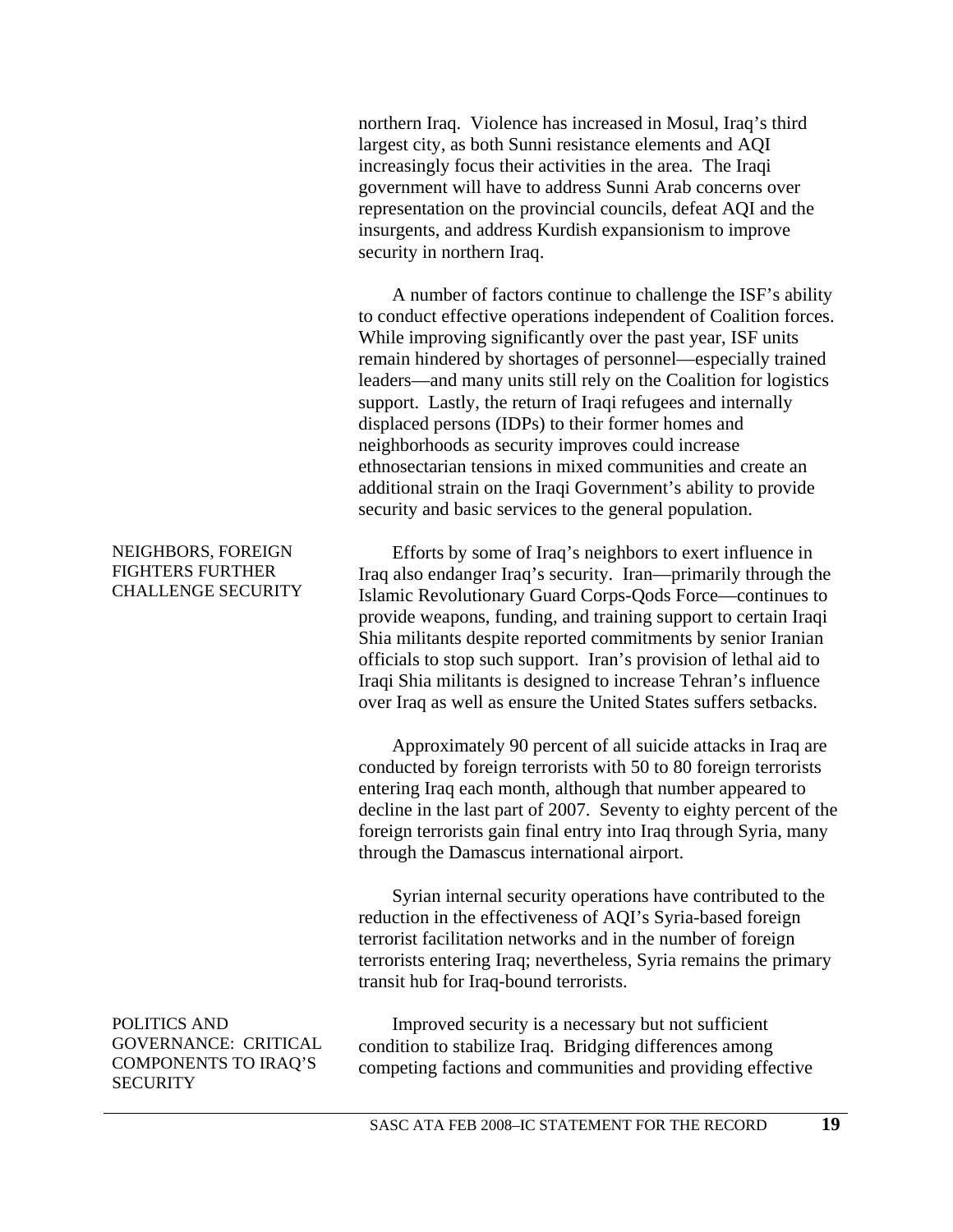governance are critical for achieving a successful state, but moving ahead on that road has been tough for Iraq.

Prime Minister Maliki's government had only limited success in delivering government services and improving the quality of life for Iraqis. Despite the beginning of a return of Iraqis who had fled because of violence, the political gaps between Iraqi communities, particularly the Arab Sunni and Shia, remain deep.

Against this backdrop, Baghdad has managed to demonstrate forward momentum on key legislation. Since August, Iraqi political leaders have overcome months of contentious debate to pass key legislation because of strong US pressure and a desire on the part of Iraqi political parties to show momentum. The Council of Representatives in the past two months has passed a pensions law, de-Ba'thification reform, a provincial powers law, and an amnesty law.

Baghdad continues to struggle to enact key legislation in two areas critical for political progress: hydrocarbons and provincial elections. Provincial elections must take place before October, according to the provincial powers law, but could face delays if legislative and bureaucratic issues are not resolved by the end of March.Negotiations on hydrocarbon laws continue to be stalled by disagreements between the central government and the Kurds over control of resources and revenue sharing. Progress also has been mixed on resolving outstanding Constitutional reform issues and preparing to hold provincial elections.

Gains on the economic front have improved the quality of life for Iraqis. Improved security has contributed to an increase in oil output from northern Iraq. The government also improved its performance last year in executing its budget, and the rate of inflation declined to 4.7 percent in December 2007 after hovering around 50 percent for most of 2006.

Legislation and improvements in governance and the economy are not in themselves ends; rather they are critical means for restoring Iraqi confidence in the central government and for easing sectarian distrust, which are the greatest requirements for enabling reconciliation.

TURKEY THE Marxist inspired KGK maintains approximately 3,000-3,500 guerrilla fighters in its northern Iraqi camps, about 1,000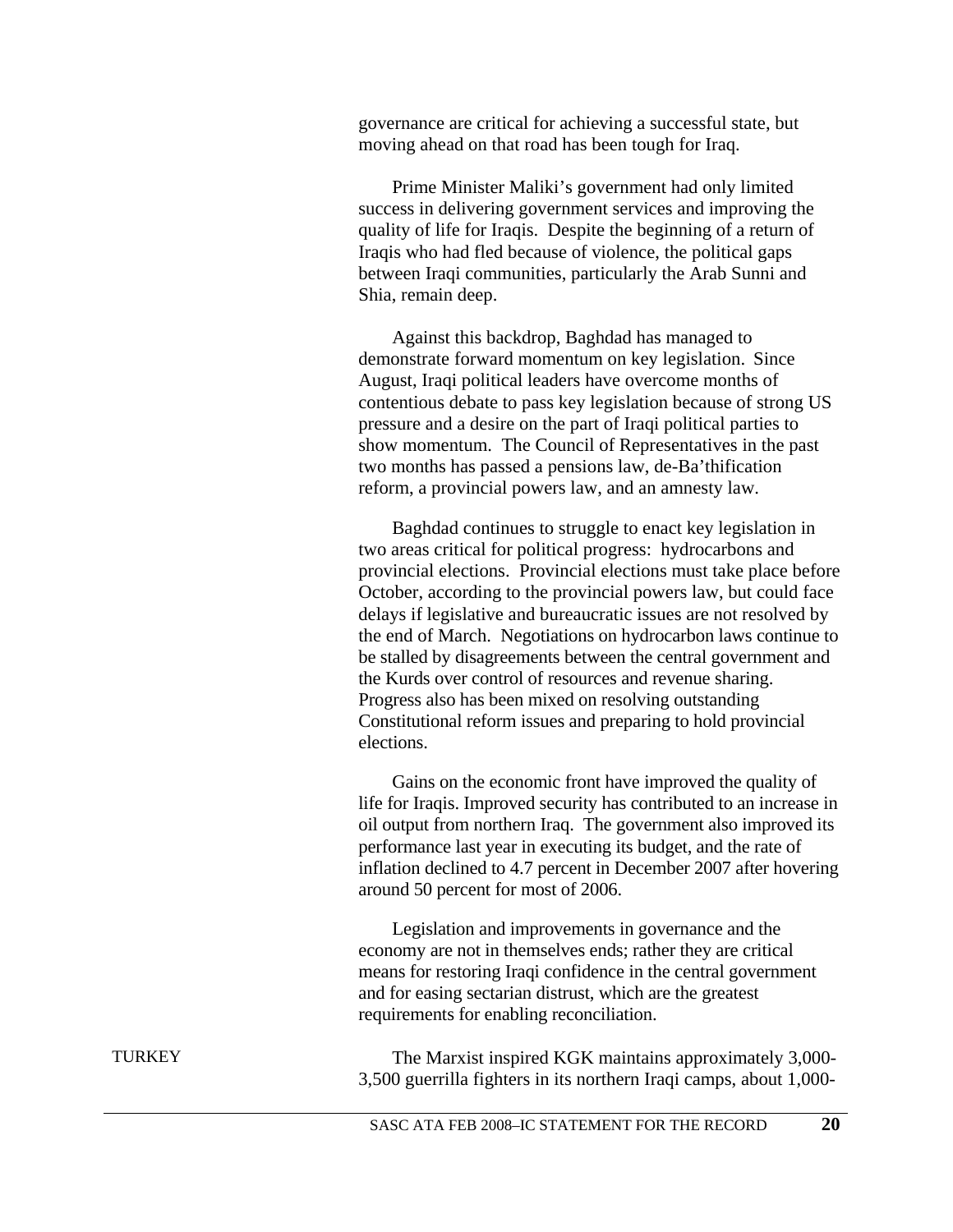2,000 fighters inside Turkey, and several hundred in Iran and Syria and wants to establish a greater Kurdistan. The group has maintained a high-level of violence in Turkey a few months each year since it ended its five-year old unilateral ceasefire in 2004.

Although the KGK has not previously targeted US interests, the risk of retaliatory attacks against US interests in Turkey and Iraq could grow.

IRAN During the next year Supreme Leader Ali Khamenei and Iran's various conservative factions, despite some differences and infighting, are expected to maintain control over a politically stable if economically troubled Iranian state. However, recent public feuding between government factions over President Ahmadi-Nejad's handling of foreign and domestic policy issues—specifically the nuclear issue and the economy—probably is making it more difficult for Khamenei to avoid taking sides. The political discord probably has intensified as a result of international pressure, and as each side tries to position itself in advance of the Majles elections in March.

- Expediency Council Chairman Rafsanjani in November called on the government to take the latest sanctions seriously, according to press.
- Ahmadi-Nejad publicly has responded by calling his critics "traitors" and threatened to publicly reveal their identities.
- In December, Rafsanjani publicly attacked Ahmadi-Nejad, likening the President's economic policies to those of the Shah—an extremely unusual and pointed critique.
- Iran is on its soundest financial footing since the revolution with record high oil export revenue boosting foreign exchange reserves to more than \$70 billion. Despite the positive financial outlook, Iran's economy is plagued by the twin problems of high inflation and unemployment, which are Iranians' top complaints. Ahmadi-Nejad's populist policies have reduced unemployment marginally, but at the expense of rising inflation, which his political rivals might try to exploit in the upcoming Majles elections.

Iran remains a threat to regional stability and US interests in the Middle East because of its continued support for violent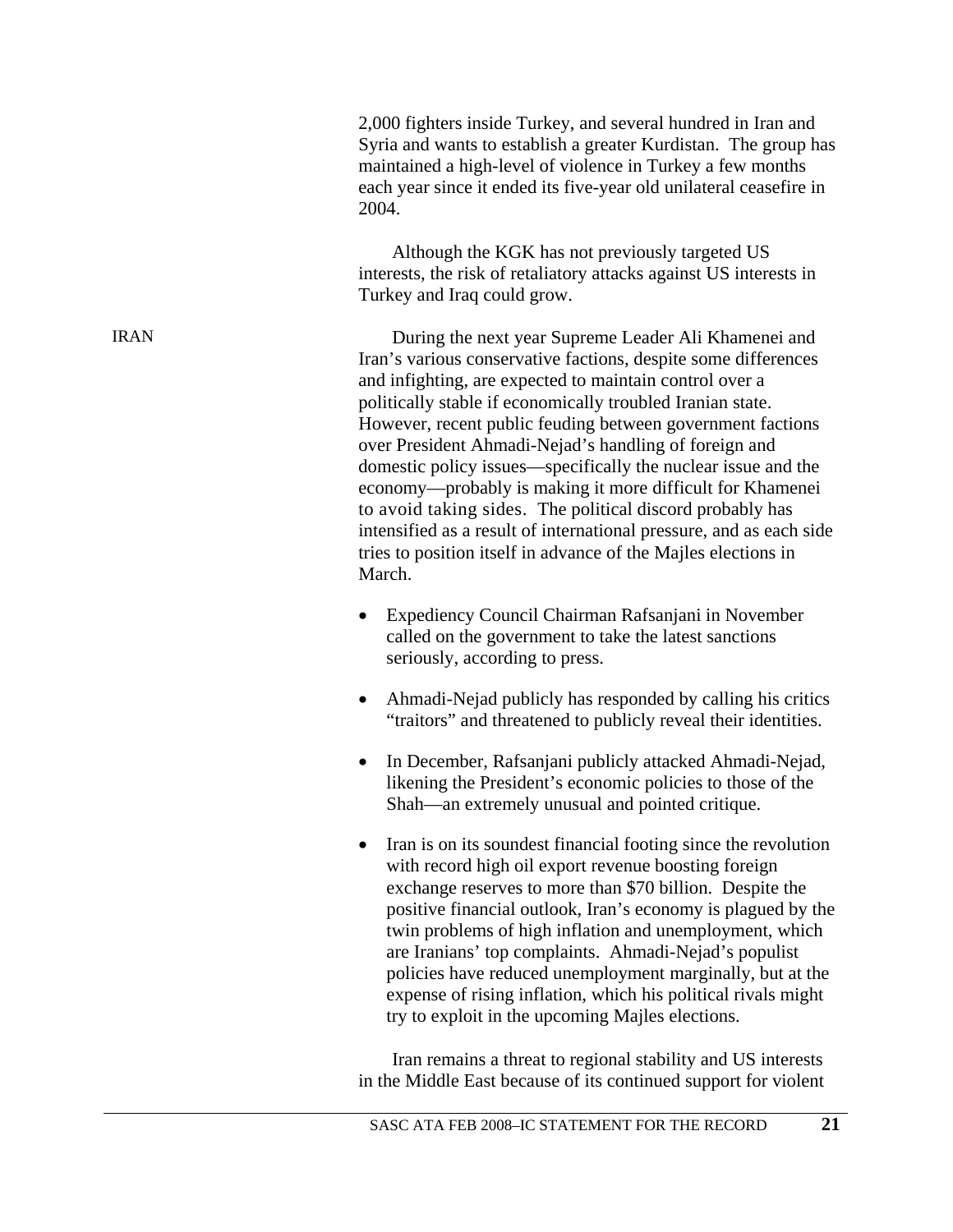groups, such as HAMAS and Hizballah, and efforts to undercut pro-Western actors, for example in Lebanon. Tehran's leadership seeks to preserve Iran's Islamic revolutionary government, sovereignty, stability, and territorial integrity while expanding Iran's influence and leadership in the region and the Islamic world.

Iran also is enhancing its ability to project its military power—primarily with ballistic missiles and naval power—with the ultimate goal of dominating the Gulf region and deterring potential adversaries. It seeks a capacity to disrupt Gulf shipping, especially in the Strait of Hormuz, and thus the operations and reinforcement of US forces in the region potentially intimidating regional allies into withholding support for US policy. Iran's growing inventory of ballistic and antiship cruise missiles is a key element in its efforts to assert its influence.

Iranian leadership perceptions of a favorable environment are driving its foreign policy to expand Tehran's influence and leadership in the region and the Islamic world and to undermine US influence, which it perceives as inimical to Iran's clerical regime. To achieve its regional aims and mitigate threats, Iran seeks to develop a sphere of influence based on diplomatic and economic relations, religious affinities, and shared anti-US sentiments. While Tehran seeks better relationships with Shia populations worldwide, it continues to be especially strident in denying Israel's right to exist.

Whether courting other governments or Muslim citizens, Iranian leaders seek political allies and economic partners as well as religious converts. Moreover, Tehran probably judges that local surrogates—usually Shia allies or proxies cultivated over many years—can promote Iran's interests.

In Afghanistan, Iran likely will continue to focus on political activities, reaching out to alternative power centers, and challenging the US-led Coalition. Iranian officials probably will increase contact with various militias, political oppositionists, and religious leaders in Afghanistan and continue to provide lethal aid to groups and individuals who might be able to influence events in Iran's favor should the Karzai government falter or turn against Iran. We assess Iran has provided weapons to some Taliban commanders. NATO forces last September interdicted a vehicle convoy from Iran that contained weapons, including advanced improvised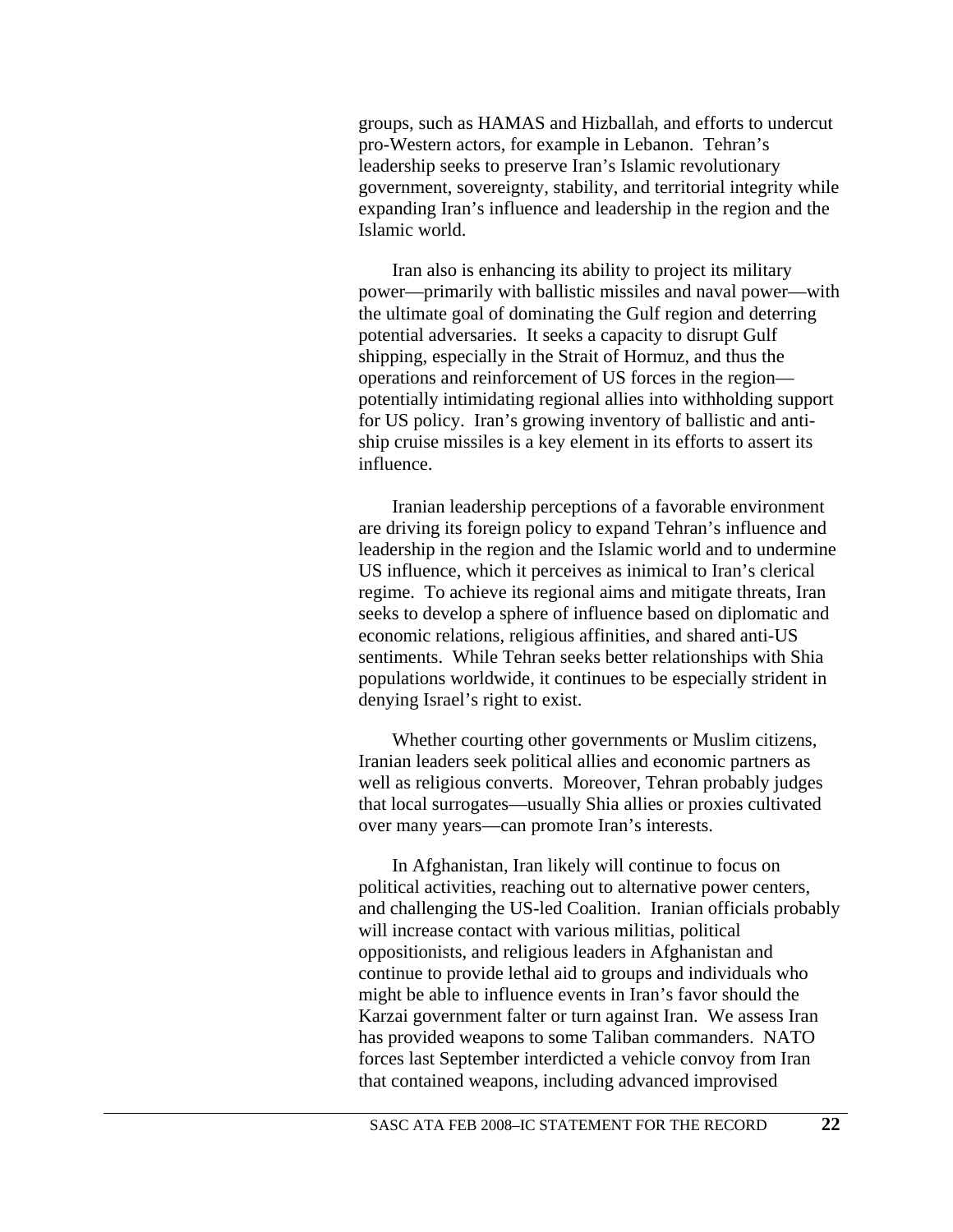explosive devices, destined for the Taliban.

- In the Levant, Iranian security concerns, particularly vis-àvis Israel and the United States, and ambitions to become a dominant regional player, loyalty to allies, and concern for Lebanese Shia probably are driving Tehran's relations with Syria, Hizballah, and other regional groups. Over the longer term, differences in Iranian and Syrian goals could limit their cooperation, but—barring significant changes in threat perceptions by either Syria or Iran—Tehran probably will continue providing military support to Syria.
- In Lebanon, Tehran seeks to build Iran's and Hizballah's influence to the detriment of other Lebanese communities and US and Israeli interests. To enhance its role as the leader of resistance to Israel, Iran will increase its support to Palestinian terrorist groups, including HAMAS.

PAKISTAN Pakistan is a critical partner in US counterterrorism efforts, but continues to face an array of challenges complicating its effectiveness against al-Qa'ida and other radical Islamic elements operating in the country. These challenges include coping with an unparalleled level of suicide attacks ordered by Pakistan-based militants, many of whom are allied with al-Qa'ida. At least 865 security forces and civilians were killed by suicide bombings and IEDs in 2007. Four hundred ninety-six security forces and civilians also were killed in armed clashes in 2007 to make a total of 1360 killed in 2007. Total casualties in 2007 including the number of injured security forces and civilians exceeded the cumulative total for all years between 2001 and 2006.

> Pakistan is establishing a new *modus vivendi* among the Army, President Musharraf, and elected civilian leaders now that Musharraf has stepped down as Army chief. These civilians, including the leaders of the Pakistan People's Party Parliamentarians (PPPP) and the Pakistan Muslim League-Nawaz (PML-N) who captured the largest vote shares on the parliamentary and provincial elections on 18 February, will seek some influence over the country's counterterrorism policies and cooperation with the United States. Pakistani authorities are increasingly determined to strengthen their counterterrorism performance, even during a period of heightened political tension that we expect to continue over the next year.

Radical elements in Pakistan have the potential to undermine the country's cohesiveness. The terrorist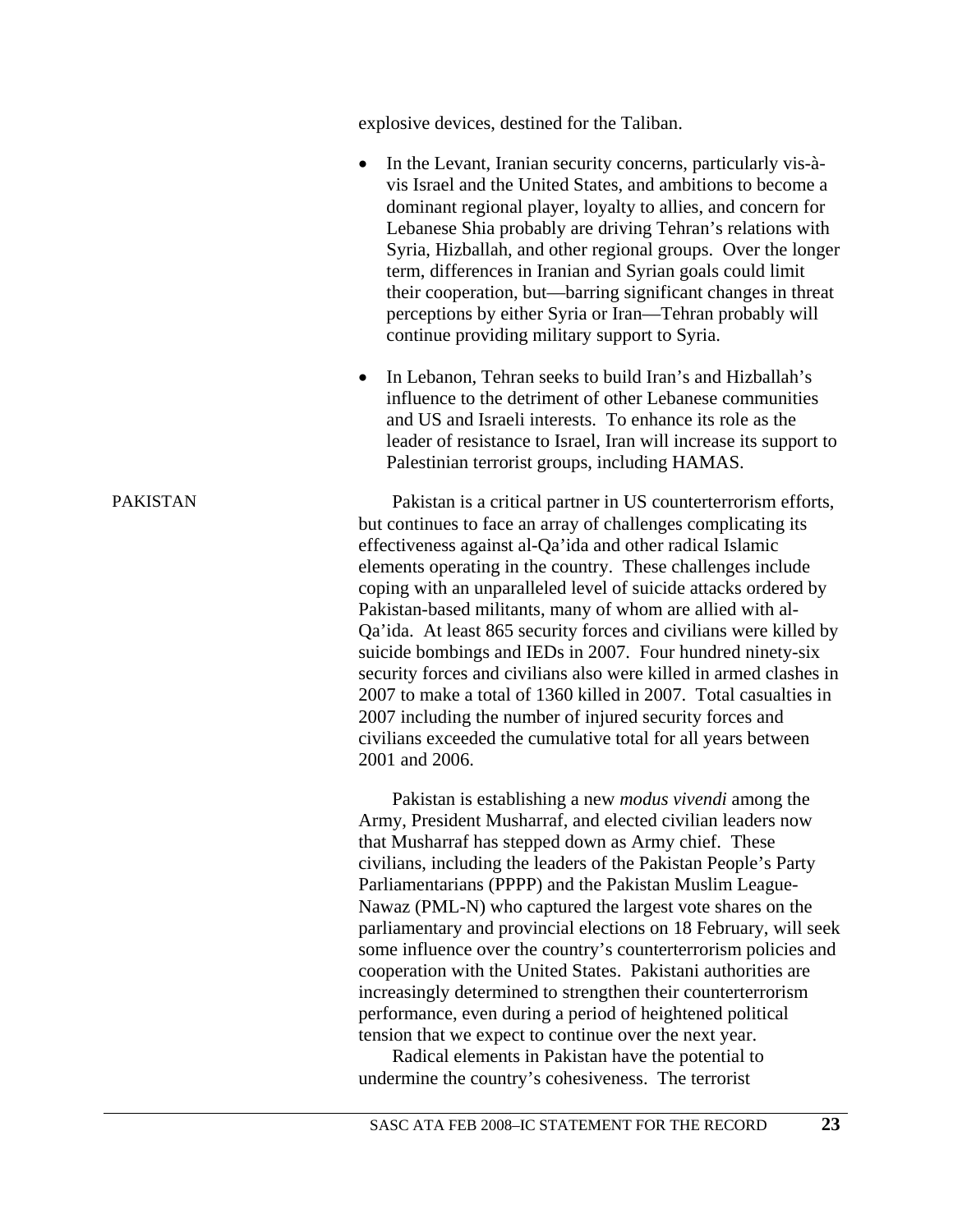assassination of former Prime Minister Benazir Bhutto could embolden Pashtun militants, increasing their confidence that they can strike the Pakistani establishment anywhere in the country.

Over the long term, the killing of Bhutto weakens the political party in Pakistan with the broadest national reach and most secular orientation, the PPPP. However, sympathetic voters gave the party the largest number of Assembly seats in the recently held elections. The PPPP now must craft a coalition government with other parties, some of which, like the PML-N, have signaled more confrontational stances toward President Musharraf than has the PPPP.

The Pakistani government's current plans will require intensified and sustained efforts to orchestrate the administrative, economic, educational, legal, and social reforms required to defeat Islamic extremism and militancy. Pakistan's law and order problems arising from tribal and religious militancy can be effectively addressed in the long term only if police and paramilitary forces can more reliably provide justice and border security. All of these administrative reforms require effective political leadership focused on improving the capabilities of Pakistani institutions for effective governance and development of economic opportunity.

SYRIA The regime in Damascus continues to undermine Lebanon's sovereignty and security through its proxies; to harbor and support terrorists and terrorist organizations opposed to progress on peace talks; and to allow terrorists and criminals to cross its borders into Iraq and Lebanon. And as I noted previously, Syria's efforts to stop the flow of foreign fighters through Syria into Iraq has improved in recent months but is uneven over the past year.

> Since the assassination of Rafiq Hariri in 2005, eight additional political leaders or officials have been killed in Lebanon in an effort to intimidate 14 March Coalition figures and alter the political balance in the Lebanese legislature. The Syrian regime, Hizballah, and pro-Syrian opposition elements in Lebanon have attempted to stymie international efforts to bring to justice those responsible for the Hariri assassination and disarm militia groups which constitute a challenge to Lebanese security and sovereignty. We anticipate that Syria and its supporters will continue to manipulate political developments in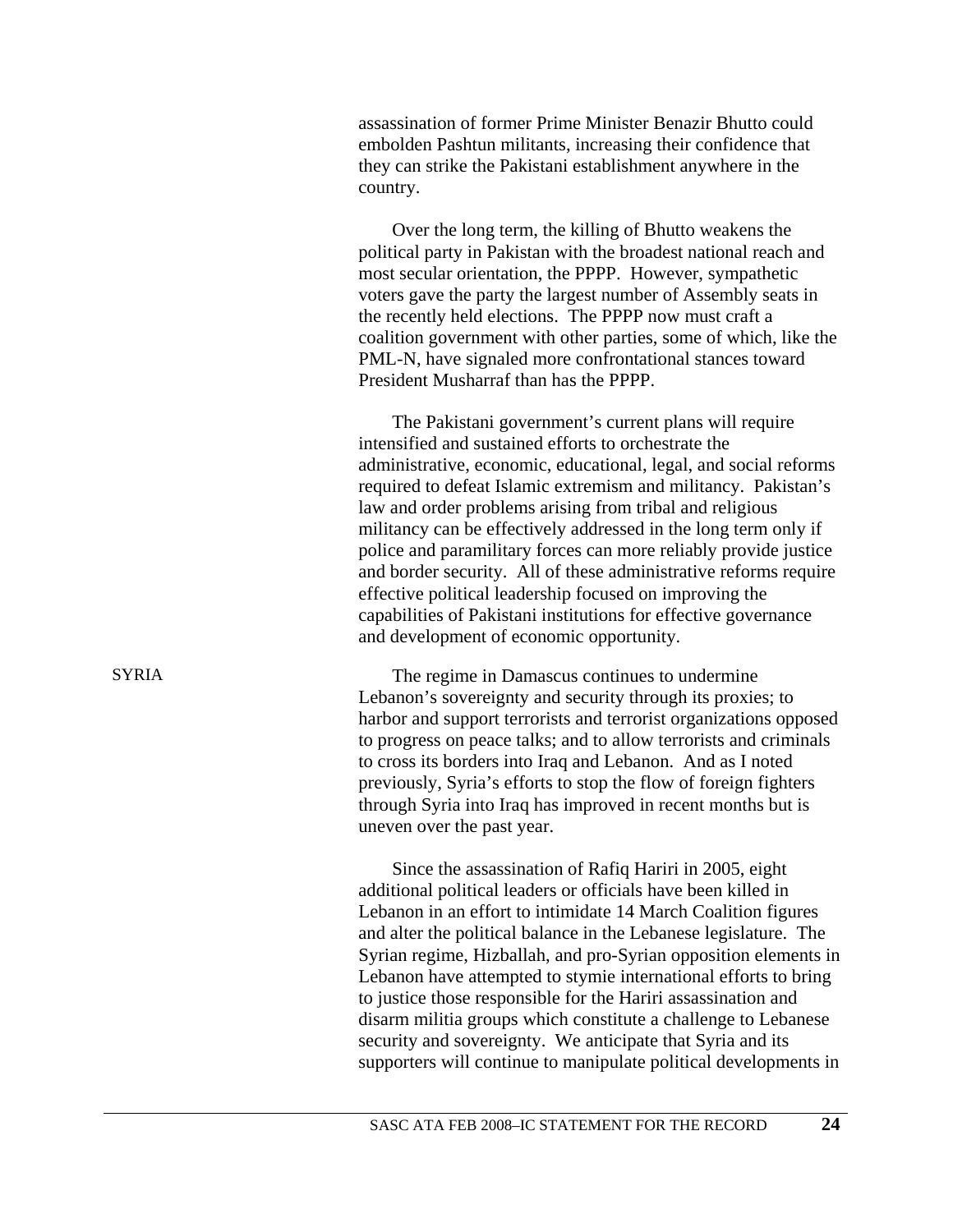Lebanon through violence, intimidation, and refusal to work within constitutional parameters.

Syria continues its support of Hizballah as that group seeks to rearm against Israel and advance its political agenda in Lebanon at the expense of the legitimate government. Damascus continues to support Palestinian rejectionist groups, including HAMAS, the Palestine Islamic Jihad, and the Popular Front for the Liberation of Palestine-General Command. These organizations continue to base their external leadership in Syria, and despite repeated demands from the international community, Syria refuses to expel them or their leaders from their safe-haven in Damascus.

LEBANON In Lebanon, international efforts, to ensure free, fair, and constitutional presidential elections, have been impeded by destabilizing actions of Syria, Iran, and their Lebanese proxies.

> Lebanese Armed Forces (LAF) Commander Michel Sulayman has emerged as the prospective consensus candidate to become the country's next president; but Hizballah and the other pro-Syrian opposition parties insist on further concessions from the ruling Coalition before agreeing on the compromise. Even if the presidency is decided peacefully, issues such as the formation of the new government, naming of a prime minister, and the prospects for a UN tribunal investigating the assassination of former Prime Minister Hariri will be contentious.

- Since November 2006, a Minister, a deputy chief of the LAF, and several pro-government legislators have been killed in a campaign of intimidation—deepening fear among the Lebanese people that Syria, Iran, and their Lebanese cohorts will prevent Lebanon from asserting their political and economic independence.
- The pro-Syrian opposition has interfered with the government's implementation of UN Security Council resolutions. In violation of UNSC Resolution 1701, weapons and fighters continue to flow across Lebanon's borders to Hizballah and other terrorist organizations.

In southern Lebanon more than 13,000 UNIFIL peacekeepers and the Lebanese Armed Forces patrol Hizballah's stronghold. As recently as January, militants launched rockets into northern Israel from inside the UNIFIL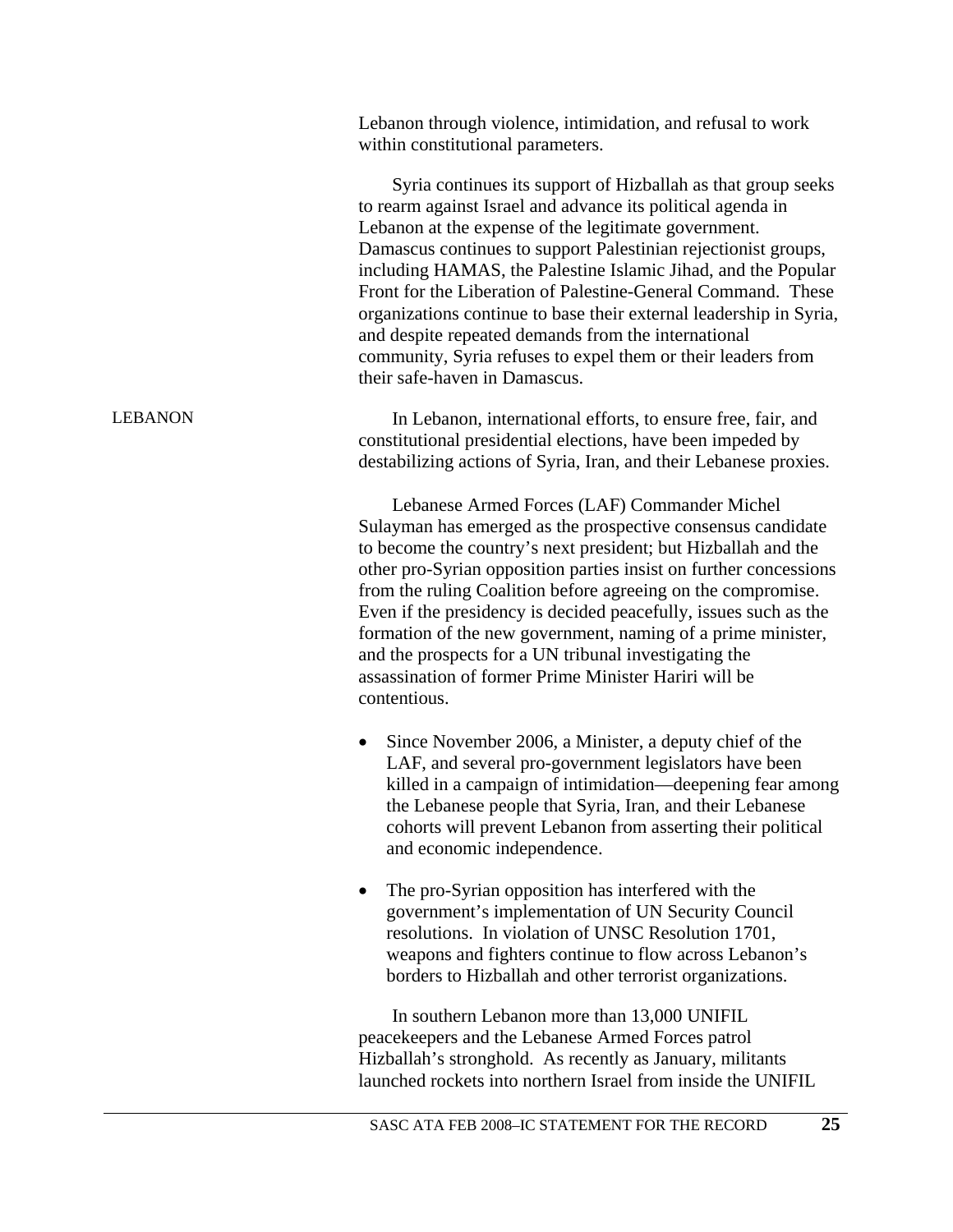zone and a roadside bomb killed six peacekeepers last June. Many former militias in Lebanon are reconstituting, rearming, and retraining their fighters. The increased political and sectarian tension also raises the potential for civil war within the country. Lastly, militant groups, some associated with al-Qa'ida, continue to threaten Lebanese internal security.

PALESTINIAN TERRITORIES Despite progress toward initiating formal peace talks made in Annapolis last November, concern persists over the Palestinian Authority's ability to deliver the security demanded by Israel and to win popular support for its positions. President Abbas and other moderates remain vulnerable to actions by HAMAS and other groups aimed at subverting an agreement. The intra-Palestinian schism between Abbas and HAMAS has escalated since HAMAS' takeover of Gaza last summer.

> HAMAS feels increased pressure over a weakening economic situation and an accelerating humanitarian crisis in the Gaza Strip; however, the group remains fairly unified, especially its military wing, and in charge in the Gaza Strip where it controls all PA facilities. HAMAS continues to curtail freedoms and to harass Fatah members.

In the West Bank, we see signs of progress by Fatah, including steps to reorganize the security sector, the return of PA customs revenues collected by Israel, renewed security and law enforcement cooperation with Israeli forces in taking more effective action against HAMAS, and progress by PA security forces in establishing security in Nablus and other areas.

SAUDI ARABIA In Saudi Arabia, the long-term challenge from Islamic extremism has been checked for now, and the government benefits from steady, oil price-driven economic growth. Saudi security forces have achieved notable successes against al-Qa'ida networks inside the Kingdom since 2003, killing or capturing al-Qa'ida's original Saudi-based leadership and degrading its manpower, access to weapons, and operational capability.

> Although Riyadh also has made strides against key supporters and facilitators of extremist attacks in Iraq, Saudi Arabia remains a source of recruits and finances for Iraq and Levant-based militants and Saudi extremists constitute the largest share of foreign fighters and suicide bombers in Iraq.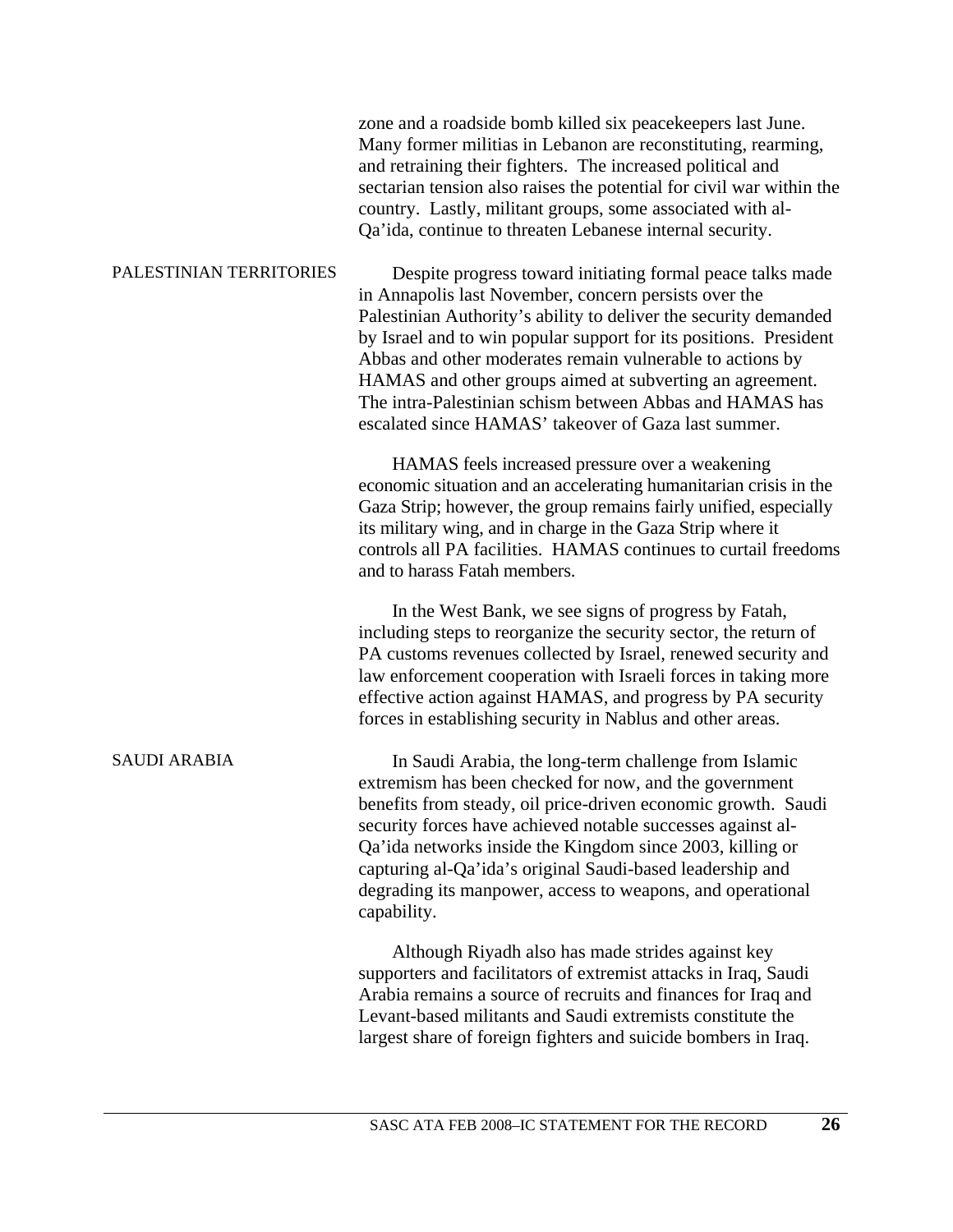### ELEMENTS OF RUSSIA'S REVIVAL

RUSSIA AND EURASIA Let me turn now to Russia and Eurasia. In March, **Russia** is set to reach what many anticipated would be an important milestone—the first on-schedule change in leadership since communism and the first voluntary transfer of power from one healthy Kremlin leader to another. That milestone has been clouded, however, by President Putin's declared readiness to serve as prime minister under his hand-picked successor, Dmitry Medvedev, a move that raises questions about who will be in charge of Russia after Putin's presidential term expires in May. Coming at a time of uncertainty about Russia's direction, the Medvedev-Putin "cohabitation" raises questions about the country's future and the implications for Western interests.

> While many of the essential features of the current system are likely to endure, including weak institutions, corruption, and growing authoritarianism, we will be alert for signs of systemic changes such as an indication that presidential powers are being weakened in favor of a stronger prime minister.

We judge the Russian economy will continue to expand under a new leadership, although at a slower rate than over the last eight years, given capacity constraints, the slow pace of institutional change, the impact of real ruble appreciation, and developments in the international economy. Negative longerterm demographic challenges loom and investment will remain a significant constraint, particularly in the energy sector.

Other elements of Russian national power—from trade and energy, to diplomatic instruments and military and intelligence capabilities—are on a path to grow over the next four years. For example, Russia is positioning to control an energy supply and transportation network spanning from Europe to East Asia. Aggressive Russian efforts to control, restrict or block the transit of hydrocarbons from the Caspian to the West—and to ensure that East-West energy corridors remain subject to Russian control—underscore the potential power and influence of Russia's energy policy.

The Russian military has begun to reverse a long, deep deterioration in its capabilities that started before the collapse of the Soviet Union. Although determined that defense spending not harm Russia's economic performance, Putin has been committed to increases for defense commensurate with GDP growth that has averaged just under 7 percent this decade. By 2006 the military had significantly increased the number of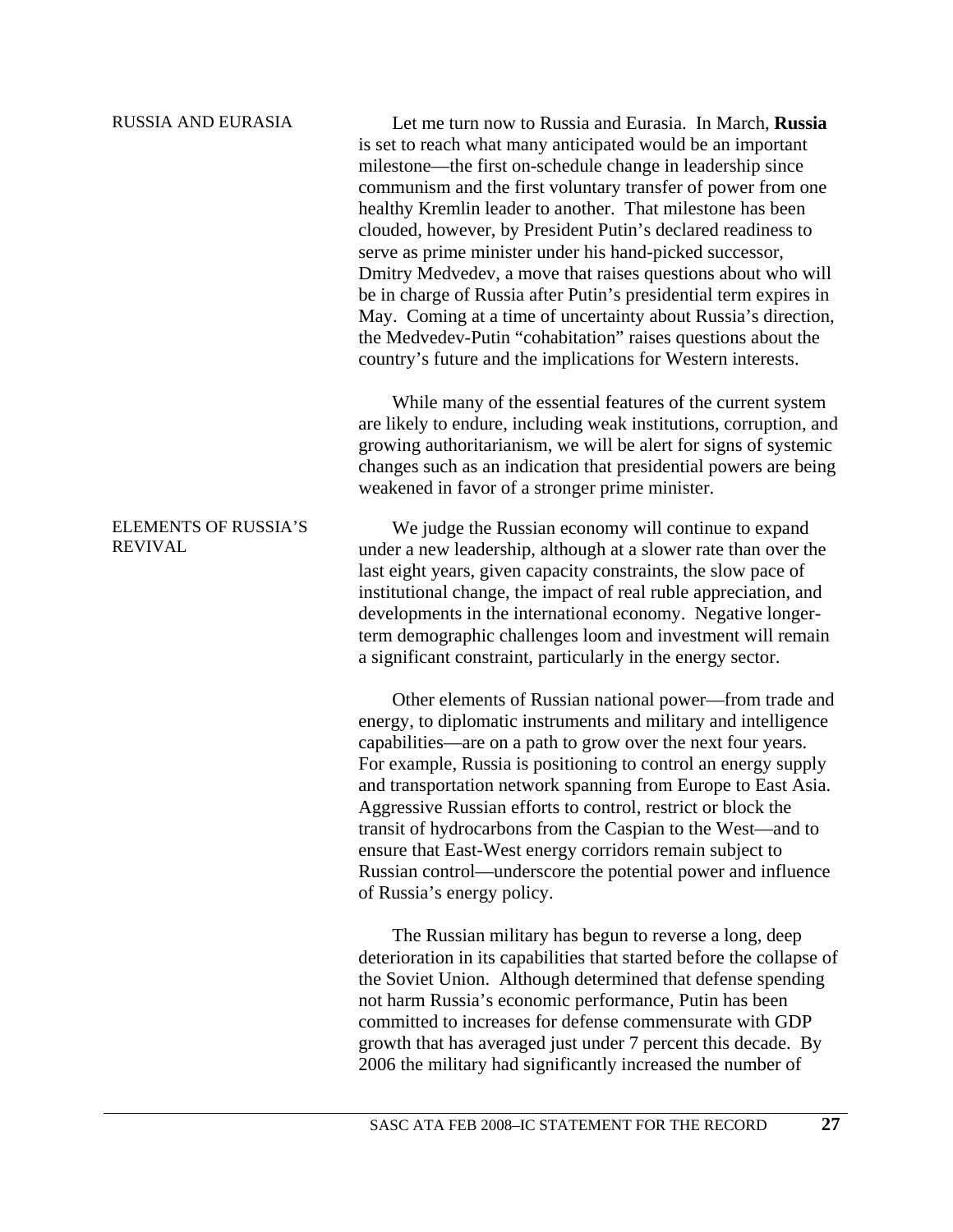high-readiness units from 1999 levels, ramped up ground forces training—including mobilization exercise activity—and begun to man its high-readiness units with longer-term "contract" personnel rather than conscripts.

Moscow also is making more use of its strengthened armed forces. A growing number of exercises with foreign militaries and an increased operational tempo in the North Caucasus Military District, often focusing on potential Georgian contingencies, are designed primarily to demonstrate regional dominance and discourage outside interference. Russia has used widely publicized missile launches and increased longrange aviation (LRA) training flights to the Pacific, Atlantic, and Arctic Oceans to showcase Russia's continued global reach and military relevance.

The military still faces significant challenges, and recent activity does not approach Soviet era operations. Demographic, health problems, and conscription deferments erode available manpower. Strategic nuclear forces remain viable, but Russia's defense industry suffers from overcapacity, loss of skilled and experienced personnel, lack of modern machine tools, rising material and labor costs, and dwindling component suppliers.

The other states of Eurasia remain in a state of flux. Unresolved conflicts in the separatist **Georgian** regions of Abkhazia and South Ossetia will remain potential flashpoints even if Russia—in response to Western recognition of Kosovo—does not follow through with its implicit threat to recognize the two regions as independent. President Saakashvili's reelection in January will help renew his democratic credentials and leadership mandate.

> Elsewhere in the Caucasus, the stalemated Nagorno-Karabakh conflict between **Azerbaijan** and **Armenia** continues to produce dozens of casualties annually along the Line-of-Contact. Moreover, Russia's recent suspension of its Conventional Forces in Europe obligations could lead to similar suspensions by Azerbaijan and Armenia and a subsequent arms race.

> **Ukraine** will continue to experience an unsettled domestic political situation for months to come. The struggle for power between various factions, however, has remained within the political system since the Orange Revolution, decreasing the possibility of violence.

### EURASIA AND BALKANS IN FLUX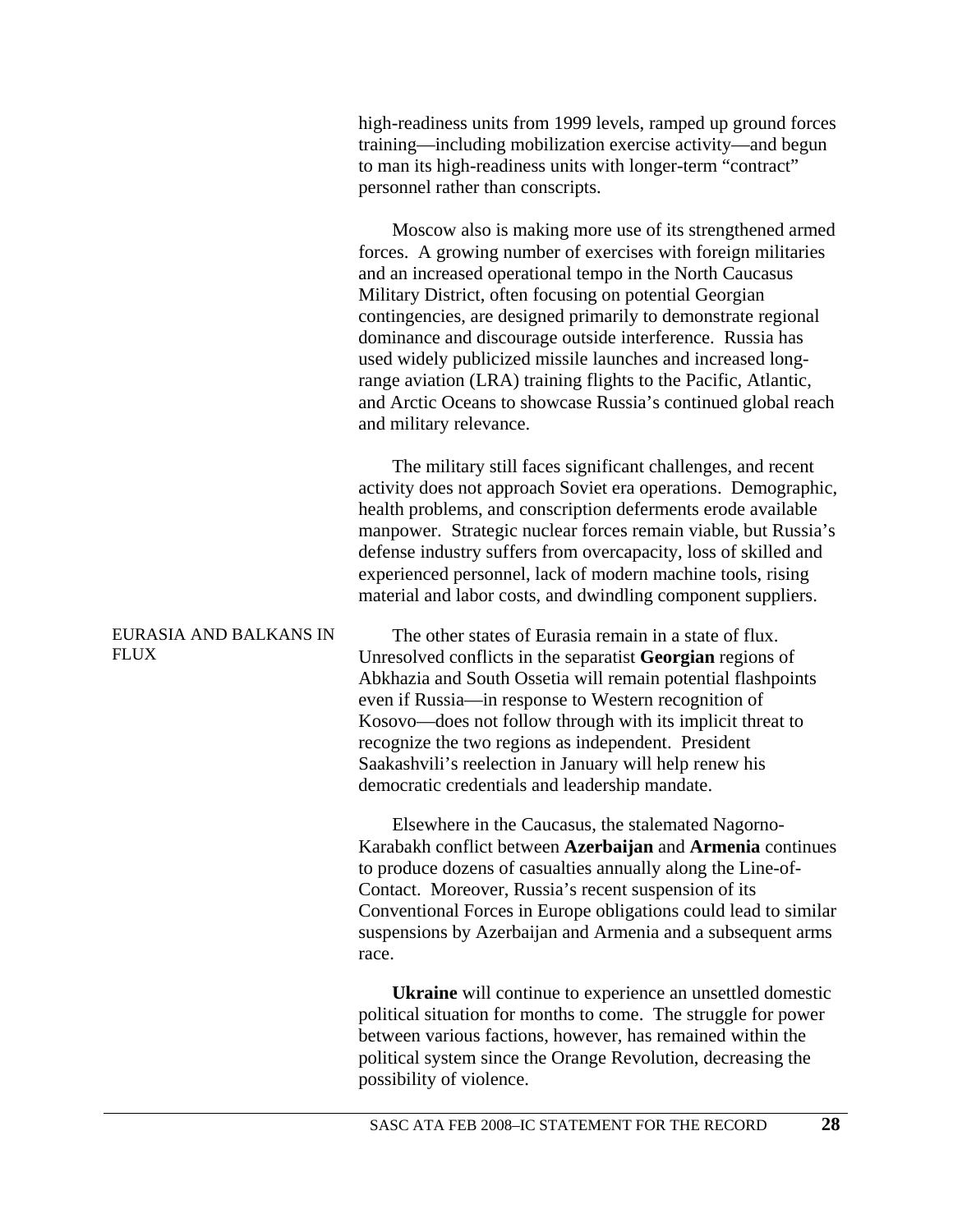Prospects for major political change in **Belarus** are dim over the next year. Lukashenko's populist rhetoric, image as the defender of Belarus, and ability to keep the economy stable have maintained his high popularity. Opposition efforts to promote a pro-Western democratic agenda and build support for his ouster have gained little traction.

**Central Asian Trends***.* Central Asia remains fertile ground for radical Islamic sentiment and movements, due to socioeconomic and other factors. In **Uzbekistan**, President Karimov is intent on retaining firm control, but faces increased public dissatisfaction over a weakened economy and higher commodity prices. He has already demonstrated the willingness to use force against his people and could move quickly to suppress protests. **Kyrgyzstan** and **Tajikistan** lack the energy resources of other Central Asian states and have weak economies, but appear relatively stable for now. In the last year, **Turkmenistan** has shown progress on human rights and has begun to expand contacts with the outside world, but is still recovering from years of isolation.

We judge that **the Balkans** will remain unsettled in 2008 as Kosovo's drive for independence from Serbia comes to a head and inter-ethnic relations in Bosnia worsen. Kosovo leaders have now declared independence, a move that could trigger confrontation with rejectionist Serbs living in northern Kosovo and some retaliatory measures by Belgrade.

Inter-ethnic violence that brings about intervention by NATO-led forces is possible, especially if Serbs take provocative steps to block Pristina's authority, and any violence could spill over to neighboring states. However Kosovo's status is resolved, ethnic Albanian minorities in Macedonia and southern Serbia are likely to continue pressing for greater autonomy, and ethnic Albanian extremists could attempt to exploit public discontent and use small-scale violence to rally support for unification with Kosovo. Serbian officials say they will not intervene with the Serbian Army in Kosovo, but they have warned of political and economic responses that would probably harden Kosovo Serb's rejectionism of independence and hinder Kosovo's economic development.

Kosovo's independence could exacerbate problems in Bosnia, where ethnic Serb leaders have warned of public protests and civil unrest in response. Fundamental differences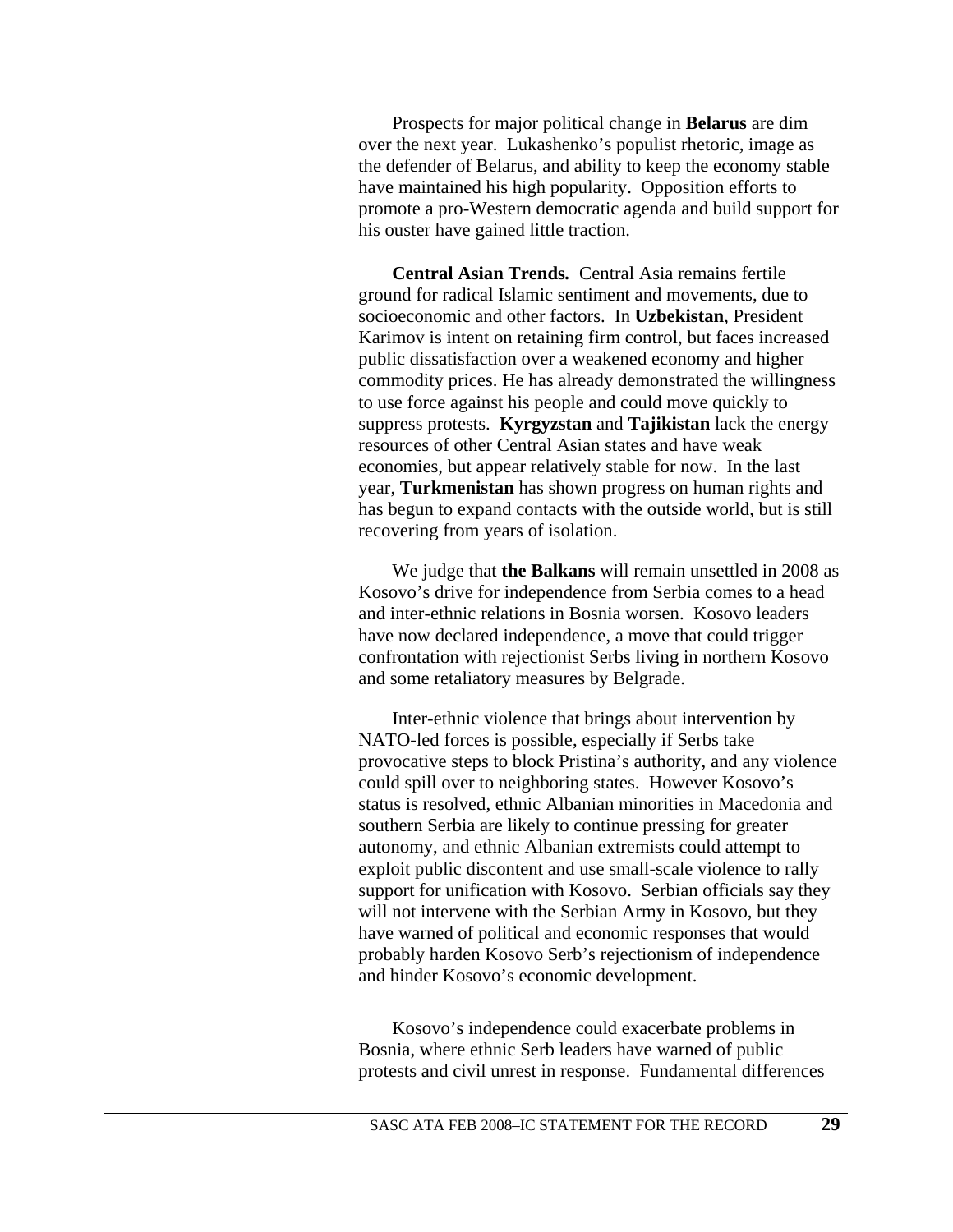between Bosniak and Bosnian Serb leaders over the ultimate structure of a multi-ethnic Bosnian state, fueled by increasingly strident ethnic rhetoric over the past year, have stymied most reforms required to keep Bosnia on a stabilizing path toward closer ties with the EU and NATO. However, the EU recently initialed a Stabilization and Association Agreement with Sarajevo. The international community presence in Bosnia is set to decline further in 2008. We judge the probability of interethnic violence is low absent a move by Bosnia's Serb entity, the Republika Srpska, toward secession. Any violence would put pressure on US and NATO forces in the region to assist.

CHINA China sees itself as a regional power with global interests. Its strategic priorities focus on sustaining economic growth and political stability, partly as means to reinforce China's status as a great power and to uphold its territorial integrity. Beijing sees a peaceful external environment as vital to achieving these goals. As a result, China's global engagement is not driven by Communist ideology or military expansionism, but instead by a need for access to markets, resources, technology and expertise, and a desire to assert its role in the international community.

- All these goals have been reflected over the past few years in Beijing's expanded engagement with Africa and Latin America. China's efforts there have largely focused on gaining greater access to natural resources—especially oil—but China's involvement in these regions also helps promote its regional and global influence by burnishing China's image as a leader of the developing world. For example, Beijing has boosted its participation in African peacekeeping operations, most notably in Sudan.
- China's engagement in these regions, however, often overlooks the tendency of some developing world leaders to engage in human rights abuses or proliferation behavior—thus providing disincentives for those leaders to alter such behaviors. In addition, Beijing still engages in some activities—including arms sales—that could contribute to instability in Africa or Latin America. China's arms sales in the Middle East are also destabilizing and a threat to US forces, while missile sales to Iran pose a threat to US forces in the Persian Gulf.

Public statements by Chinese leaders indicate that Beijing perceives itself as being in the midst of a 20-year "window of

### SASC ATA FEB 2008–IC STATEMENT FOR THE RECORD **30**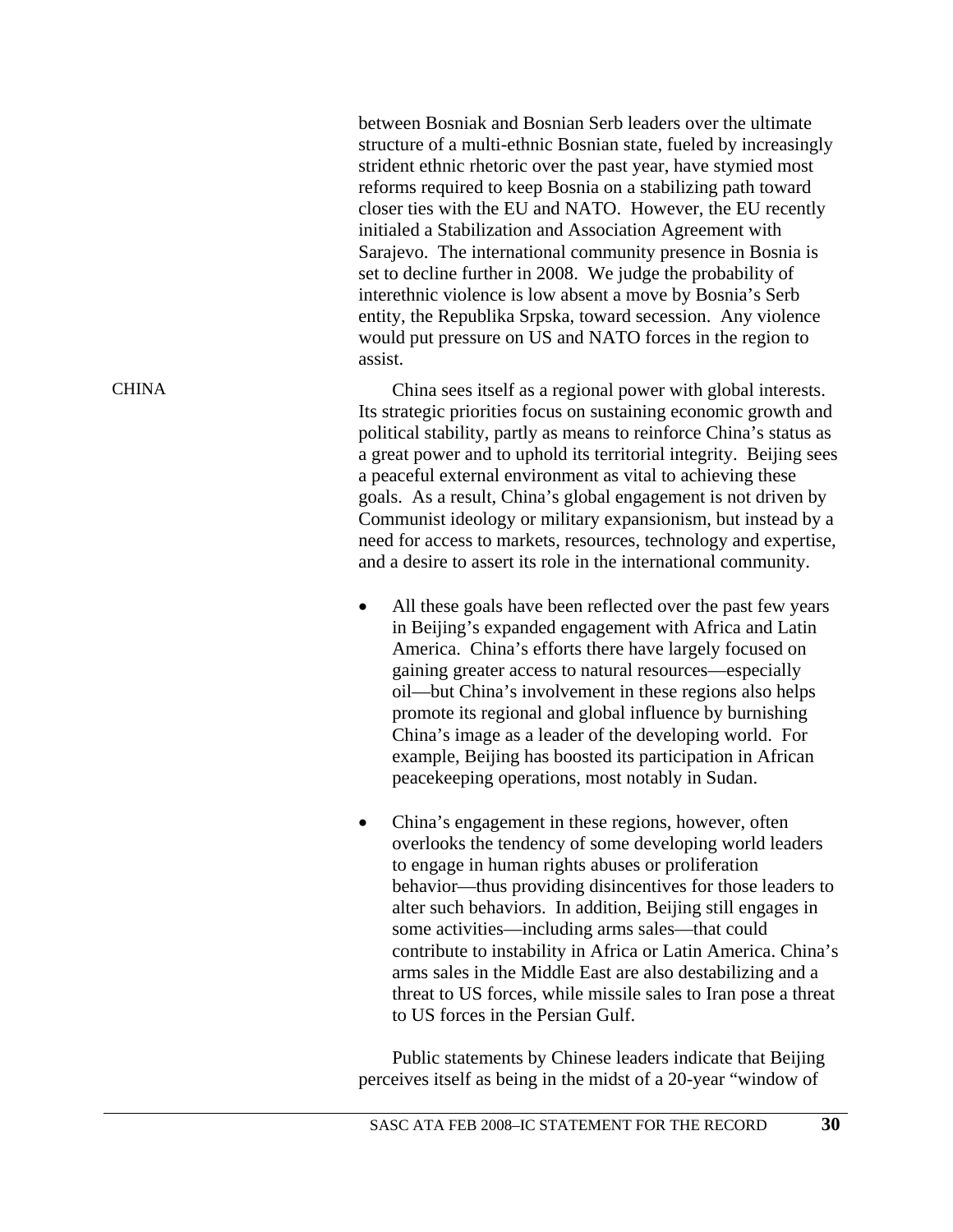opportunity" favorable to China's growth, development, and rise in influence. As a result, Beijing is seeking a constructive relationship with the US and the rest of the world, which will allow China to fully capitalize on a favorable strategic environment. Indeed, Chinese officials consistently emphasize the need to seek cooperative relations with Washington, because conflict with the United States would risk derailing China's economic development. They also seek to alleviate international concerns about China's strategic intentions. As China's influence grows, however, Beijing probably will increasingly expect its interests to be respected by other countries. This will be especially true within East Asia, as Beijing tries to leverage its growing influence into a greater leadership role in the region.

The Taiwan presidential election scheduled for 22 March, coincides with an internal referendum on membership in the UN. Outgoing President Chen Shui-bian is seeking to affirm Taiwan's sovereignty and separate identity from the mainland. Beijing is attempting to use political and economic levers to deter what it sees as Taiwan's moves toward independence, but Chinese leaders say they are prepared for military contingencies, and have occasionally cited Beijing's 2005 "Anti-Secession Law," which authorizes the use of force if Beijing's leaders deem it necessary.

Notwithstanding China's external goals, the leadership is focused on threats to domestic stability. President Hu Jintao's domestic policy agenda is an attempt to address some of the underlying causes of social discontent, which has erupted in local demonstrations, by focusing on more balanced economic opportunity, environmental protection, expanded social services, and rule of law while strengthening the Communist Party's hold on power. Chinese leaders rely on security forces to clamp down on non-governmental organizations, dissidents, and religious groups viewed as threats to the Party's power. Implementation of Hu's program will require a major shift of resources to the countryside, greater accountability of provincial leaders to Beijing, and stronger efforts to root out corruption all of which require overcoming substantial obstacles or taking significant political risks.

China's impressive economic growth—it is the world's second largest economy—masks significant distortions and risks, including a rigidly controlled currency that contributes to

# ECONOMIC CONCERNS

DOMESTIC STABILITY,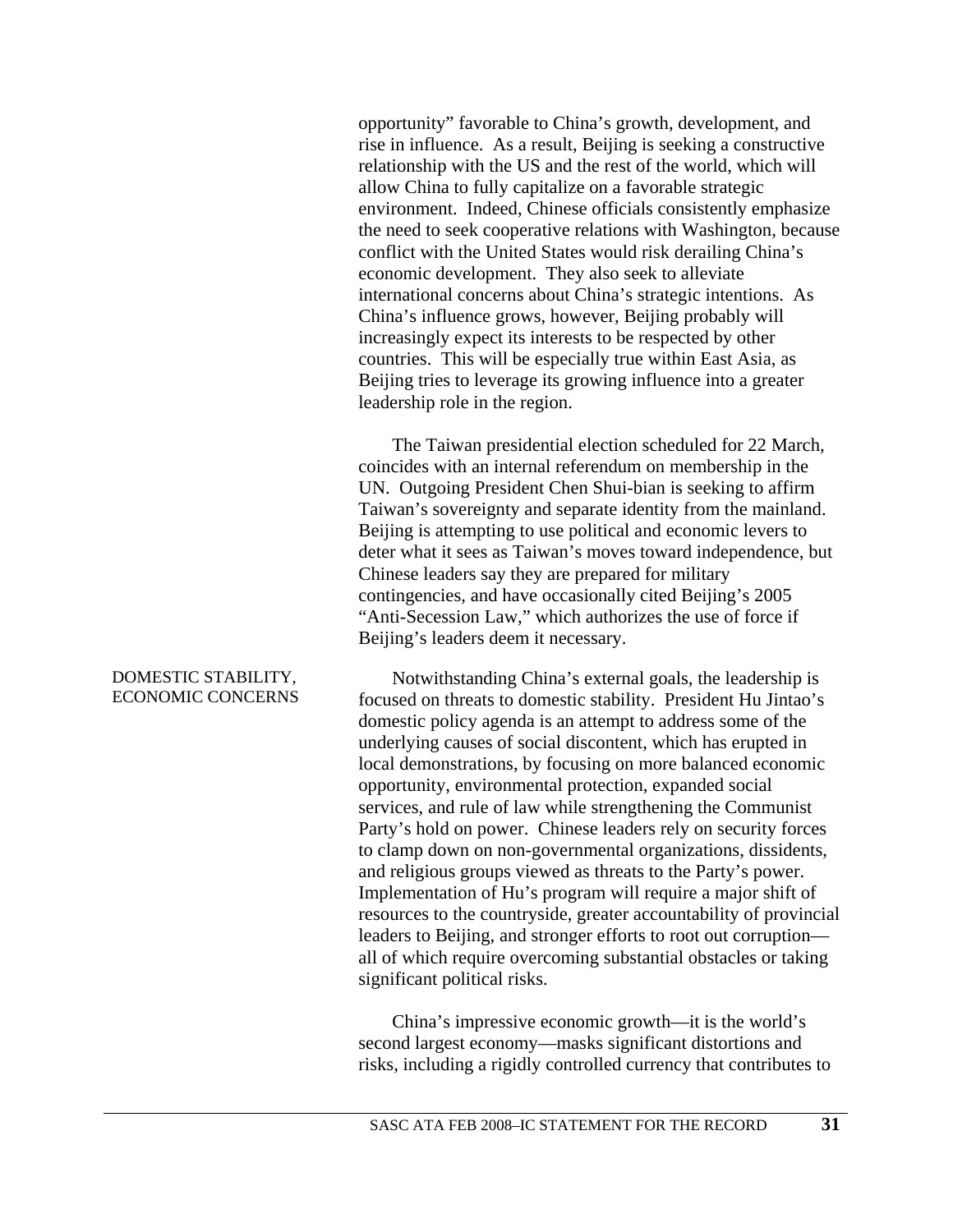excess liquidity, wasteful investment; government policies that favor exports over domestic consumption; and a state-run banking system slowly recovering from a series of credit problems. China's demographic problem of an aging population, high incidence of chronic and infectious disease, environmental degradation, and an increasing energy crunch are likely to slow economic growth over the long term. A sudden and sharp slowdown in China could exacerbate vulnerabilities in the global economy; hardest hit would be its neighbors who sell about 50 percent of their goods to China and commodity producers who have enjoyed high prices and expanding export volumes because of China's rising demand for raw material, metals, and food.

PLA MODERNIZATION The People's Liberation Army (PLA) continues to develop a wide range of systems that increasingly could put US and allied forces and bases in the region at risk. China's military modernization program is driven by the perception that a competent, modern military force is an essential element of the "great power" status to which Chinese leaders aspire. We judge that any Chinese regime, even a democratic one, would have similar goals.

> China continues to develop and field conventional theaterrange ballistic and cruise missile capabilities that will put US forces and regional bases throughout the Western Pacific and Asia at greater risk. China also is developing more capable long-range conventional strike systems and short- and mediumrange ballistic missiles with terminally guided maneuverable warheads that could be used to attack US naval forces and airbases. China's arms sales in the Middle East are destabilizing and a threat to US forces, while missile sales to Iran also pose a threat to US forces in the Persian Gulf.

> In addition, counter-command, control and sensor systems to include communications satellite jammers and ASAT weapons, are among Beijing's highest military priorities.

Beijing seeks to modernize China's strategic forces in order to address concerns about the survivability of those systems in the face of foreign advances in strategic reconnaissance, precision strike and missile defenses. China's nuclear capabilities in terms of range, lethality and survivability will increase rapidly over the next ten years.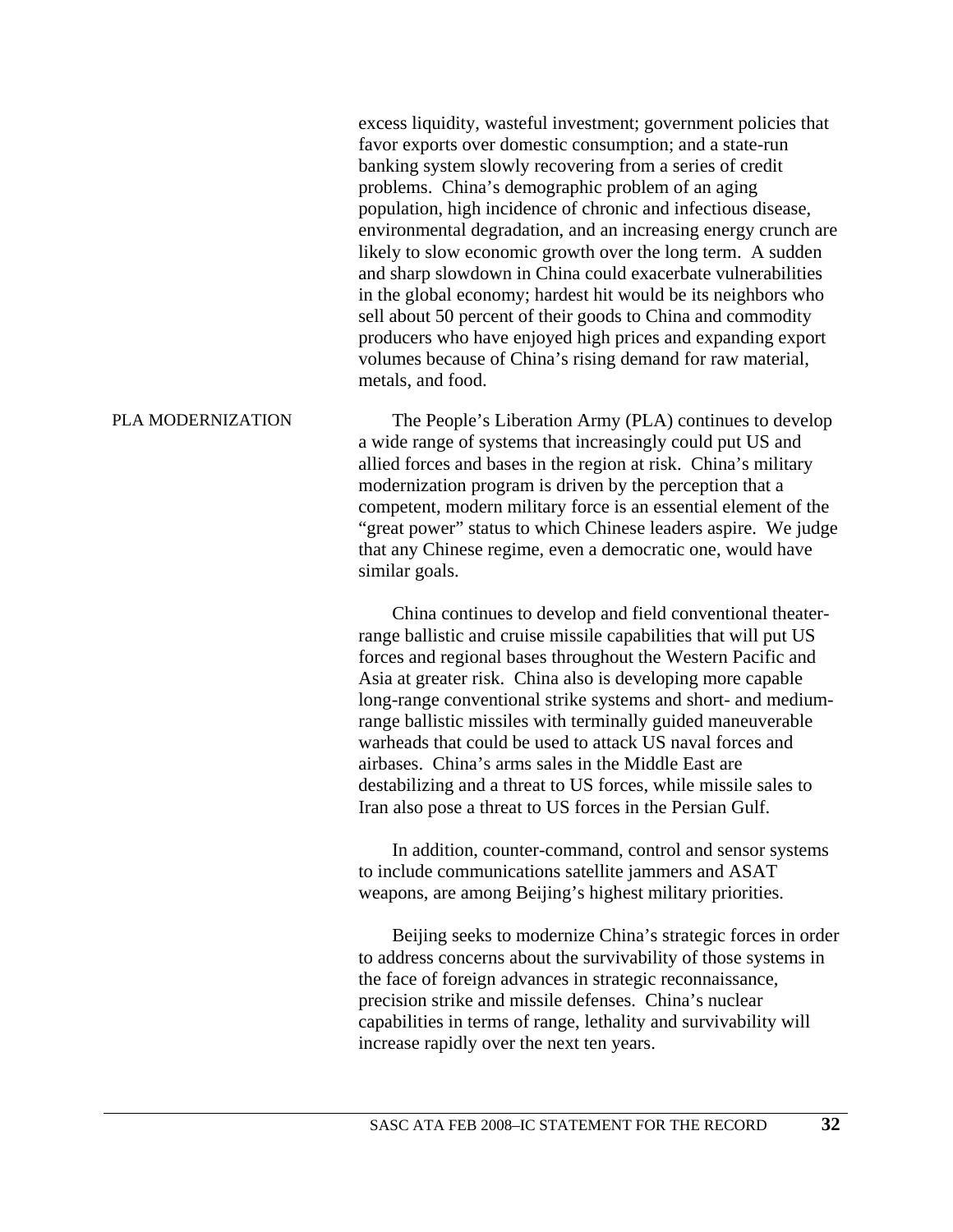### THREATS TO SPACE **SYSTEMS**

Potential foreign adversaries are aware of the increasing US reliance on space systems and the advantages these systems provide to US military and intelligence operations. Over the last decade, the rest of the world has made significant progress in developing counterspace capabilities. I expand on this threat in my classified statement for the record.

LATIN AMERICA The gradual consolidation of democracy remained the dominant trend over the last year in Latin America, but a small group of radical populist governments continues to project a competing vision that appeals to many of the region's poor. Indeed, the persistence of high levels of poverty and striking income inequalities will continue to create a potentially receptive audience for radical populism's message, especially in the less developed areas of Latin America.

> Inspired and supported by Venezuela and Cuba, leaders in Bolivia, Nicaragua, and—more tentatively—in Ecuador are pursuing agendas that undercut checks and balances on presidential power, seek lengthy presidential terms, weaken media and civil liberties, and emphasize economic nationalism at the expense of market-based approaches. Moreover, each of these governments, to varying degrees, has engaged in sharply anti-US rhetoric, aligned with Venezuela and Cuba—and increasingly Iran—on international issues, and advocated measures that directly clash with US initiatives.

VENEZUELA The referendum on constitutional reform last December was a stunning setback for Venezuelan President Chavez and may slow his movement toward authoritarian rule and implementation of his vision of 21st century socialism. However, Chavez will not abandon his goals for sweeping change toward socialism in Venezuela but may be compelled to spend more time bolstering his domestic support.

> We judge Chavez miscalculated public opposition to such moves as seeking indefinite re-election and greater discretionary authority over expropriating private property. The proposed constitutional changes also generated schisms within the heretofore united pro-Chavez movement as Chavista governors and officials came to recognize their loss of power under the new system. The outcome of the referendum has given a major psychological boost to Chavez's opponents among the middle class, the private sector, the Catholic Church, and especially university students who have become an increasingly important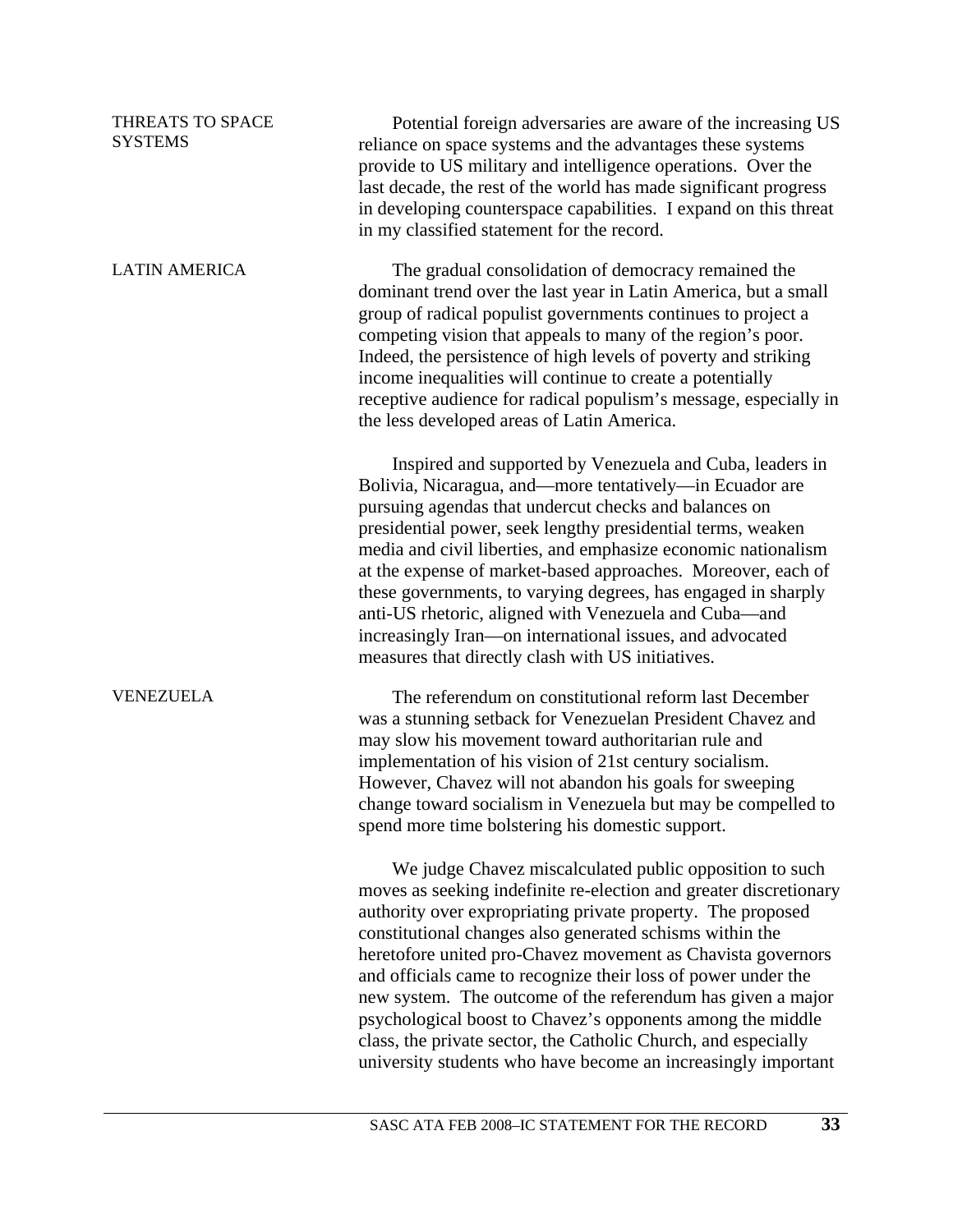political force. The challenge for the diverse opposition will be to remain united absent a coalescing event like the referendum.

While Chavez's policies are damaging the Venezuelan oil industry and its economy, over the next year or so, high oil prices are likely to enable Chavez to retain the support of his constituents through well-funded social programs; continue coopting some members of the economic elite who are profiting from the consumer-led boom; and stave off the eventual consequences of his financial mismanagement. Adverse economic trends are increasingly evident, including food shortages, rising inflation, and an overvalued currency. Without question, policies being pursued by President Chavez have Venezuela on a path to ruin its economy.

*Continued Regional Activism.* Even with his likely increased attention to domestic affairs, Chavez will continue to seek to unite Latin America, under his leadership, behind an anti-US, radical leftist agenda and to look to **Cuba** as a key ideological ally. Chavez's leadership ambitions are likely to encounter growing opposition as time passes, however, because he has antagonized several of his regional counterparts and is increasingly portrayed by influential media as a divisive figure.

The sidelining of Fidel Castro in favor of his brother Raul may lead to a period of adjustment in Venezuela's relations with Cuba. Nevertheless, both governments depend heavily on this special bilateral relationship, and we assess they will find ways to smooth over any differences that may arise during the ongoing succession period in Cuba.

A high priority for Chavez will be to support the Morales government in **Bolivia.** The inauguration of **Nicaragua's** Daniel Ortega in January 2007 has given Chavez another staunch ally and a location from which to expand Venezuela's activities in Central America. We expect Chavez to provide generous campaign funding to the Farabundo Marti National Liberation Front (FMLN) in **El Salvador** in its bid to secure the presidency in the 2009 election.

*Venezuela and Iran.* Chavez and Iran's President Ahmadi-Nejad have established a rapport, having visited each other seven times since 2005. Venezuela and Iran have made the most progress on the economic and energy fronts, negotiating agreements in such areas as agriculture, automobile and tractor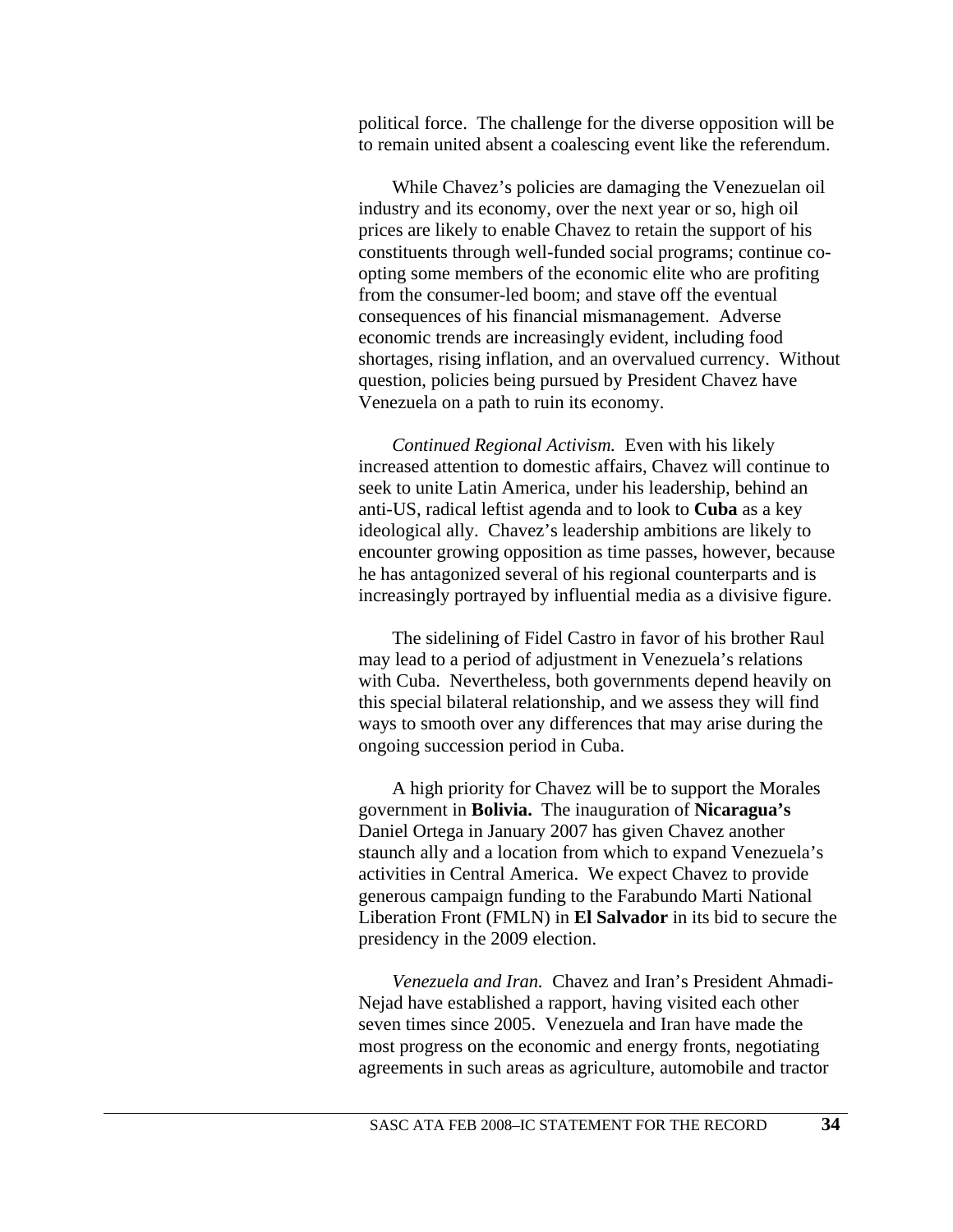manufacture, petrochemicals, and oil exploration in Venezuela's Orinoco region. Venezuela and Iran also have discussed cooperation on nuclear energy, but we are not aware of any significant developments as a result of these discussions. Military cooperation between Tehran and Caracas is growing. Nevertheless, the well over \$3 billion in arms Venezuela has purchased from Russia over the past two years far exceeds the military sales and maintenance contracts to which Venezuela and Iran have agreed. There are growing signs of anxiety among Venezuela's neighbors about this military build-up.

*Venezuela as Drug Transit Point*. Since 2005 Venezuela has been a major departure point for South American predominantly Colombian—cocaine destined for the US market, and its importance as a transshipment center continues to grow. Chavez's lack of counterdrug cooperation undermines efforts by other countries, particularly Colombia, by giving traffickers access to alternative routes and transit points. Chavez is likely to remain unengaged on the counternarcotics front unless the drug trade is perceived to damage his international image or threaten his political longevity.

CUBA Raul Castro, whose brother Fidel recently announced he will not "run" again for President, has served as Cuba's Provisional President for over 18 months; but Raul Castro's political skills will be further tested over the next year as he deals with heightened public expectations for economic improvement in food availability, housing, transportation, salaries, and meaningful employment. His actions to date indicate that he is looking for ways to bring about economic changes through a modest, though not a sweeping transformation of Cuba's Communist economic model. Raul Castro has publicly called for contact with the United States on Havana's terms aimed ultimately at bringing about an end to the US embargo.

> We judge Raul's most likely approach will be cautious, incremental steps to make the agricultural sector more productive, to allow some private sector expansion through the creation of more small-scale enterprises, and to attract new foreign investment. If Raul moves forward, he probably will take pains to ensure elite consensus. Senior Cuban officials have made clear that there are no plans to permit competitive elections or otherwise alter the Communist Party's monopoly of power. Indeed, the determination of the Cuban leadership to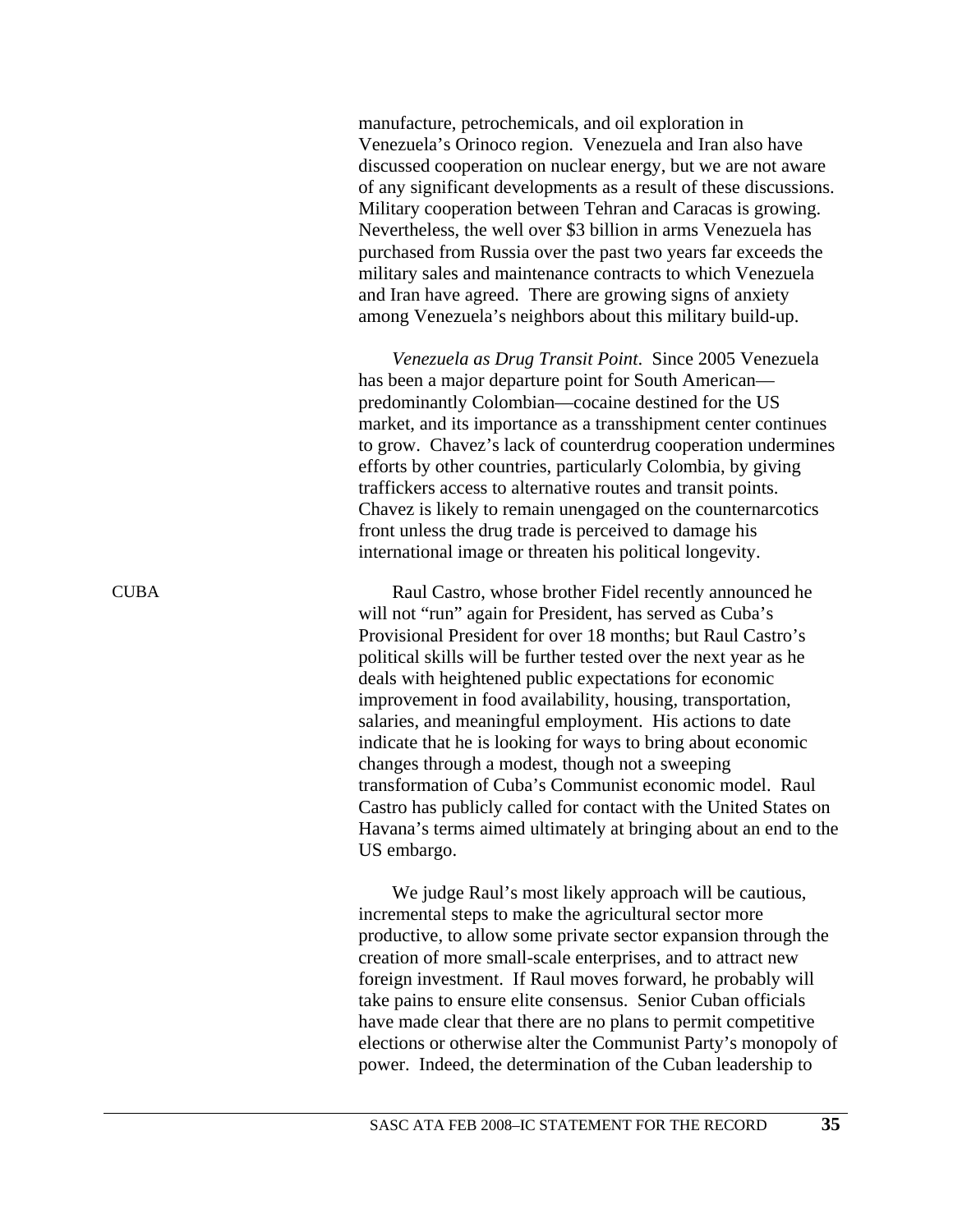ignore outside pressure to carry out significant economic and political reform continues to be reinforced by the more than \$1 billion net annual subsidy that Venezuela provides to sustain Cuba.

Policy missteps or the mishandling of a crisis by the leadership could lead to political instability in Cuba, raising the risk of mass migration. We assess the political situation is likely to remain stable at least in the initial months following Fidel Castro's death and do not expect to see overt signs of major cleavage in the ruling elite because many of the top Party and armed forces leaders were hand-picked by Raul Castro. Moreover, senior Party and government officials probably would not want to jeopardize their futures by forcefully challenging regime decisions. Pro-democracy dissidents continue to be harassed and to risk lengthy prison sentences for minor public criticism of the regime.

COLOMBIA Under President Uribe, Colombia—the United States'staunchest ally in the region—has continued to make major progress in strengthening democracy by improving security while energetically implementing a comprehensive counternarcotics strategy.

> Colombia's better-trained security forces and improving counterinsurgency capabilities have significantly weakened the Revolutionary Armed Forces of Colombia (FARC), confining the group's operations largely to ambushes and harassment attacks. This is a major difference from the late 1990s when the FARC regularly assaulted rural police garrisons and even battalion-sized Army units. Bogota now holds the strategic advantage because of the military's sustained combat operations in the FARC's rural heartland and the permanent stationing of security forces in regions previously dominated by the insurgents. Key successes last year included the killing of two prominent FARC Front commanders and the continuing high number of FARC deserters.

> FARC leaders increasingly rely on political tactics to try to distract or restrain the government. The group's recent release of two Colombian hostages was a bid by the FARC to gain international recognition and pressure the government into offering it a demilitarized zone. The FARC has since announced it may release three more. The Uribe government continues to work with the United States to secure the freedom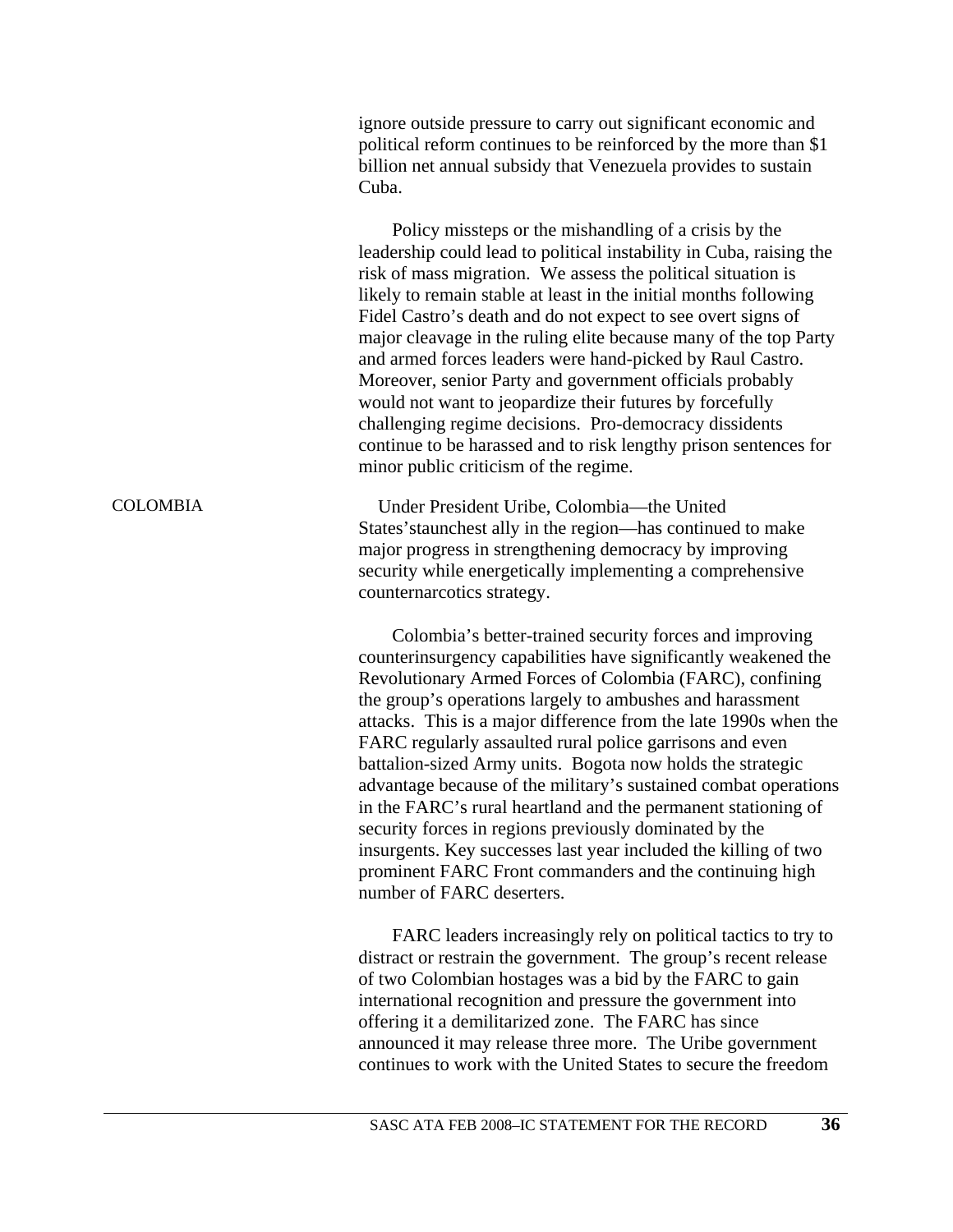of three US hostages, who have been held captive for nearly five years. The FARC currently holds about 750 hostages.

The second major prong of Uribe's security strategy demobilizing and reintegrating paramilitaries into civilian society—also has yielded important benefits. Government successes against all the illegal armed groups have caused murder and kidnapping rates to drop significantly, and the improved security environment has helped fuel an economic boom. Stepped-up efforts to prosecute human rights violators, including in the security services, have contributed to a gradually improving human rights picture. Bogota is taking steps to follow through with proposals to strengthen the judiciary and prosecute the murders of union members and human rights workers.

Bogota's counterdrug program continues to show impressive results, particularly in interdiction, arrests of major drug traffickers, and extradition. The police and military seized 65 metric tons of cocaine and cocaine base in 2006; it also destroyed 200 cocaine labs. The government has approved more than 550 extraditions to the United States since 2002, including more than 100 cases in 2007. And Colombian authorities captured kingpin Diego Montoya in September, the country's most important drug trafficker on the FBI's Top Ten list. Although aggressive US-supported aerial eradication has diminished coca cultivation in some areas, coca farmers have adapted by moving beyond the reach of the spray program or taking actions to save or replace sprayed fields. In response, the Uribe administration is combining spray efforts with increased emphasis on manual eradication.

MEXICO The overall picture in Mexico is positive. President Felipe Calderon's strong start in his first year in office featured an aggressive counternarcotics offensive, forging a working relationship with elements of the opposition, securing a limited revamping of the government pension system, and pushing through Congress a high-priority fiscal reform package. The public has supported most of Calderon's policies, and sustaining this momentum will be an important task as the midterm election season approaches in 2009.

> Illegal migration, drug smuggling and associated violence, and human trafficking continue to threaten to Mexico's internal security and the security of the US southern border. Calderon's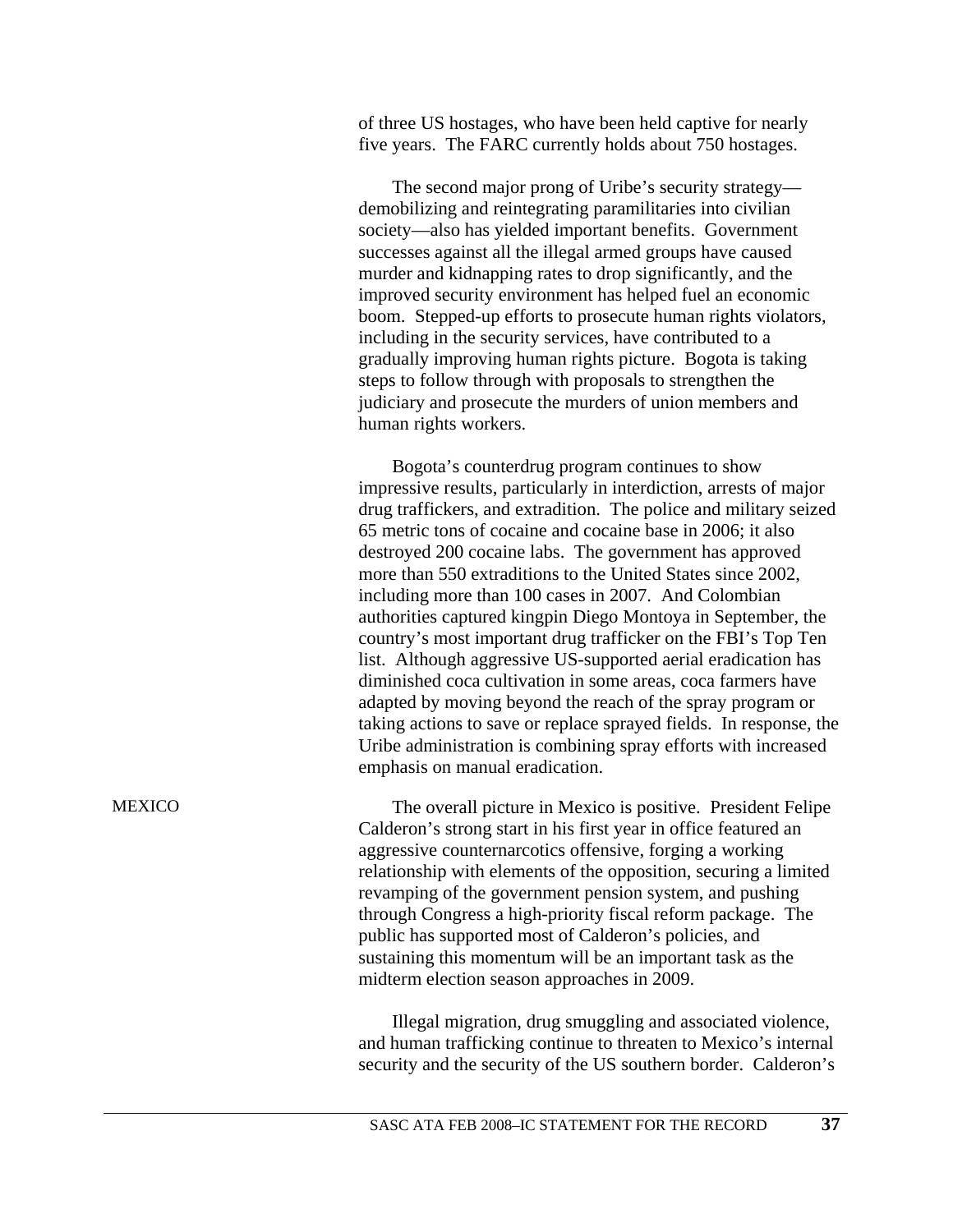aggressive offensive against drug-trafficker-inspired violence has led him to deploy 20,000 to 30,000 federal police and soldiers to 10 Mexican states. A mid-year truce between major Mexican drug cartels aimed at diminishing inter-cartel violence appeared to reduce drug-related murders in certain areas last summer; but drug violence remains high and indeed, criminal violence has increased in frequency, brutality, and geographic scope. The government also faces a rejuvenated threat from a small group of domestic insurgents: bombings of Mexican oil and natural gas pipelines marked a return to violence by the radical leftist Popular Revolutionary Army (EPR). In response, Calderon has stepped up security of oil and gas pipelines.

To deter criminal activity, Calderon has deployed military troops to bolster security in states plagued with drug violence and extradited high-level traffickers to the United States. He is seeking to reform Mexico's police and judicial system, and has subjected top federal police commanders to drug tests, polygraphs, and a review of personal assets. While making progress, sustained success will require long- term commitment.

AFRICA Persistent insecurity in **Nigeria's** oil producing region, the Niger Delta, poses a direct threat to US strategic interests in sub-Saharan Africa. Ongoing instability and conflict in other parts of Africa pose less direct though still significant threats to US interests because of their high humanitarian and peacekeeping costs, drag on democratic and economic development, and potential to get worse.

President Yar'Adua has pledged to resolve the crisis in the Niger Delta but faces many obstacles created by decades of neglect, endemic corruption, mismanagement, environmental degradation, and deep public mistrust of government. The armed elements behind the violence, sabotage, kidnappings, and oil theft appear to be splintered into numerous groups with different agendas that are mostly criminal in focus. Government officials, politicians, and military personnel have a history of colluding with these groups. Nigeria's corruptionprone military has reined in some gang violence under the new administration but lacks the capacity and resources to police sprawling infrastructure in its swampy terrain. The military could provoke even more unrest if it went on the offensive against the armed groups.

> Nigeria's overall political stability remains fragile even though tensions surrounding elections in 2007 have diminished.

### THREATS TO US INTERESTS IN NIGERIA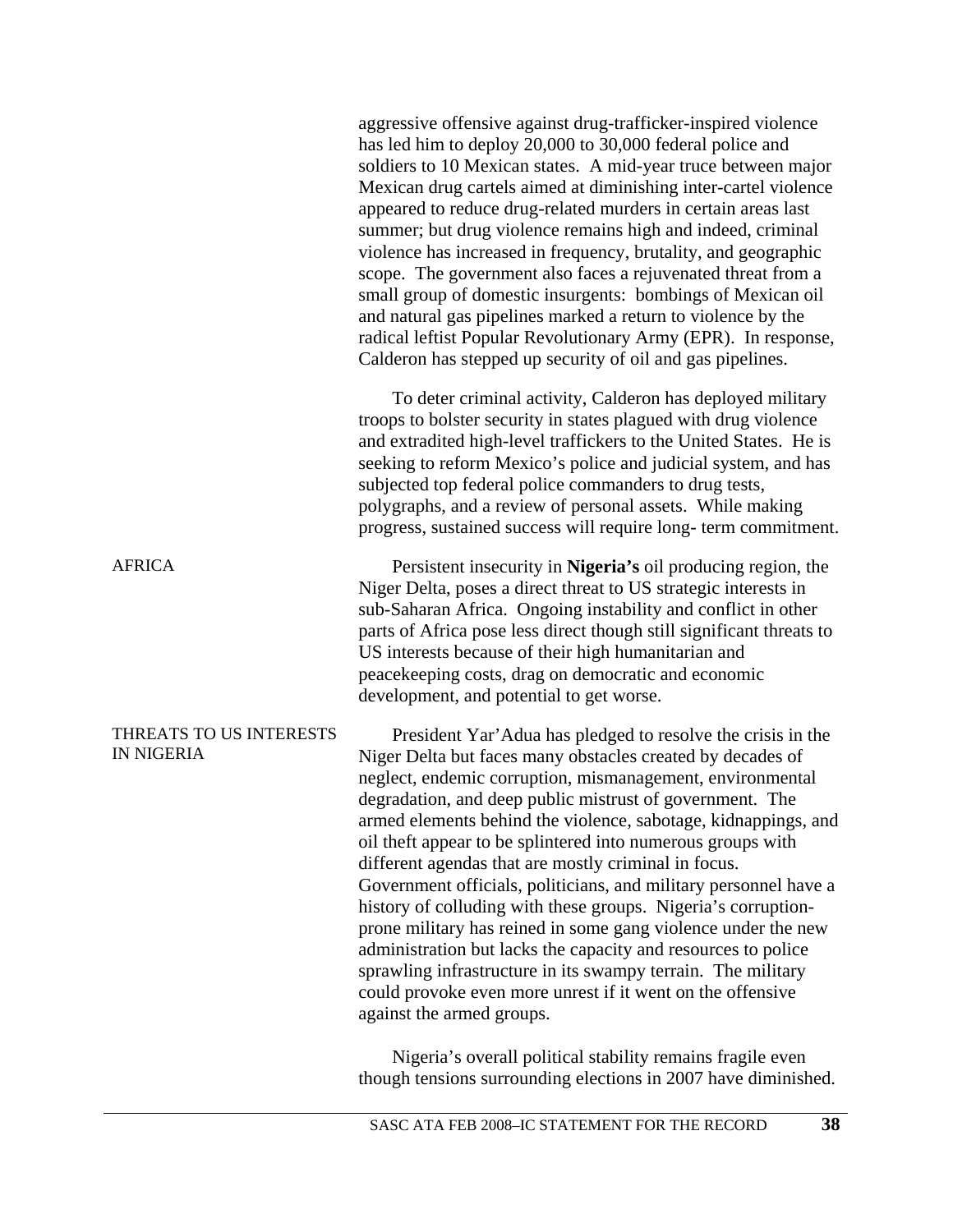The crisis in Sudan's **Darfur** region shows few signs of resolution, even if the planned UN peacekeeping force of 26,000 is fully deployed. The rebels are fractured; some of them are prolonging the conflict for material gain and others regard the Darfur Peace Agreement as serving Khartoum's interests. Khartoum also has failed to honor ceasefire agreements. Some 2.2 million Darfurians remain displaced. Sudan's North-South peace agreement also is in danger of collapse because of mounting Southern frustration with the North's failure to honor core provisions on power and revenue sharing; military redeployments, and border demarcation. The agreement is further undermined by allegations of Southern corruption, lack of expertise, and failure to participate in key implementation bodies.

Violence in **Kenya** after a close election marred by irregularities represents a major setback in a country that had long been among Africa's most prosperous, peaceful and stable countries, and one which gradually had progressed from dictatorship to democracy. The situation remains in flux, but President Kibaki and opposition leader Raila Odinga as yet show few signs of meaningful compromise in negotiations brokered by former UN Secretary General Kofi Annan. The political dispute has played itself out in ethnic violence that has so far killed about 1,000 and caused over 300,000 people to flee to displaced-persons camps and a like number to the homes of friends and family. It has damaged, perhaps for the long term, public trust in political institutions and the democratization process. Kibaki probably will do everything he can to hold on to power. Even if Annan's talks result in a negotiated settlement between the Odinga and Kibaki factions, Kenya has already entered a period of increased social tension and instability that will affect its willingness and ability to cooperate with the US on regional diplomatic and counterterrorist matters

**Ethiopia's** intervention in **Somalia** in December 2006 quickly toppled the Council of Islamic Courts, a coalition of business, clan and religious interests increasingly under the influence of extremists with close ties to the Al-Qa'ida East Africa terrorist network. Ethiopia's intervention provoked an insurgency and sharpened divisions among Somalis, making governance close to impossible. The Ethiopian-backed Transitional Federal Government is incapable of administering Somalia and probably would flee Mogadishu or collapse if the Ethiopians withdrew. Ethiopia's counterinsurgency operations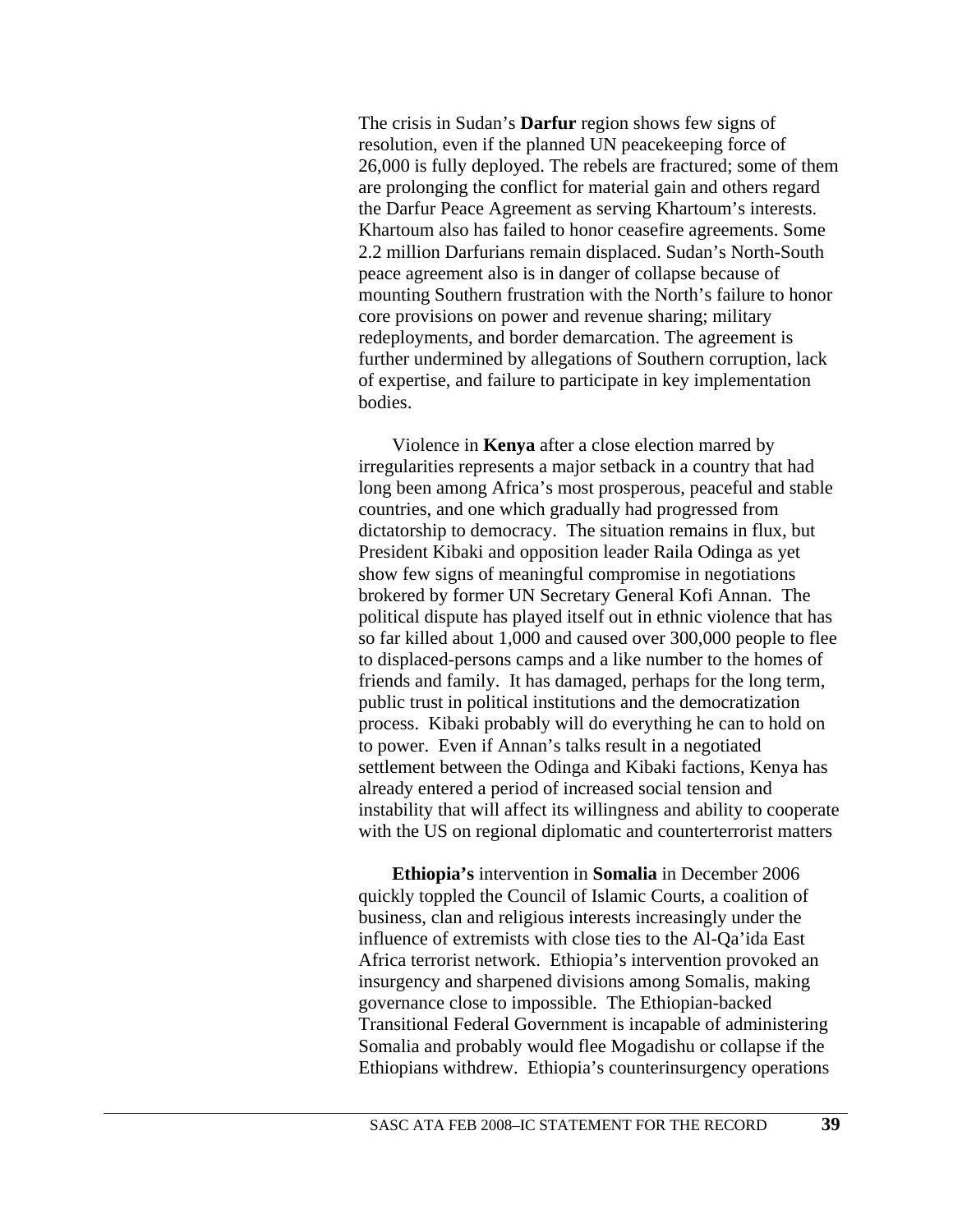in its own ethnic Somali region, the Ogaden, are blocking access for relief workers and creating a humanitarian crisis that risks hundreds of thousands.

Though the situation in the **Democratic Republic of Congo** has vastly improved since the early 2000s, fighting in the east in 2007 displaced more than 400,000 civilians and could draw in neighboring countries if it resumes. A peace agreement in January 2008 helped defuse a showdown, but warlords continue to operate autonomously, underscoring the fragility of Congo's post-war transition and the difficulty President Kabila will continue to have in consolidating control over the country.

Fledgling insurgencies among nomads in **Mali** and **Niger** are likely to remain confined to the remote and sparsely populated Sahara desert but nonetheless are a strain on the security forces of these two impoverished democracies. The insurgency in Niger also threatens uranium mining, which is controlled by a French company.

Tensions between longtime enemies **Ethiopia** and **Eritrea** have increased over the past year, with both sides seemingly preparing for a new war. The last war killed about 80,000 soldiers on both sides. If conflict reignites, Ethiopian President Meles's own hold on power could be put in jeopardy if the war went badly for him.

Serious threats to **Zimbabwean** President Mugabe have yet to materialize despite hyperinflation, economic decline, and political uncertainty. Ruling party insiders are divided and appear unlikely to mount a credible challenge to Mugabe in the near term. Opposition party leaders, who have been deeply divided in the past, announced in late January that they would unify behind a single candidate, but the opposition still appears unlikely to mount a serious challenge to Mugabe's authority. Zimbabwe is likely to face a political standoff if Mugabe suddenly departs the scene without ruling party consensus on his successor.

Access to stable and affordably priced energy supplies has long been a critical element of national security. Sustained increases in global demand and the interactive effects of energy with other issues have both magnified and broadened the significance of developments in the global energy system. Oil

### GLOBAL ENERGY **SECURITY**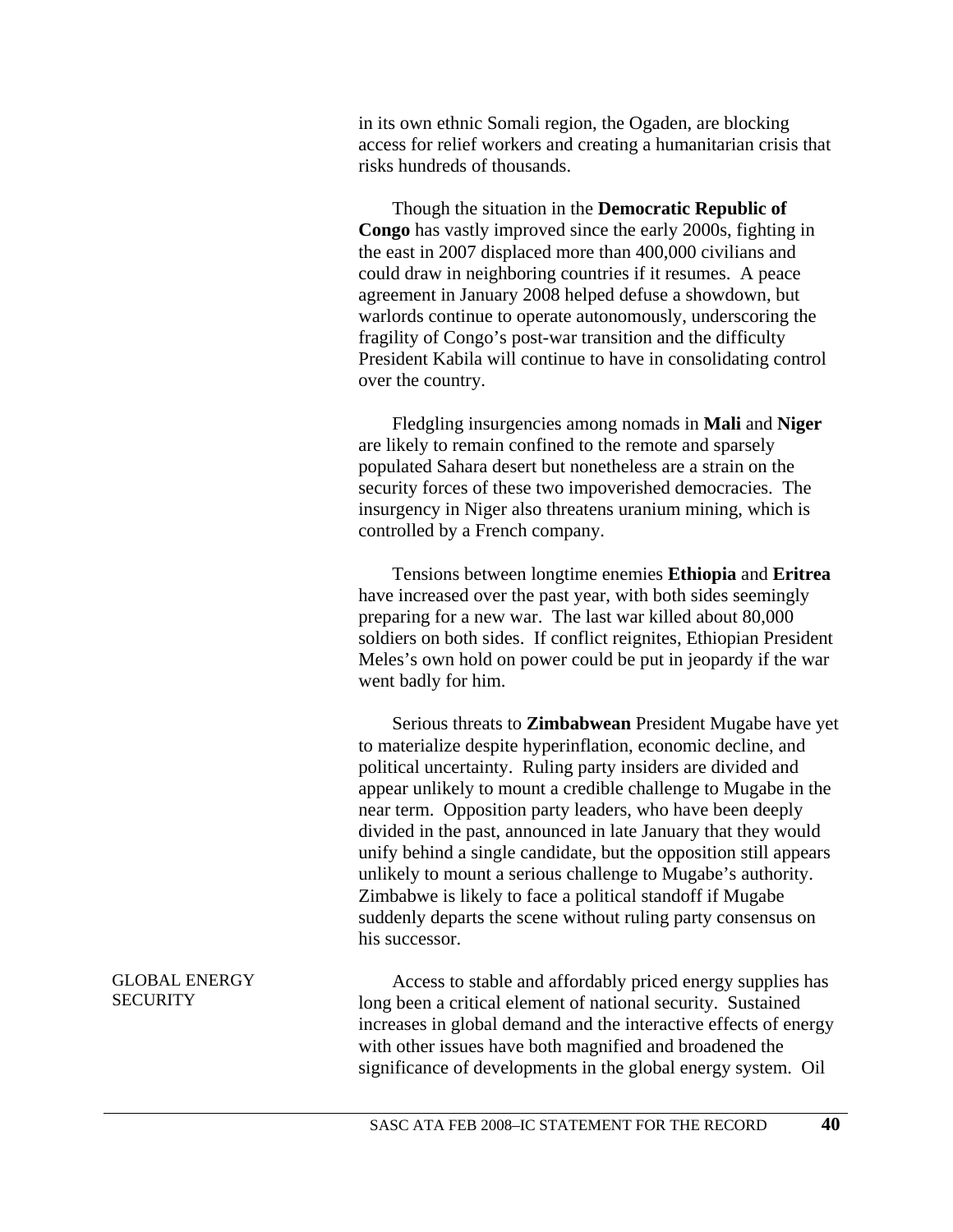prices in late 2007 were near record levels and global spare production capacity is below the market's preferred cushion of 3 to 4 million barrels per day (b/d).

### FACTORS FUELING HIGH PRICES

Geopolitical uncertainties and tensions heighten the risk of a major oil supply disruption and the attendant negative repercussions for the global economy. Threats to Iraqi and Nigerian oil output remain a concern despite some positive developments last year. Terrorist attacks against Persian Gulf oil facilities and the potential fallout from mounting tension with Iran over its nuclear program are significant additional risks.

In Iraq, completion of a new pipeline and security improvements have helped Baghdad boost production and exports in recent months by several hundred thousand barrels per day, but output remains vulnerable to episodic violence.

Ethnic and political violence and criminal activity threaten a large portion of Nigeria's 2.2 million b/d of oil output. Approximately 550,000 barrels per day (b/d) in potential oil production, about a fifth of Nigeria's production capacity, have been offline since February 2006 because of militant attacks, and probably another 100,000 b/d are stolen. Over the past two years, the amount shut in has been as much as 900,000 b/d. Even greater and more prolonged disruptions could occur again with no advance warning, and this fear is contributing to upward pressure on oil prices in international markets. US companies have billions of dollars in investments in Nigeria. Abuja has begun to take these problems more seriously and directed national security assets to the area. However, local militias, who target oil facilities and kidnap foreign oil company personnel, will remain a persistent threat until political and other grievances are addressed.

Public statements by al-Qa'ida leaders indicate that terrorists are interested in striking Persian Gulf oil facilities.

Iran could withhold some or all of its 2.4-million barrels per day oil exports or even try to impede the flow of 18 million barrels per day of oil through the Strait of Hormuz if its pursuit of the nuclear fuel cycle sparks a major crisis; however, we assess Tehran is likely to take these provocative steps only if it perceived it had little to lose. Venezuela's President Chavez has pledged solidarity with Iran and might also curtail some or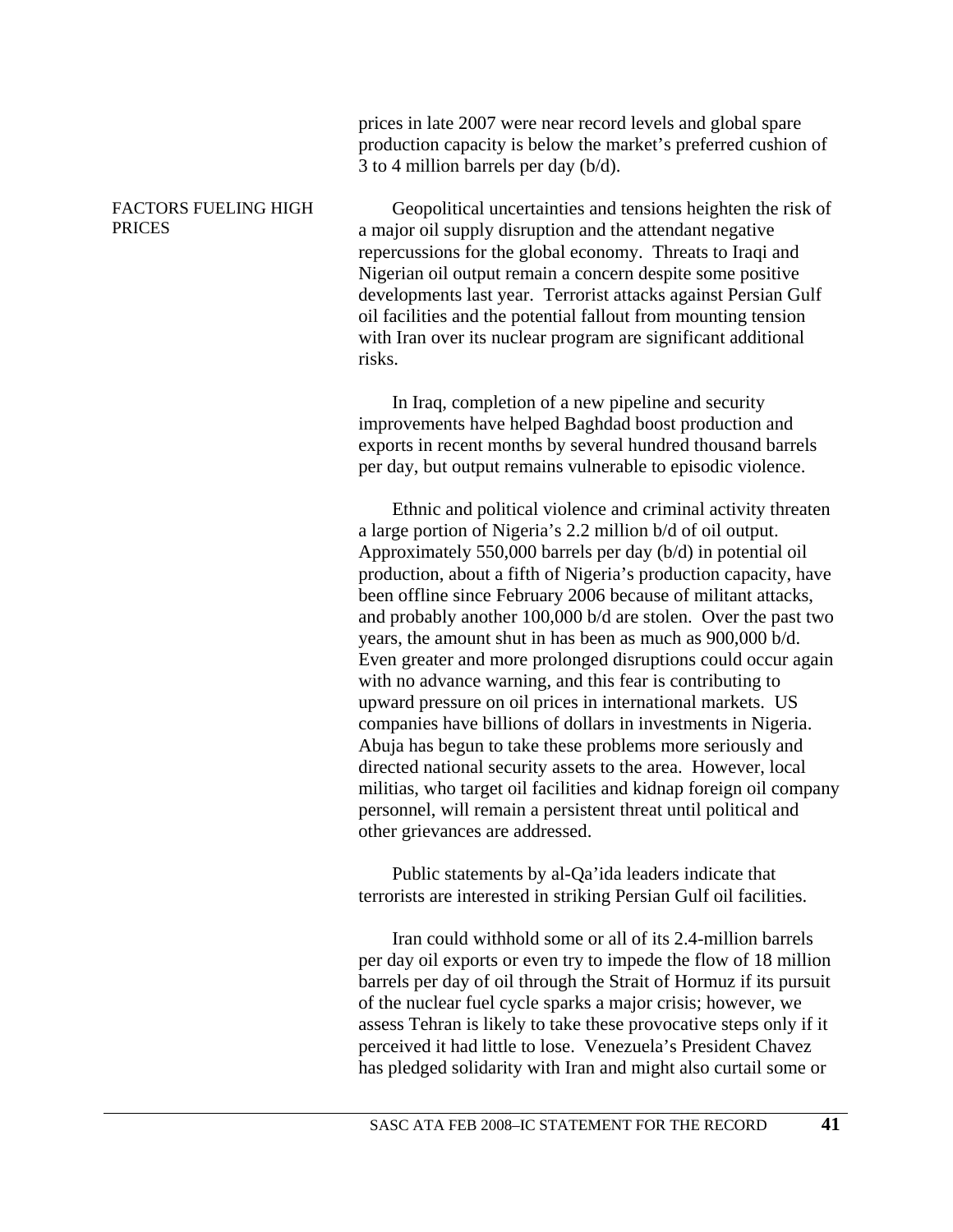all of his country's exports of about 2 million b/d in such a scenario.

High energy prices and escalating demand for oil and natural gas, also has resulted in windfall profits for producers. OPEC countries earned an estimated \$690 billion from oil exports last year, nearly three times the revenues earned in 2003. The increased revenues also have enabled producers like Iran, Venezuela, Sudan, and Russia to garner enhanced political, economic and even military advantages and complicated multilateral efforts to address problems such as the tragedy in Darfur and Iran's nuclear program.

With about 70 percent of global oil reserves inaccessible or of limited accessibility to outside oil companies, competition between international oil companies to secure stakes in the few countries open to foreign investment is likely to intensify. Determined to secure the energy inputs necessary to fuel continued robust economic growth, Chinese and Indian stateowned and private energy companies are pursuing strategic investments in energy assets worldwide. We also see a sharp rise in Russia's investment abroad, much of it driven by Russian energy companies. Moscow is using the power of its energy monopoly to ensure that East-West energy corridors remain subject to Russian influence.

Global food prices also have been rising steadily over the past two years driven by higher energy prices—which push up input costs—weak harvests, historically low stocks, and robust demand. Wheat prices were up over 60 percent in 2007, and are at a 20-year high. Other foodstuffs such as vegetable oils also are near records. There is little near term relief in sight because production increases in several countries, including Australia, are hampered by water shortages and land constraints. High food prices in several countries, including Russia, China, India, and Vietnam, are forcing governments to engage in market distorting practices such as banning food exports, increasing subsidies, or fixing prices: Food prices are likely to be an issue in several upcoming elections, and probably were important in the February elections in Pakistan.

The double impact of high energy and food prices is increasing the risk of social and political instability in vulnerable countries. Corn protests in Mexico, bread riots in Morocco, and recent unrest in Burma are directly linked to

### WINDFALL FOR **PRODUCERS**

### RISING GLOBAL FOOD PRICES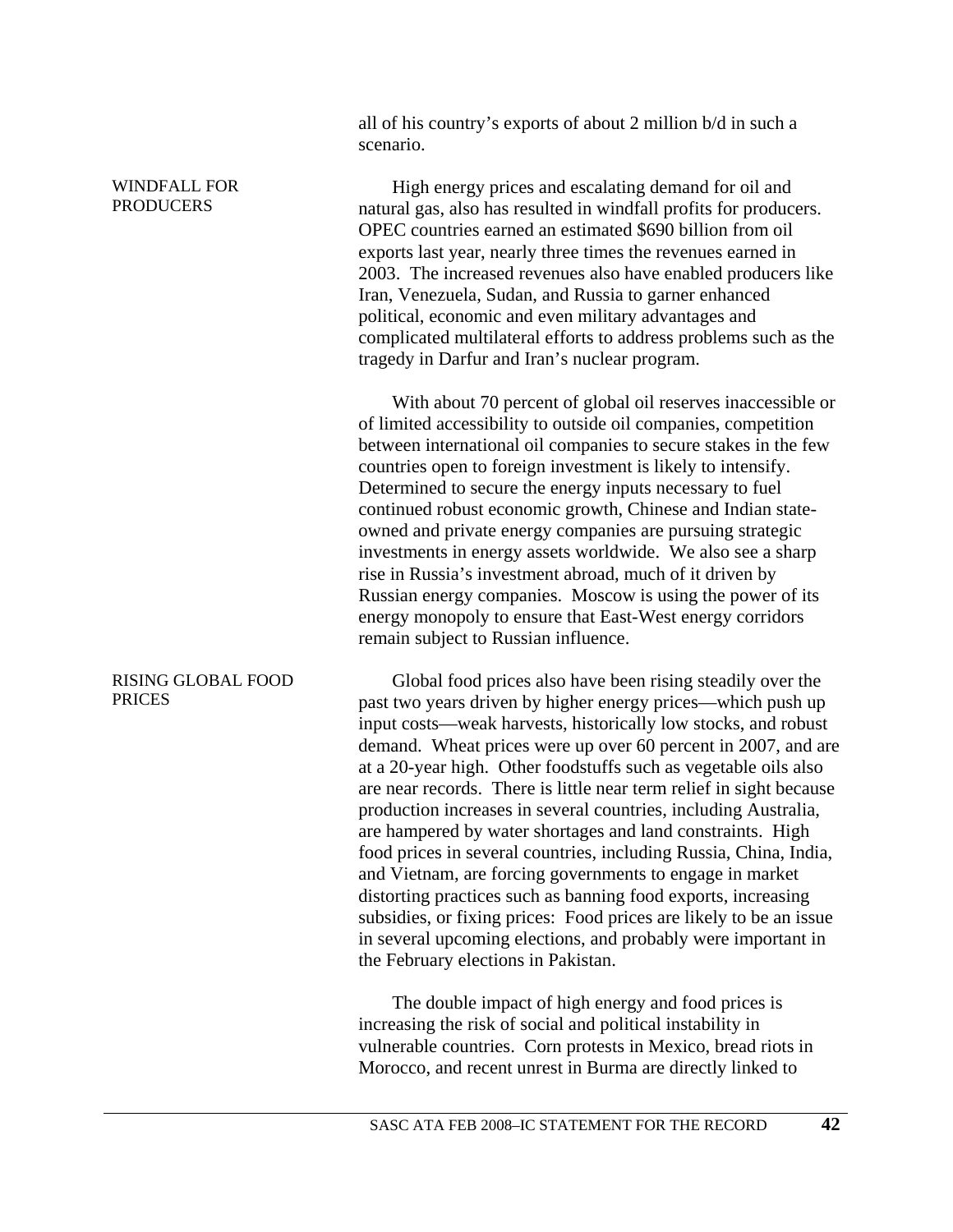higher food and energy prices. Higher food prices, as well as rising transportation and logistical costs, also have outstripped global aid budgets and adversely impacted the ability of donor countries and organizations to provide food aid. For example, the World Food Program's food costs have increased by more than 50 percent over the past five years and are projected to grow another 35 percent by the end of the decade.

### INFECTIOUS DISEASE AND US SECURITY

The international spread of infectious diseases and the increasing emergence of new ones remain challenges to US security. Even with the UN's recent downgrading of the size of the HIV/AIDS epidemic, that disease, malaria, and tuberculosis together kill 6 million persons annually. The spread of infectious disease is exacerbated by poverty, an insufficient global health infrastructure, increasing globalization, urbanization (especially in the developing world), migration, complex humanitarian emergencies with resultant refugee flows, and environmental degradation. Additionally, misuse of antibiotics has led to an increase in resistant bacteria strains.

The most direct threat to the US is the spread of infectious pathogens to our shores, or within areas where US personnel are deployed. Disease also indirectly threatens us with its potential impacts upon the international economy, civil society and critical infrastructures. Even a relatively limited outbreak, as happened with SARS in 2003, can have widespread ripple effects. Even if an outbreak does not threaten the US directly, the resulting instability or humanitarian emergency can place additional demands on US military and financial resources.

The most pressing infectious disease challenge for the United States is still the potential emergence of a severe influenza pandemic. Although the avian H5N1 virus has remained primarily a threat to poultry, it continues to expand its geographic coverage, and to evolve—indeed it retains the potential to evolve into a human pandemic strain.

A virulent virus from such an emerging pandemic also has the potential to be used as a weapon by a terrorist group or a technically experienced lone actor; such an attack would likely be devastating, both economically and socially. While we do not currently see this level of technical sophistication in terrorist groups—isolating a virulent strain is difficult—the possibility cannot be ruled out; therefore, we will continue to use our intelligence resources to try to help detect any such preparations to use a virus as a terrorist weapon.